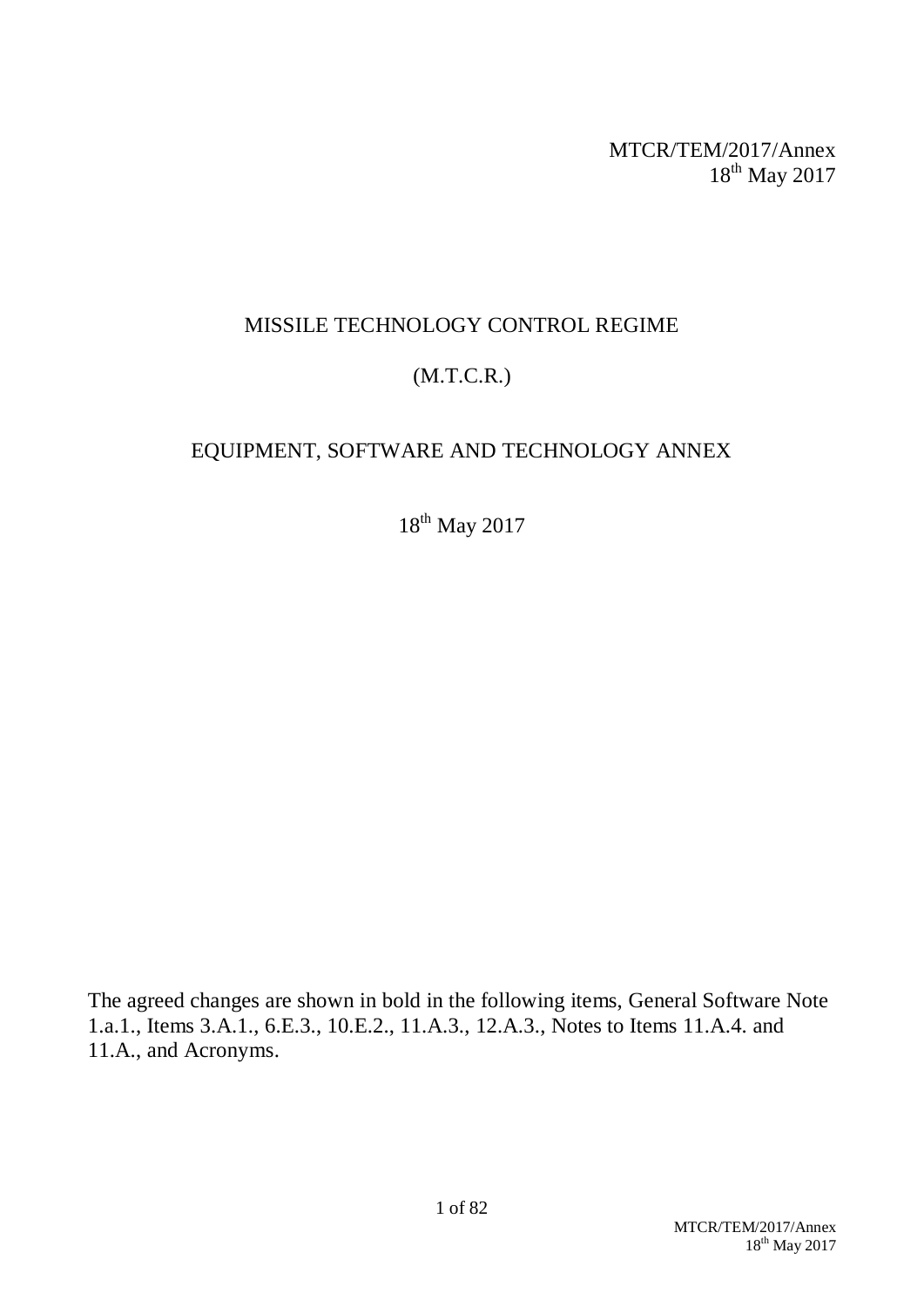# THIS PAGE IS INTENTIONALLY LEFT BLANK.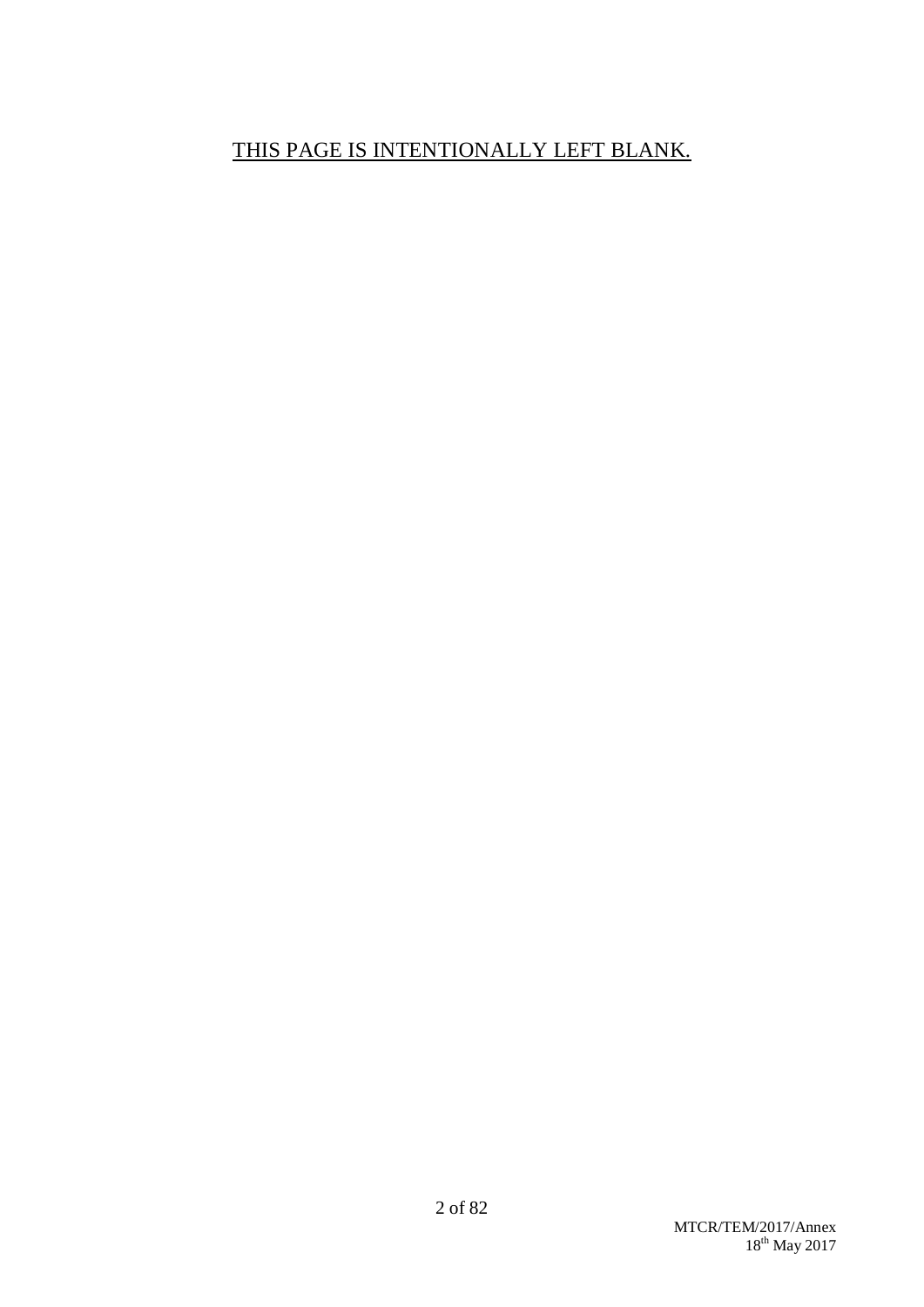#### 1. INTRODUCTION

- (a) Category I and Category II items
- (b) Trade off "range" and "payload"
- (c) General Technology Note
- (d) General Software Note
- (e) General Minimum Software Note
- (f) Chemical Abstracts Service (CAS) Numbers

#### 2. DEFINITIONS

"Accuracy"

"Basic scientific research"

- "Development"
- "In the public domain"
- "Microcircuit"
- "Microprograms"
- "Payload"
	- Ballistic Missiles
	- Space Launch Vehicles
- Sounding Rocket
- Cruise Missiles
- Other UAVs
- "Production"
- "Production equipment"
- "Production facilities"
- "Programs"
- "Radiation hardened"
- "Range"
- "Software"
- "Technology"
- "Technical assistance"
- "Technical data"
- "Use"

3. TERMINOLOGY

"Specially designed" "Designed or modified" "Usable in", "usable for", "usable as" or "capable of" "Modified"

### CATEGORY I - ITEM 1

COMPLETE DELIVERY SYSTEMS

- 1.A.1 Complete rocket systems (≥300km "range" & ≥500kg "payload")
- 1.A.2 Complete unmanned aerial vehicle systems (UAVs) (≥300km "range" & ≥500kg "payload")
- 1.B.1. "Production facilities"
- 1.C. None
- 1.D.1. "Software"
- 1.D.2. "Software"
- 1.E.1. "Technology"

#### CATEGORY I - ITEM 2

#### COMPLETE SUBSYSTEMS USABLE FOR COMPLETE DELIVERY SYSTEMS

- 2.A.1. "Complete subsystems"
- 2.B.1. "Production facilities"
- 2.B.2. "Production equipment"
- 2.C. None
- 2.D.1. "Software"
- 2.D.2. "Software"
- 2.D.3. "Software"
- 2.D.4 "Software"
- 2.D.5. "Software"
- 2.D.6. "Software"
- 2.E.1. "Technology"

#### CATEGORY II - ITEM 3 PROPULSION COMPONENTS AND EQUIPMENT

- 3.A.1. Turbojet and turbofan engines
- 3.A.2. Ramjet/scramjet/pulse jet/combined cycle engines
- 3.A.3. Rocket motor cases, 'insulation' components and nozzles
- 3.A.4. Staging mechanisms, separation mechanisms and interstages
- 3.A.5. Liquid and slurry propellant (including oxidisers) control systems
- 3.A.6. Hybrid rocket motors
- 3.A.7. Radial ball bearings
- 3.A.8. Liquid or gel propellant tanks
- 3.A.9. Turboprop engine systems
- 3.A.10. Combustion chambers
- 3.B.1. "Production facilities"
- 3.B.2. "Production equipment"
- 3.B.3. Flow-forming machines
- 3.C.1. 'Interior lining' usable for rocket motor cases
- 3.C.2. 'Insulation' material in bulk form usable for rocket motor cases
- 3.D.1. "Software"
- 3.D.2. "Software"
- 3.D.3. "Software"
- 3.E.1. "Technology"

#### CATEGORY II - ITEM 4 PROPELLANTS, CHEMICALS AND PROPELLANT PRODUCTION

- 4.A. None
- 4.B.1. "Production equipment"
- 4.B.2. "Production equipment"
- 4.B.3.a. Batch mixers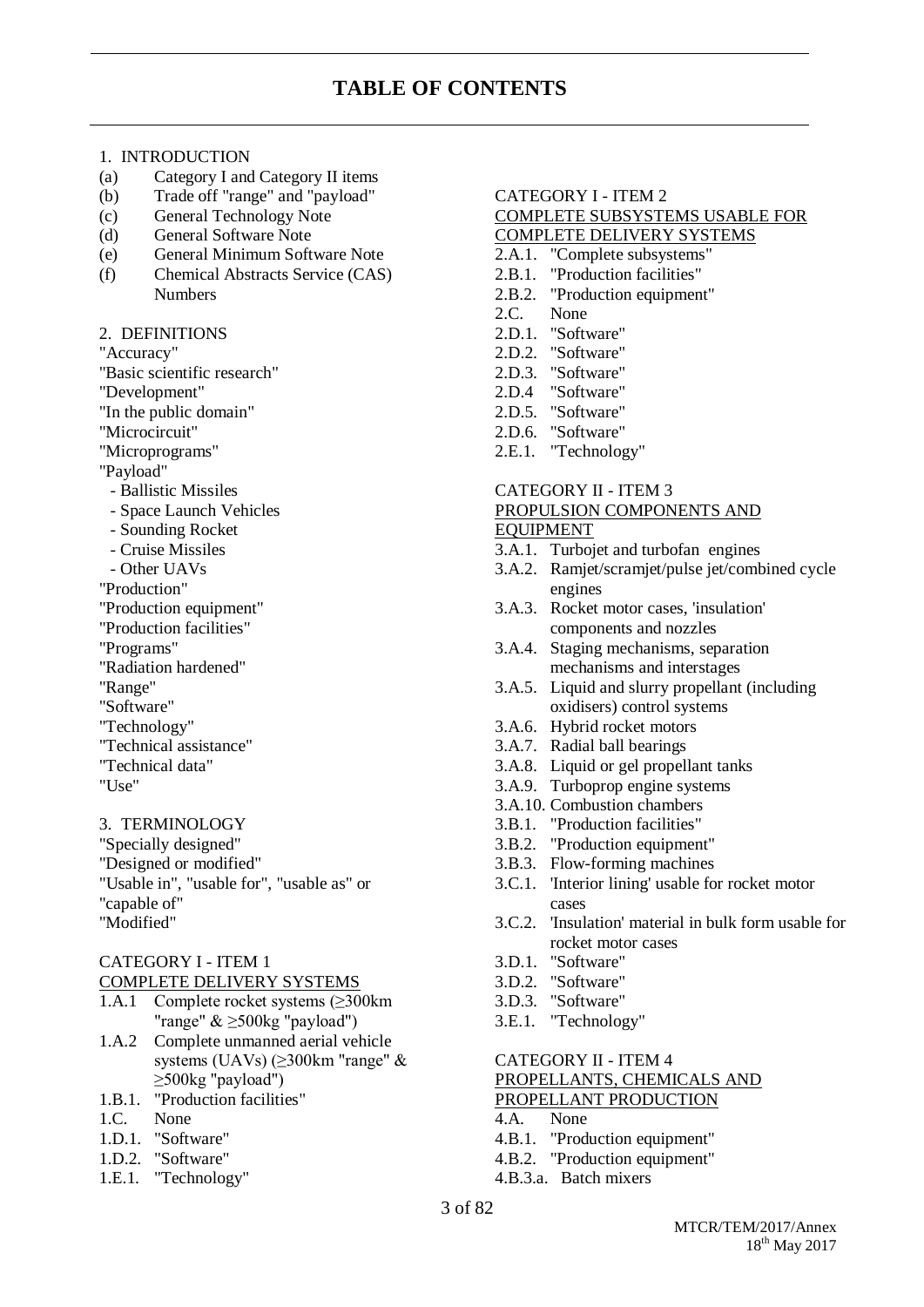## **TABLE OF CONTENTS**

- b. Continuous mixers
- c. Fluid energy mills
- d. Metal powder "production equipment"
- 4.C.1. Composite and composite modified double base propellants
- 4.C.2. Fuel substances
	- a. Hydrazine
	- b. Hydrazine derivatives
	- c. Spherical aluminium powder
	- d. Zirconium, beryllium, magnesium and alloys
	- e. Boron and boron alloys
	- f. High energy density materials
	- g. Hydrazine replacement fuels
- 4.C.3. Perchlorates, chlorates or chromates
- 4.C.4.a. Oxidiser substances liquid propellant rocket engines
	- b. Oxidiser substances solid propellant rocket motors
- 4.C.5. Polymeric substances
- 4.C.6. Other propellant additives and agents
	- a. Bonding agents
	- b. Curing reaction catalysts
	- c. Burning rate modifiers
	- d. Esters and plasticisers
	- e. Stabilisers
- 4.C.7. Gel propellants
- 4.D.1. "Software"
- 4.E.1. "Technology"

#### CATEGORY II - ITEM 5

(Reserved For Future Use)

#### CATEGORY II - ITEM 6

PRODUCTION OF STRUCTURAL COMPOSITES, PYROLYTIC DEPOSITION AND DENSIFICATION, AND STRUCTURAL MATERIALS

6.A.1. Composite structures, laminates and manufactures thereof

- 6.A.2. Resaturated pyrolised materials
- 6.B.1.a. Filament winding machines or fibre placement machines
	- b. Tape-laying machines
	- c. Multi-directional, multi-dimensional weaving machines or interlacing machines
	- d. Equipment designed or modified for the production of fibrous or filamentary materials
	- e. Equipment designed or modified for special fibre surface treatment
- 6.B.2. Nozzles
- 6.B.3. Isostatic presses
- 6.B.4. Chemical vapour deposition furnaces
- 6.B.5. Equipment and controls for the densification and pyrolysis process
- 6.C.1. Resin impregnated fibre prepregs and metal coated fibre preforms
- 6.C.2. Resaturated pyrolised materials
- 6.C.3. Fine grain graphites
- 6.C.4. Pyrolytic or fibrous reinforced graphites
- 6.C.5. Ceramic composite materials for missile radomes
- 6.C.6. High-temperature ceramic materials
- 6.C.7. Tungsten molybdenum and alloys
- 6.C.8. Maraging steel
- 6.C.9. Titanium-stabilized duplex stainless steel
- 6.D.1. "Software"
- 6.D.2. "Software"
- 6.E.1. "Technology"
- 6.E.2. "Technical data"
- 6.E.3. "Technology"

CATEGORY II - ITEM 7

(Reserved For Future Use)

CATEGORY II - ITEM 8 (Reserved For Future Use)

#### CATEGORY II - ITEM 9

#### INSTRUMENTATION, NAVIGATION AND DIRECTION FINDING

- 9.A.1. Integrated flight instrument systems
- 9.A.2. Gyro-astro compasses
- 9.A.3. Linear accelerometers
- 9.A.4. All types of gyros
- 9.A.5. Accelerometers or gyros
- 9.A.6. Inertial measurement equipment or systems
- 9.A.7. 'Integrated navigation systems'
- 9.A.8. Three axis magnetic heading sensors
- 9.B.1. "Production equipment", and other test, calibration and alignment equipment
- 9.B.2.a. Balancing machines
	- b. Indicator heads
	- c. Motion simulators/rate tables
	- d. Positioning tables
	- e. Centrifuges
- 9.C. None
- 9.D.1. "Software"
- 9.D.2. Integration "Software"
- 9.D.3. Integration "Software"
- 9.D.4. Integration "Software"
- 9.E.1. "Technology"

#### CATEGORY II - ITEM 10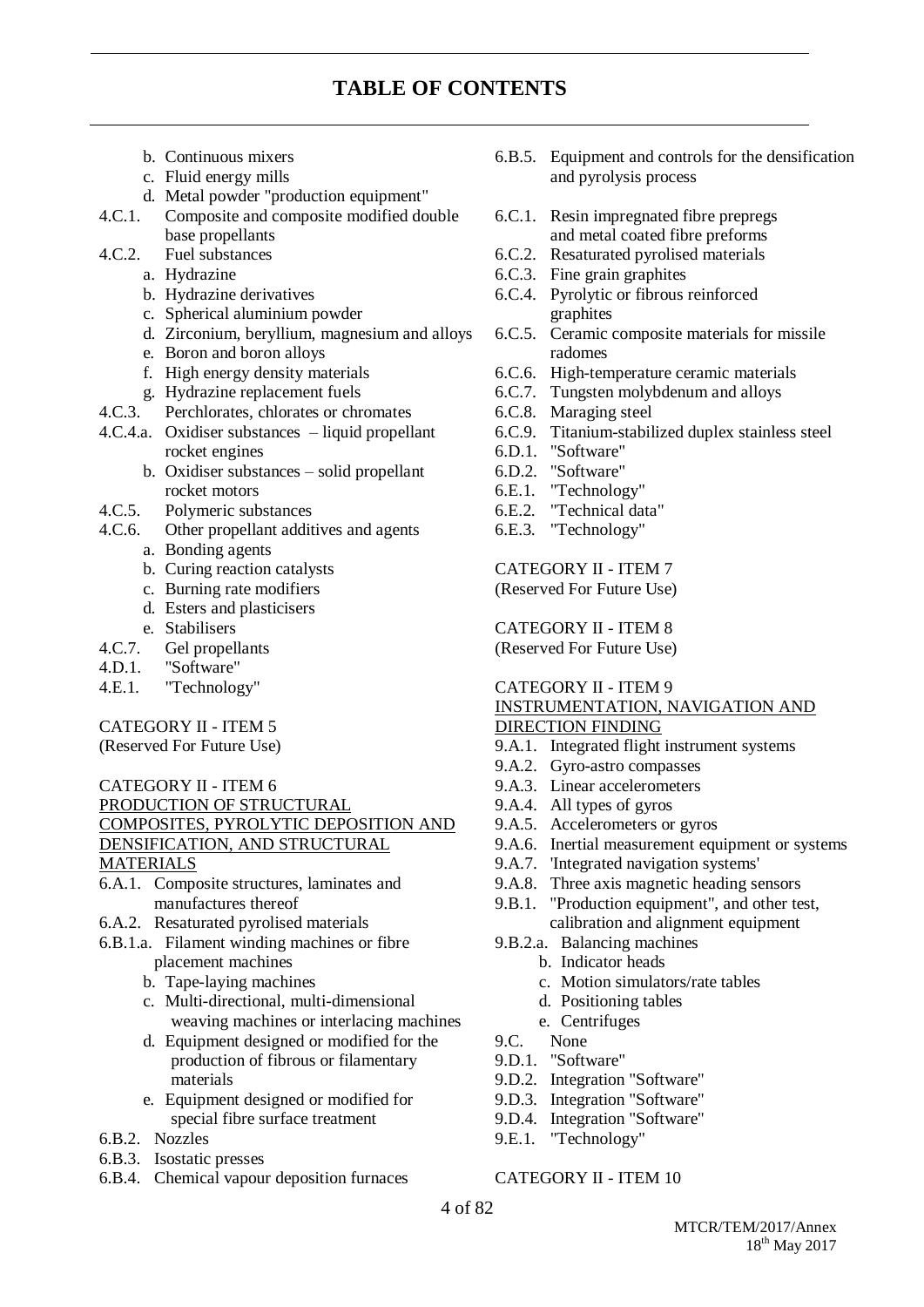#### FLIGHT CONTROL

- 10.A.1. Hydraulic, mechanical, electro-optical or electromechanical flight control systems
- 10.A.2. Attitude control equipment
- 10.A.3. Flight control servo-valves
- 10.B.1. Test calibration and alignment equipment
- 10.C. None
- 10.D.1. "Software"
- 10.E.1. Design "technology" for integration of air vehicle fuselage, propulsion system and lifting control surfaces
- 10.E.2. Design "technology" for integration of the flight control, guidance, and propulsion data into a flight management system
- 10.E.3. "Technology"

#### CATEGORY II - ITEM 11

#### AVIONICS

- 11.A.1. Radar and laser radar systems including altimeters
- 11.A.2. Passive sensors
- 11.A.3. Receiving equipment GNSS e.g. GPS, GLONASS or Galileo
- 11.A.4. Electronic assemblies and components
- 11.A.5. Umbilical and interstage electrical connectors
- 11.B. None
- 11.C. None
- 11.D.1. "Software"
- 11.D.2. "Software"
- 11.E.1. Design "technology"
- 11.E.2. "Technology"

#### CATEGORY II - ITEM 12 LAUNCH SUPPORT

- 12.A.1. Apparatus and devices
- 12.A.2. Vehicles
- 12.A.3. Gravity meters (gravimeters), gravity gradiometers
- 12.A.4. Telemetry and telecontrol equipment, including ground equipment
- 12.A.5. Precision tracking systems
	- a. Tracking Systems
	- b. Range instrumentation radars
- 12.A.6. Thermal Batteries
- 12.B. None
- 12.C. None
- 12.D.1. "Software"
- 12.D.2. "Software"
- 12.D.3. "Software"
- 12.E.1. "Technology"

#### CATEGORY II - ITEM 13 **COMPUTERS**

- 13.A.1. Analogue or digital computers or digital differential analysers
- 13.B. None
- 13.C. None
- 13.D. None
- 13.E.1. "Technology"

#### CATEGORY II - ITEM 14

#### ANALOGUE TO DIGITAL CONVERTERS

- 14.A.1. Analogue-to-digital converters
- 14.B. None
- 14.C. None
- 14.D. None
- 14.E.1. "Technology"

#### CATEGORY II - ITEM 15

#### TEST FACILITIES AND EQUIPMENT

- 15.A. None
- 15.B.1. Vibration test equipment
	- a. Vibration test systems
	- b. Digital controllers
	- c. Vibration thrusters (shaker units) d. Test piece support structures and
	- electronic units
- 15.B.2. Wind tunnels
- 15.B.3. Test benches/stands
- 15.B.4. Environmental chambers
- 15.B.5. Accelerators
- 15.B.6. Aerothermodynamic test facilities
- 15.C. None
- 15.D.1. "Software"
- 15.E.1. "Technology"

#### CATEGORY II - ITEM 16

- MODELLING-SIMULATION AND DESIGN INTEGRATION
- 16.A.1. Hybrid (combined analogue/digital) computers
- 16.B. None
- 16.C. None
- 16.D.1. "Software"
- 16.E.1. "Technology"

#### CATEGORY II - ITEM 17 STEALTH

- 17.A.1. Devices for reduced observables
- 17.B.1. Systems specially designed for radar cross section measurement
- 17.C.1. Materials for reduced observables
- 17.D.1. "Software"
- 17.E.1. "Technology"

#### CATEGORY II - ITEM 18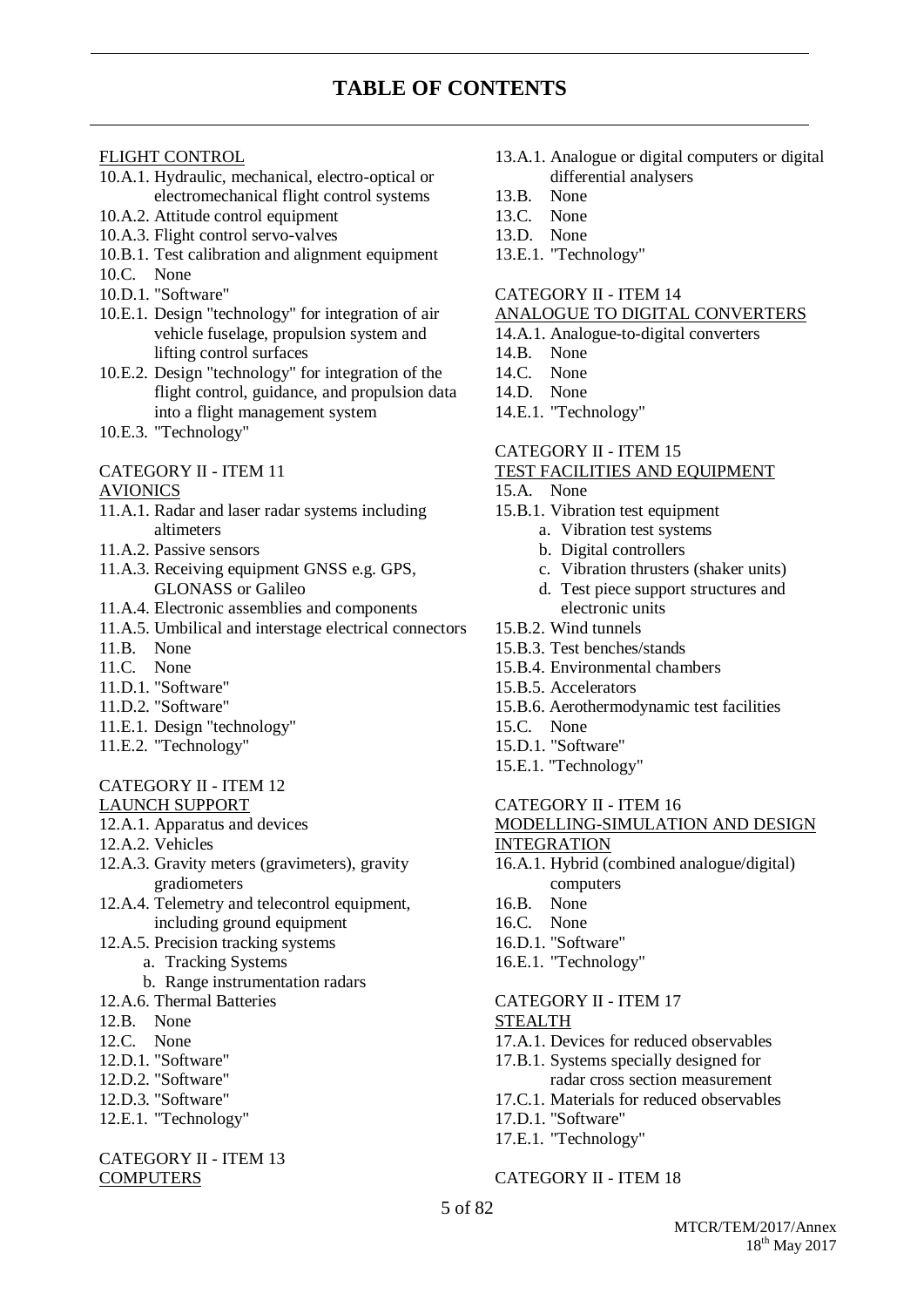## **TABLE OF CONTENTS**

#### NUCLEAR EFFECTS PROTECTION

18.A.1. "Radiation Hardened" "microcircuits"

- 18.A.2. 'Detectors'
- 18.A.3. Radomes
- 18.B. None
- 18.C. None
- 18.D. None
- 18.E.1. "Technology"

#### CATEGORY II - ITEM 19

#### OTHER COMPLETE DELIVERY SYSTEMS

- 19.A.1. Complete rocket systems (≥ 300km range)
- 19.A.2. Complete UAV systems (≥ 300km range)
- 19.A 3. Complete UAV systems
- 19.B.1. "Production facilities"
- 19.C. None
- 19.D.1. "Software"
- 19.E.1. "Technology"

# CATEGORY II - ITEM 20

#### OTHER COMPLETE SUBSYSTEMS

- 20.A.1.a. Individual rocket stages b. Solid propellant rocket motors, hybrid rocket motors or liquid propellant rocket engines
- 20.B.1. "Production facilities"
- 20.B.2. "Production equipment"
- 20.C. None
- 20.D.1 "Software"
- 20.D.2. "Software"
- 20.E.1. "Technology"

#### UNITS, CONSTANTS, ACRONYMS AND ABBREVIATIONS USED IN THIS ANNEX

#### TABLE OF CONVERSIONS

#### STATEMENT OF UNDERSTANDING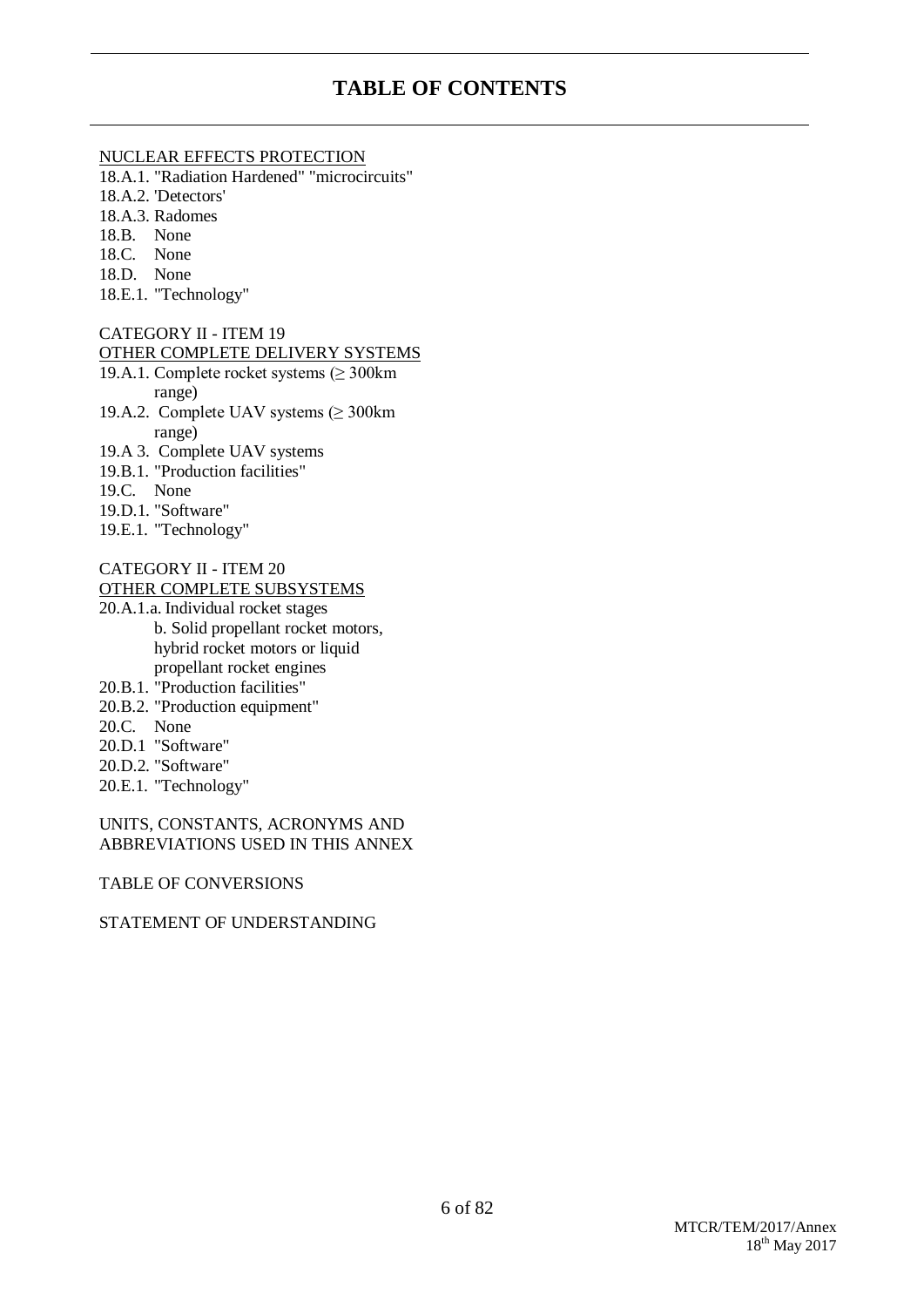# 1. INTRODUCTION

- (a) This Annex consists of two categories of items, which term includes equipment, materials, "software" or "technology". Category I items, all of which are in Annex Items 1 and 2, are those items of greatest sensitivity. If a Category I item is included in a system, that system will also be considered as Category I, except when the incorporated item cannot be separated, removed or duplicated. Category II items are those items in the Annex not designated Category I.
- (b) In reviewing the proposed applications for transfers of complete rocket and unmanned aerial vehicle systems described in Items 1 and 19, and of equipment, materials, "software" or "technology" which is listed in the Technical Annex, for potential use in such systems, the Government will take account of the ability to trade off "range" and "payload".
- (c) General Technology Note:

The transfer of "technology" directly associated with any goods controlled in the Annex is controlled according to the provisions in each Item to the extent permitted by national legislation. The approval of any Annex item for export also authorizes the export to the same end-user of the minimum "technology" required for the installation, operation, maintenance, or repair of the item.

*Note:*

*Controls do not apply to "technology" "in the public domain" or to "basic scientific research".*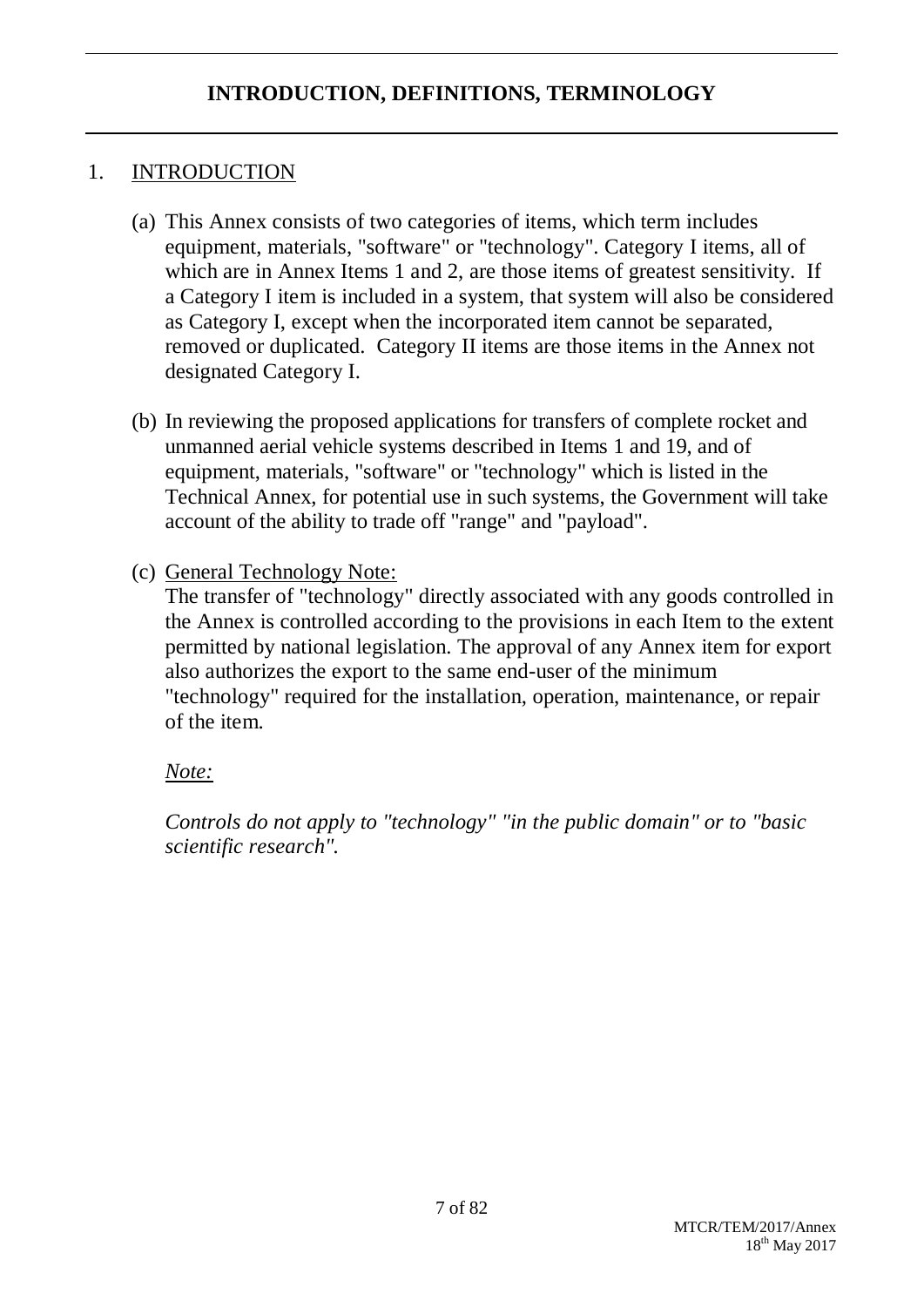(d) General Software Note:

The Annex does not control "software" which is either:

- 1. Generally available to the public by being:
	- a. Sold from stock at retail selling points without restriction, by means of:
		- 1. Over-the-counter transactions; **or**
		- 2. Mail order transactions; or
		- 3. Electronic transactions; or
		- 4. Telephone call transactions; and
	- b. Designed for installation by the user without further substantial support by the supplier; or
- 2. "In the public domain".

## *Note*:

*The General Software Note only applies to general purpose, mass market "software".*

(e) General Minimum Software Note:

The approval of any Annex item for export also authorizes the export, or transfer, to the same end user of the minimum "software", excluding source code, required for the installation, operation, maintenance or repair of the item in order to ensure the item's safe operation as originally intended.

## *Note:*

*The General Minimum Software Note also authorizes export of "software" intended to correct defects (bug fixes) in a previously legally exported item, provided that the capability and/or performance of the item are not otherwise enhanced.*

(f) Chemical Abstracts Service (CAS) Numbers:

In some instances chemicals are listed by name and CAS number. Chemicals of the same structural formula (including hydrates) are controlled regardless of name or CAS number. CAS numbers are shown to assist in identifying whether a particular chemical or mixture is controlled, irrespective of nomenclature. CAS numbers cannot be used as unique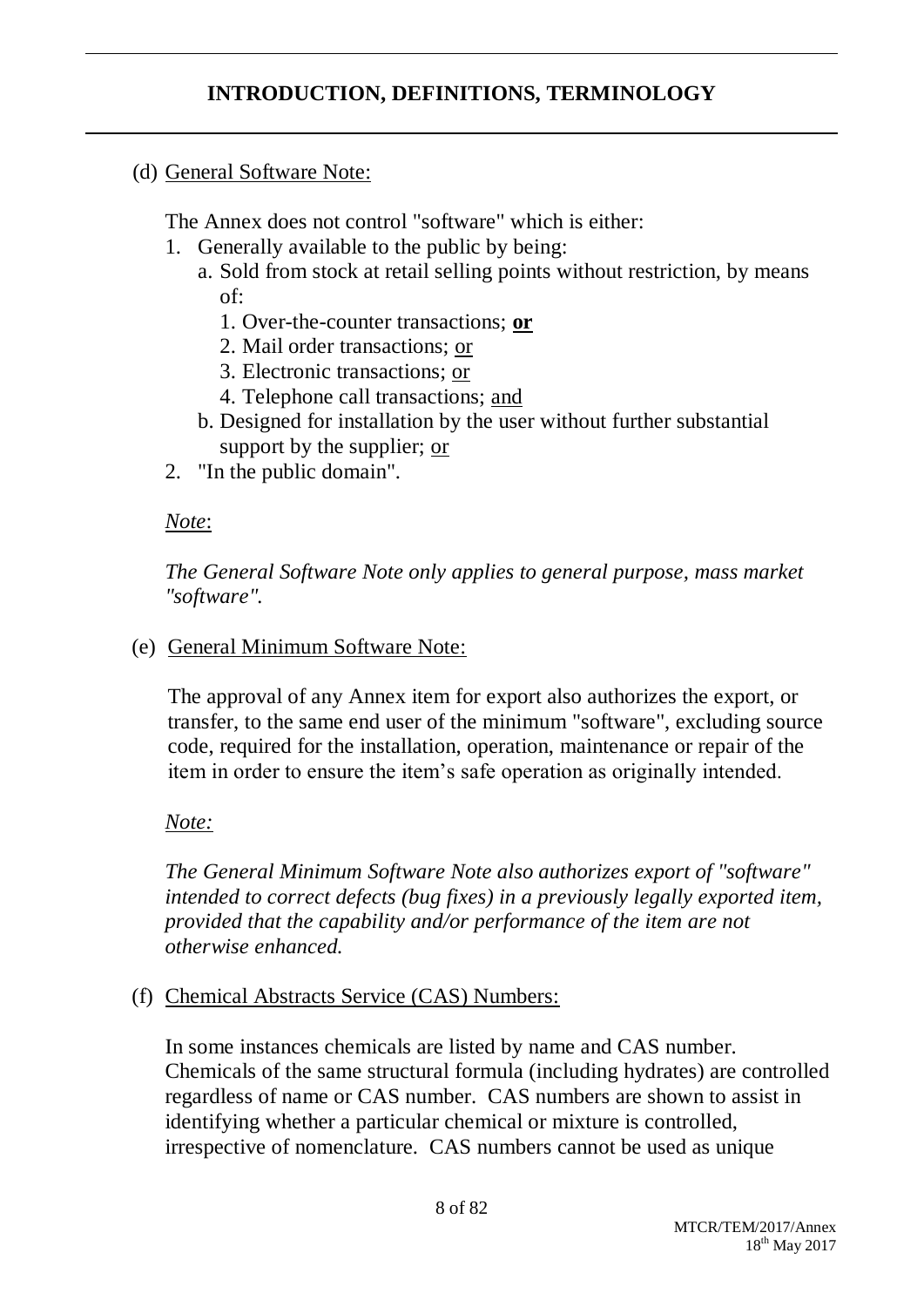identifiers because some forms of the listed chemical have different CAS numbers, and mixtures containing a listed chemical may also have different CAS numbers.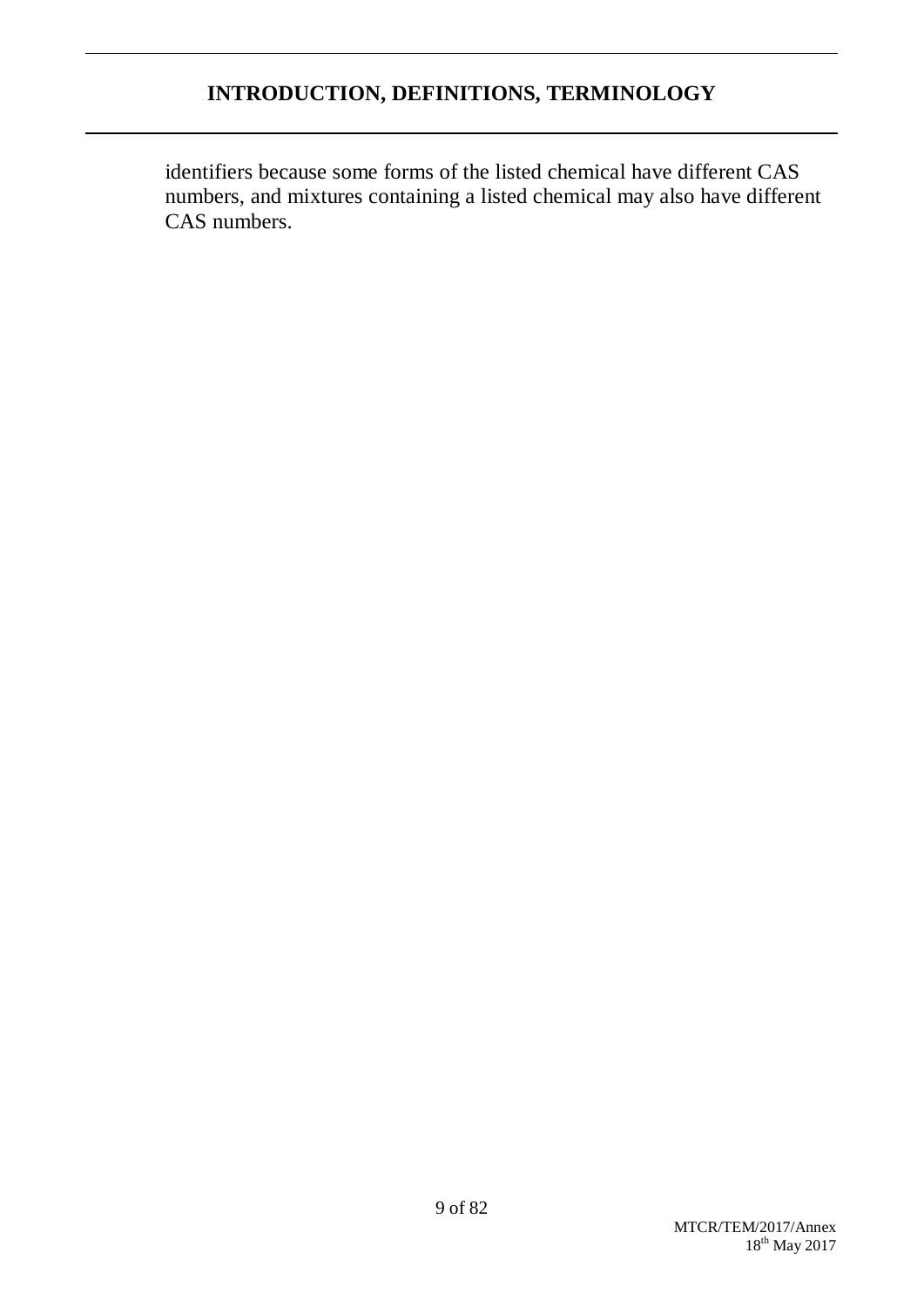## 2. DEFINITIONS

For the purpose of this Annex, the following definitions apply:

### "Accuracy"

Usually measured in terms of inaccuracy, means the maximum deviation, positive or negative, of an indicated value from an accepted standard or true value.

### "Basic scientific research"

Experimental or theoretical work undertaken principally to acquire new knowledge of the fundamental principles of phenomena or observable facts, not primarily directed towards a specific practical aim or objective.

## "Development"

Is related to all phases prior to "production" such as:

- design
- design research
- design analysis
- design concepts
- assembly and testing of prototypes
- pilot production schemes
- design data
- process of transforming design data into a product
- configuration design
- integration design
- layouts

## "In the public domain"

This means "software" or "technology" which has been made available without restrictions upon its further dissemination. (Copyright restrictions do not remove "software" or "technology" from being "in the public domain".)

## "Microcircuit"

A device in which a number of passive and/or active elements are considered as indivisibly associated on or within a continuous structure to perform the function of a circuit.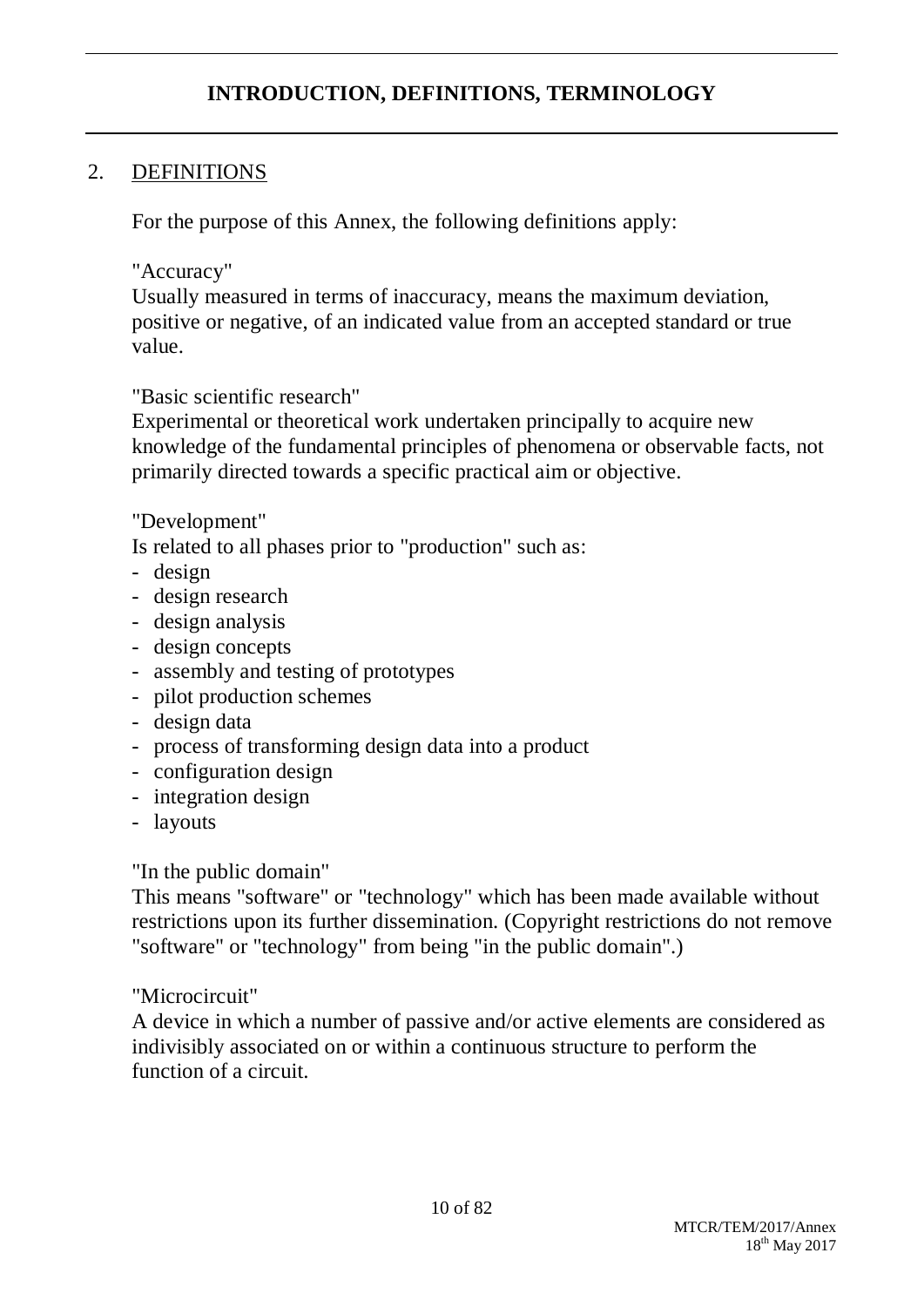# "Microprograms"

A sequence of elementary instructions maintained in a special storage, the execution of which is initiated by the introduction of its reference instruction register.

# "Payload"

The total mass that can be carried or delivered by the specified rocket system or unmanned aerial vehicle (UAV) system that is not used to maintain flight.

## *Note:*

*The particular equipment, subsystems, or components to be included in the "payload" depends on the type and configuration of the vehicle under consideration.*

## *Technical Notes:*

## *1. Ballistic Missiles*

- *a. "Payload" for systems with separating re-entry vehicles (RVs) includes: 1. The RVs, including:*
	- *a. Dedicated guidance, navigation, and control equipment; b. Dedicated countermeasures equipment;*
	- *2. Munitions of any type (e.g. explosive or non-explosive);*
	- *3. Supporting structures and deployment mechanisms for the munitions (e.g. hardware used to attach to, or separate the RV from, the bus/postboost vehicle) that can be removed without violating the structural integrity of the vehicle;*
	- *4. Mechanisms and devices for safing, arming, fuzing or firing;*
	- *5. Any other countermeasures equipment (e.g. decoys, jammers or chaff dispensers) that separate from the RV bus/post-boost vehicle;*
	- *6. The bus/post-boost vehicle or attitude control/velocity trim module not including systems/subsystems essential to the operation of the other stages.*
- *b. "Payload" for systems with non-separating re-entry vehicles includes: 1. Munitions of any type (e.g. explosive or non-explosive);*
	- *2. Supporting structures and deployment mechanisms for the munitions that can be removed without violating the structural integrity of the vehicle;*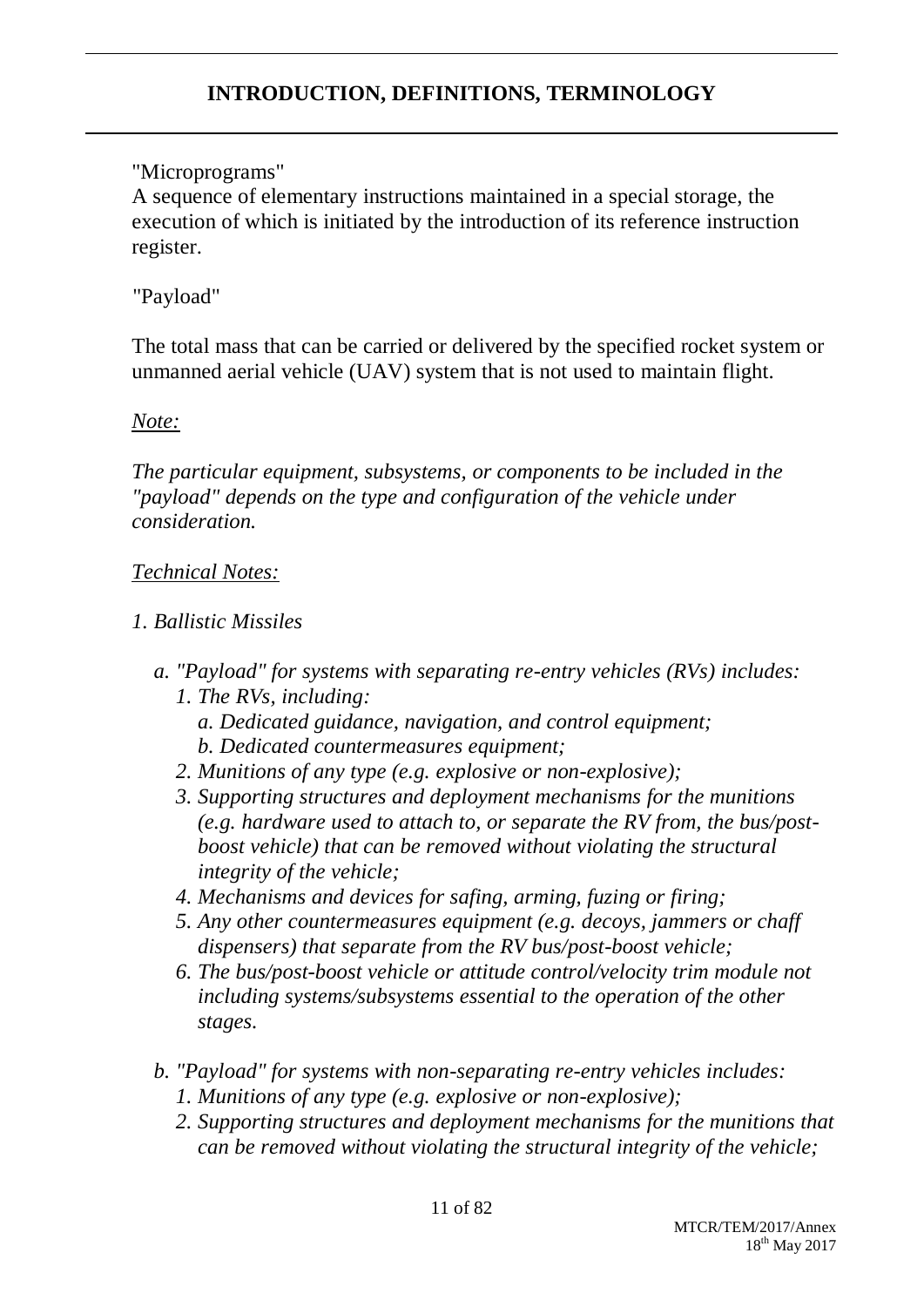- *3. Mechanisms and devices for safing, arming, fuzing or firing;*
- *4. Any countermeasures equipment (e.g. decoys, jammers or chaff dispensers) that can be removed without violating the structural integrity of the vehicle.*
- *2. Space Launch Vehicles*

*"Payload" includes:*

- *a. Spacecraft (single or multiple), including satellites;*
- *b. Spacecraft-to-launch vehicle adapters including, if applicable, apogee/perigee kick motors or similar manoeuvering systems and separation systems.*
- *3. Sounding Rockets*

*"Payload" includes:*

- *a. Equipment required for a mission, such as data gathering, recording or transmitting devices for mission-specific data;*
- *b. Recovery equipment (e.g. parachutes) that can be removed without violating the structural integrity of the vehicle.*
- *4. Cruise Missiles*

*"Payload" includes:*

- *a. Munitions of any type (e.g. explosive or non-explosive);*
- *b. Supporting structures and deployment mechanisms for the munitions that can be removed without violating the structural integrity of the vehicle;*
- *c. Mechanisms and devices for safing, arming, fuzing or firing;*
- *d. Countermeasures equipment (e.g. decoys, jammers or chaff dispensers) that can be removed without violating the structural integrity of the vehicle;*
- *e. Signature alteration equipment that can be removed without violating the structural integrity of the vehicle.*

*5. Other UAVs*

*"Payload" includes:*

*a. Munitions of any type (e.g. explosive or non-explosive);*

*b. Mechanisms and devices for safing, arming, fuzing or firing;*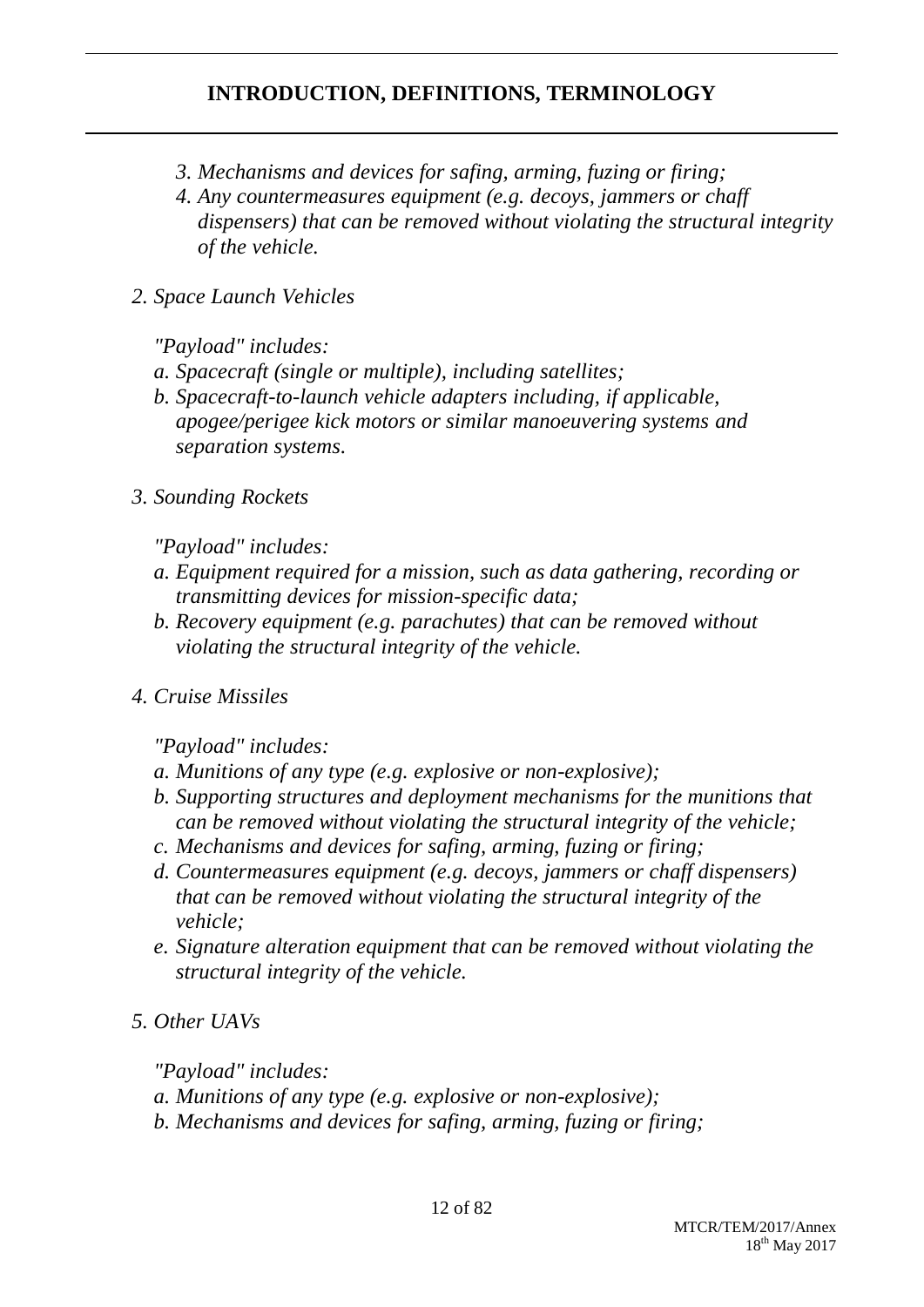- *c. Countermeasures equipment (e.g. decoys, jammers or chaff dispensers) that can be removed without violating the structural integrity of the vehicle;*
- *d. Signature alteration equipment that can be removed without violating the structural integrity of the vehicle;*
- *e. Equipment required for a mission such as data gathering, recording or transmitting devices for mission-specific data and supporting structures that can be removed without violating the structural integrity of the vehicle;*
- *f. Recovery equipment (e.g. parachutes) that can be removed without violating the structural integrity of the vehicle.*
- *g. Munitions supporting structures and deployment mechanisms that can be removed without violating the structural integrity of the vehicle.*

## "Production"

Means all production phases such as:

- production engineering
- manufacture
- integration
- assembly (mounting)
- inspection
- testing
- quality assurance

## "Production equipment"

Means tooling, templates, jigs, mandrels, moulds, dies, fixtures, alignment mechanisms, test equipment, other machinery and components therefor, limited to those specially designed or modified for "development" or for one or more phases of "production".

## "Production facilities"

Means "production equipment" and specially designed "software" therefor integrated into installations for "development" or for one or more phases of "production".

## "Programs"

A sequence of instructions to carry out a process in, or convertible into, a form executable by an electronic computer.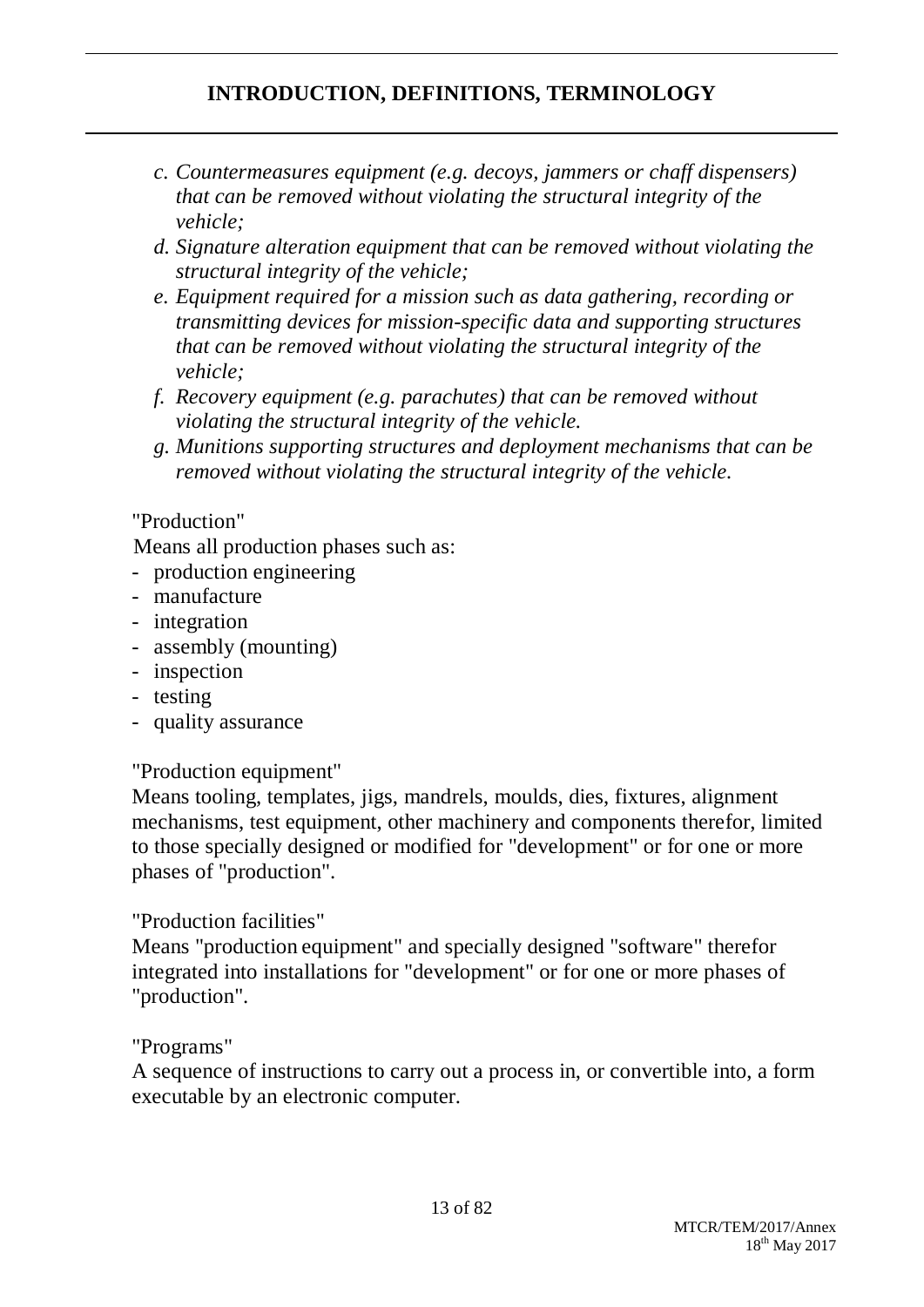"Radiation hardened"

Means that the component or equipment is designed or rated to withstand radiation levels which meet or exceed a total irradiation dose of  $5 \times 10^5$  rads (Si).

# "Range"

The maximum distance that the specified rocket system or unmanned aerial vehicle (UAV) system is capable of travelling in the mode of stable flight as measured by the projection of its trajectory over the surface of the Earth.

# *Technical Notes:*

- *1. The maximum capability based on the design characteristics of the system, when fully loaded with fuel or propellant, will be taken into consideration in determining "range".*
- *2. The "range" for both rocket systems and UAV systems will be determined independently of any external factors such as operational restrictions, limitations imposed by telemetry, data links or other external constraints.*
- *3. For rocket systems, the "range" will be determined using the trajectory that maximises "range", assuming ICAO standard atmosphere with zero wind.*
- *4. For UAV systems, the "range" will be determined for a one-way distance using the most fuel-efficient flight profile (e.g. cruise speed and altitude), assuming ICAO standard atmosphere with zero wind.*

## "Software"

A collection of one or more "programs", or "microprograms", fixed in any tangible medium of expression.

"Technology"

Means specific information which is required for the "development", "production" or "use" of a product. The information may take the form of "technical data" or "technical assistance".

"Technical assistance" May take forms such as:

- instruction
- skills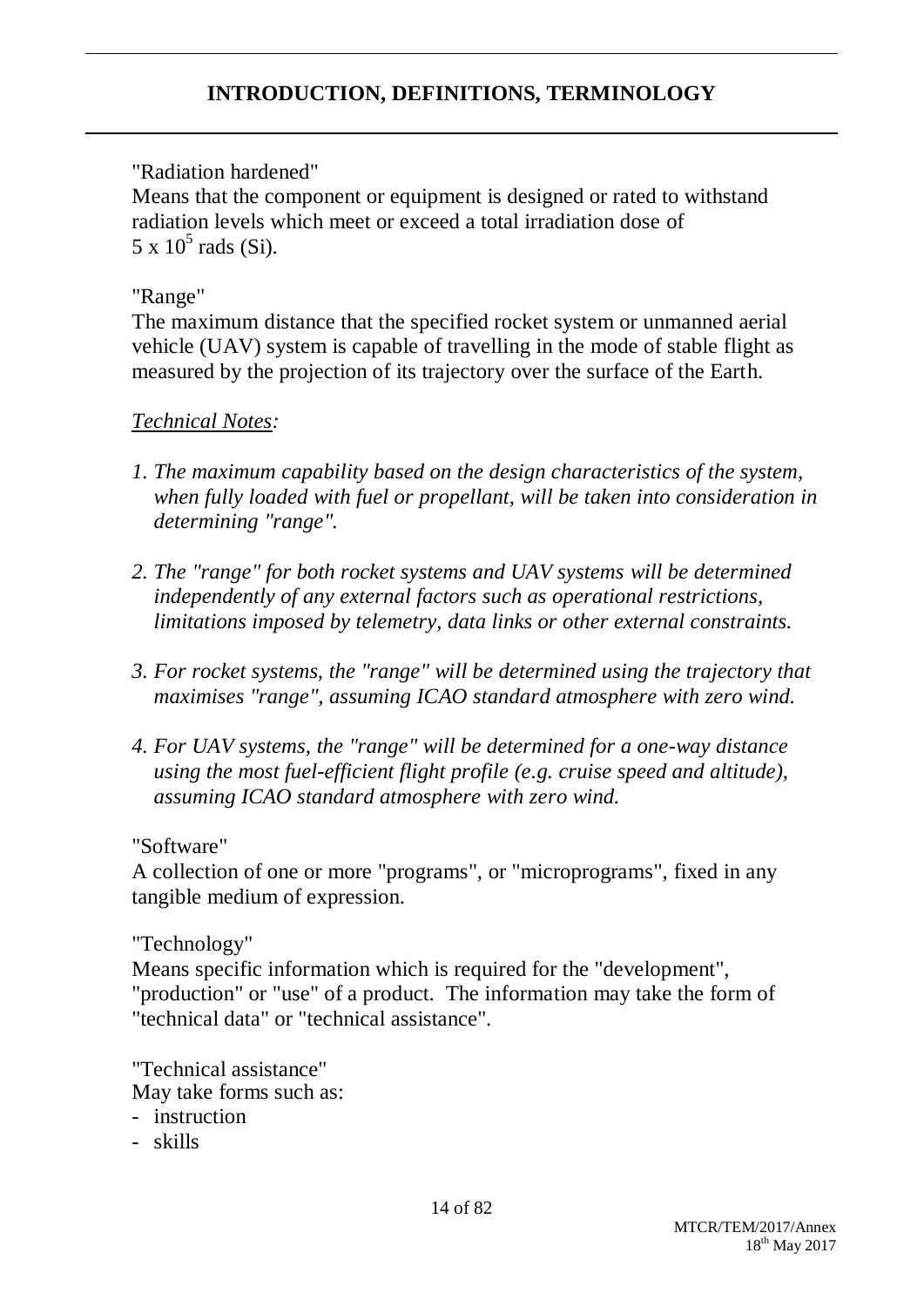- training
- working knowledge
- consulting services

"Technical data"

May take forms such as:

- blueprints
- plans
- diagrams
- models
- formulae
- engineering designs and specifications
- manuals and instructions written or recorded on other media or devices such as:
	- disk
	- tape
	- read-only memories

"Use"

Means:

- operation
- installation (including on-site installation)
- maintenance
- repair
- overhaul
- refurbishing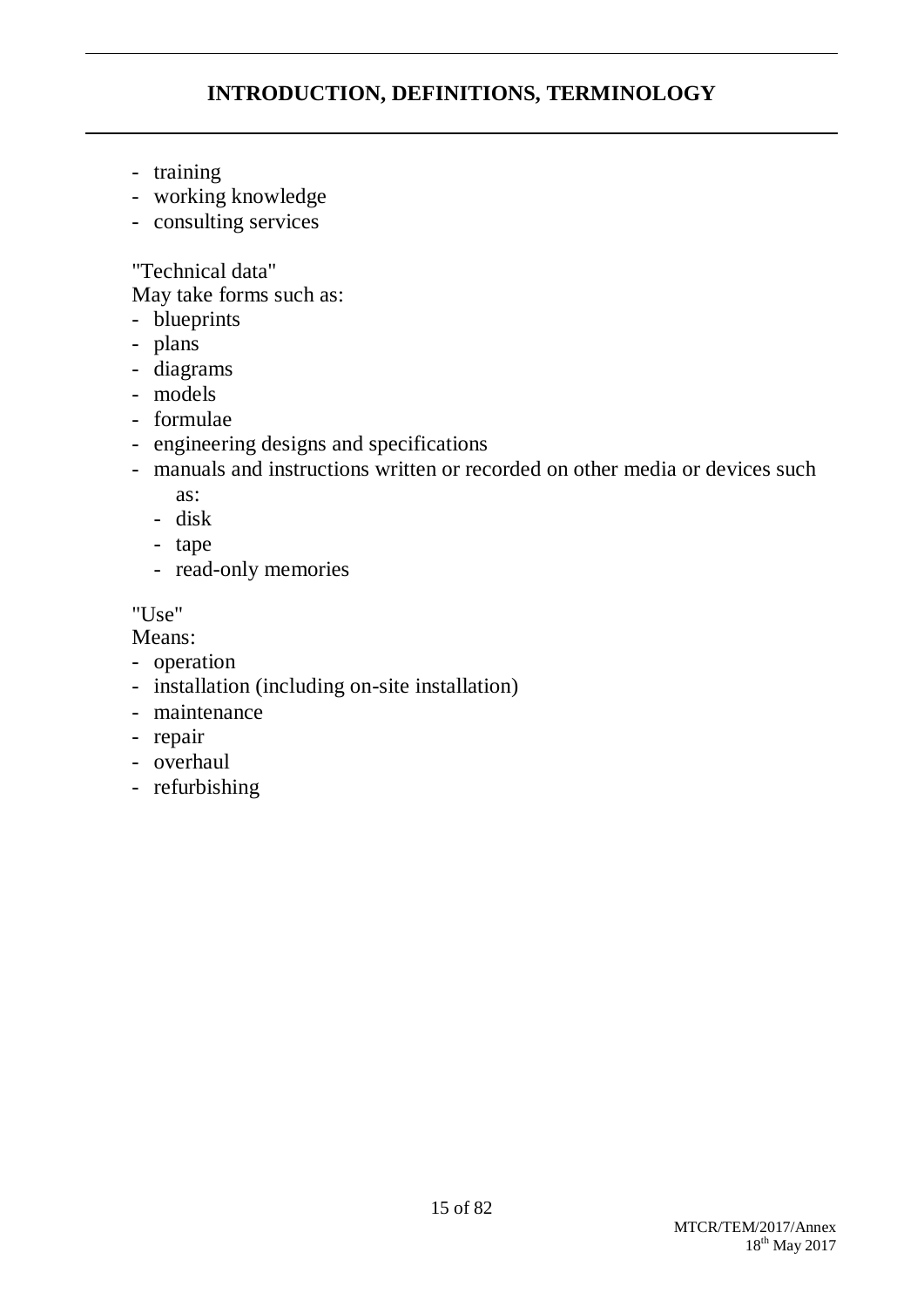# 3. TERMINOLOGY

Where the following terms appear in the text, they are to be understood according to the explanations below:

- (a) "Specially designed" describes equipment, parts, components, materials or "software" which, as a result of "development", have unique properties that distinguish them for certain predetermined purposes. For example, a piece of equipment that is "specially designed" for use in a missile will only be considered so if it has no other function or use. Similarly, a piece of manufacturing equipment that is "specially designed" to produce a certain type of component will only be considered such if it is not capable of producing other types of components.
- (b) "Designed or modified" describes equipment, parts or components which, as a result of "development," or modification, have specified properties that make them fit for a particular application. "Designed or modified" equipment, parts, components or "software" can be used for other applications. For example, a titanium coated pump designed for a missile may be used with corrosive fluids other than propellants.
- (c) "Usable in", "usable for", "usable as" or "capable of" describes equipment, parts, components, materials or "software" which are suitable for a particular purpose. There is no need for the equipment, parts, components or "software" to have been configured, modified or specified for the particular purpose. For example, any military specification memory circuit would be "capable of" operation in a guidance system.
- (d) "Modified" in the context of "software" describes "software" which has been intentionally changed such that it has properties that make it fit for specified purposes or applications. Its properties may also make it suitable for purposes or applications other than those for which it was "modified".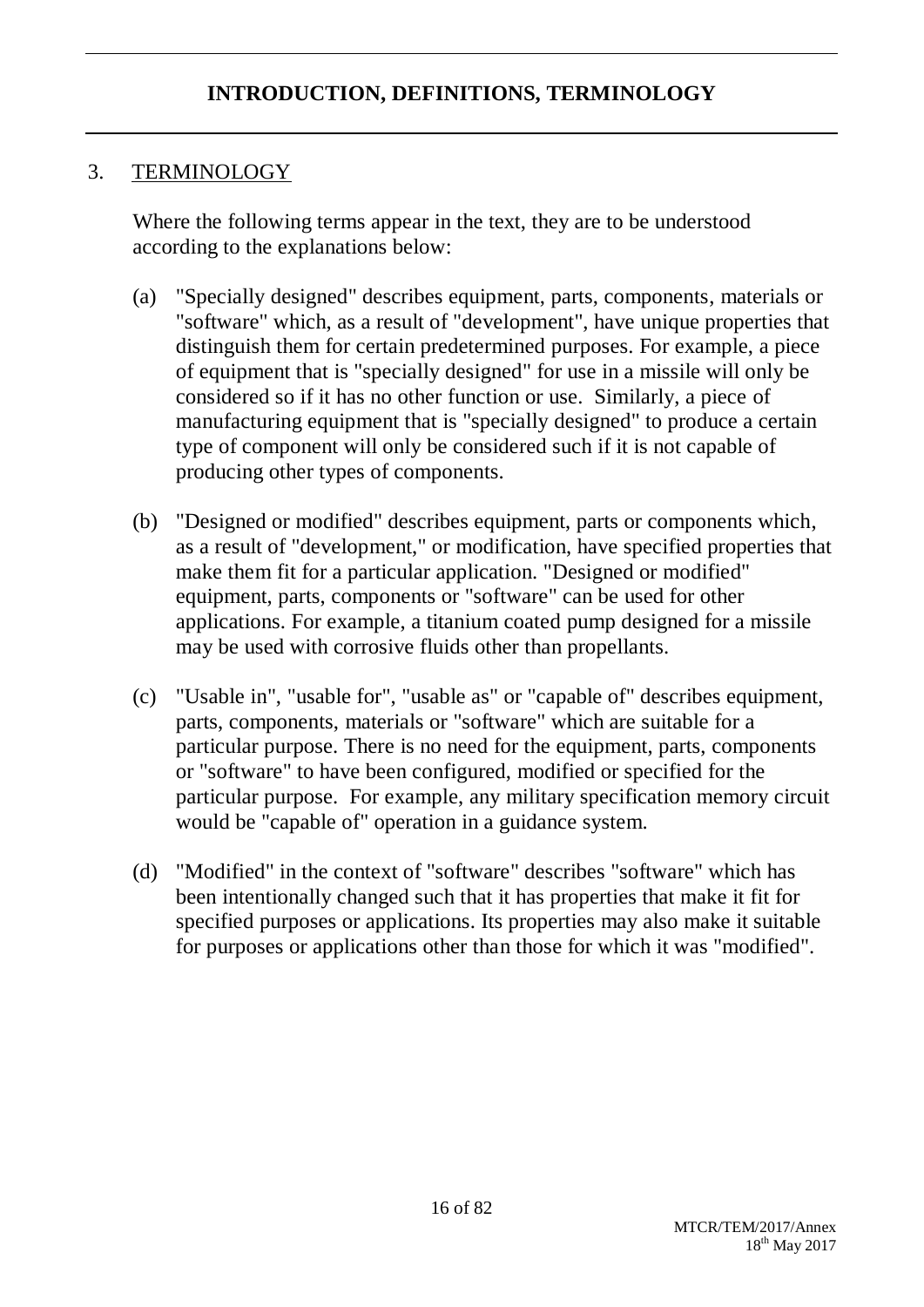## CATEGORY I

## ITEM 1 COMPLETE DELIVERY SYSTEMS

### 1.A. EQUIPMENT, ASSEMBLIES AND COMPONENTS

- 1.A.1. Complete rocket systems (including ballistic missiles, space launch vehicles, and sounding rockets) capable of delivering at least a 500 kg "payload" to a "range" of at least 300 km.
- 1.A.2. Complete unmanned aerial vehicle systems (including cruise missiles, target drones and reconnaissance drones) capable of delivering at least a 500 kg "payload" to a "range" of at least 300 km.

### 1.B. TEST AND PRODUCTION EQUIPMENT

1.B.1. "Production facilities" specially designed for the systems specified in 1.A.

### 1.C. MATERIALS

None.

- 1.D. SOFTWARE
- 1.D.1. "Software" specially designed or modified for the "use" of "production facilities" specified in 1.B.
- 1.D.2. "Software" specially designed or modified to coordinate the function of more than one subsystem in systems specified in 1.A.

*Note:*

*For a manned aircraft converted to operate as an unmanned aerial vehicle specified in 1.A.2., Item 1.D.2. includes "software", as follows:*

*a. "Software" specially designed or modified to integrate the conversion equipment with the aircraft system functions;*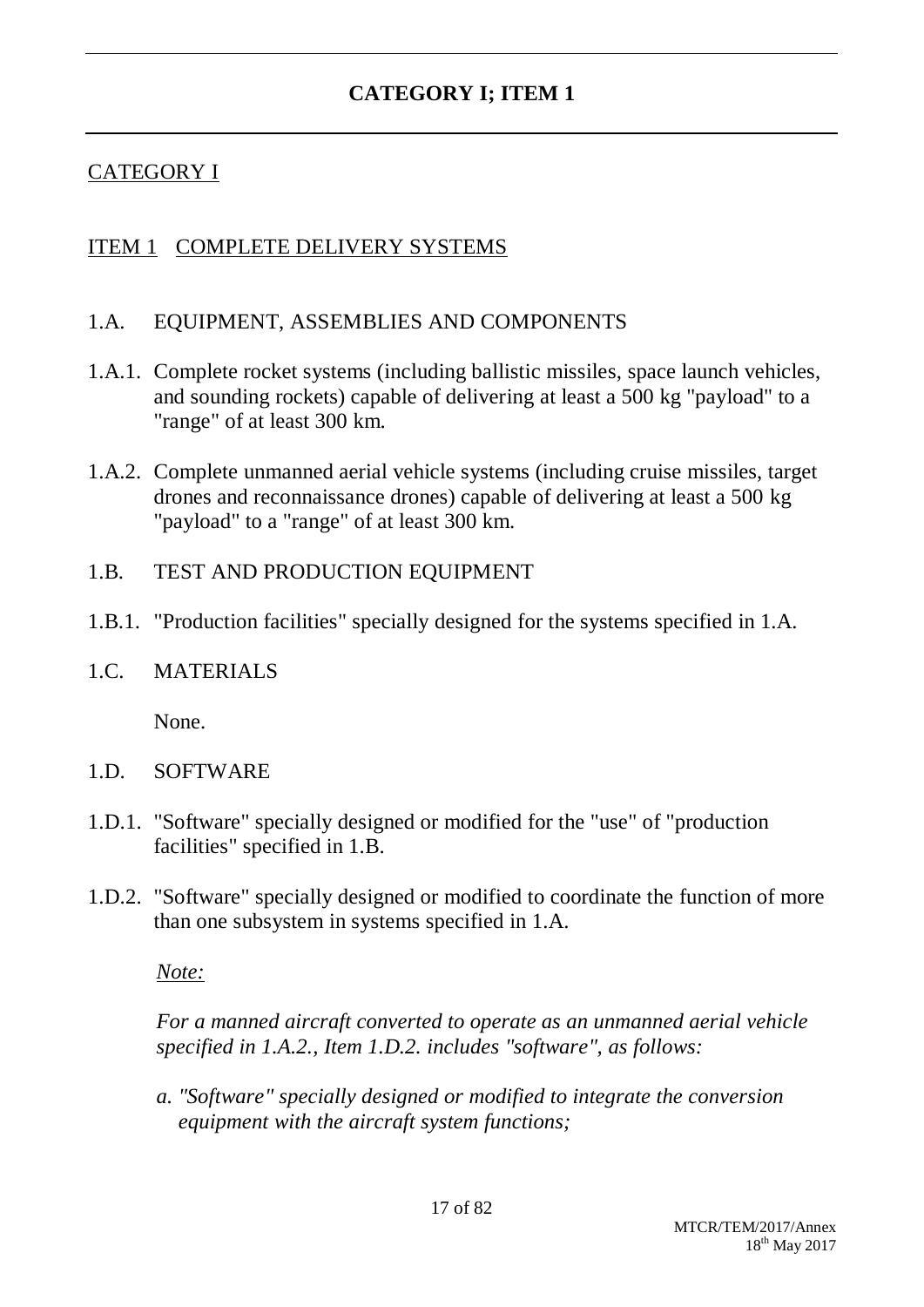*b. "Software" specially designed or modified to operate the aircraft as an unmanned aerial vehicle.*

## 1.E. TECHNOLOGY

1.E.1. "Technology", in accordance with the General Technology Note, for the "development", "production" or "use" of equipment or "software" specified in 1.A., 1.B., or 1.D.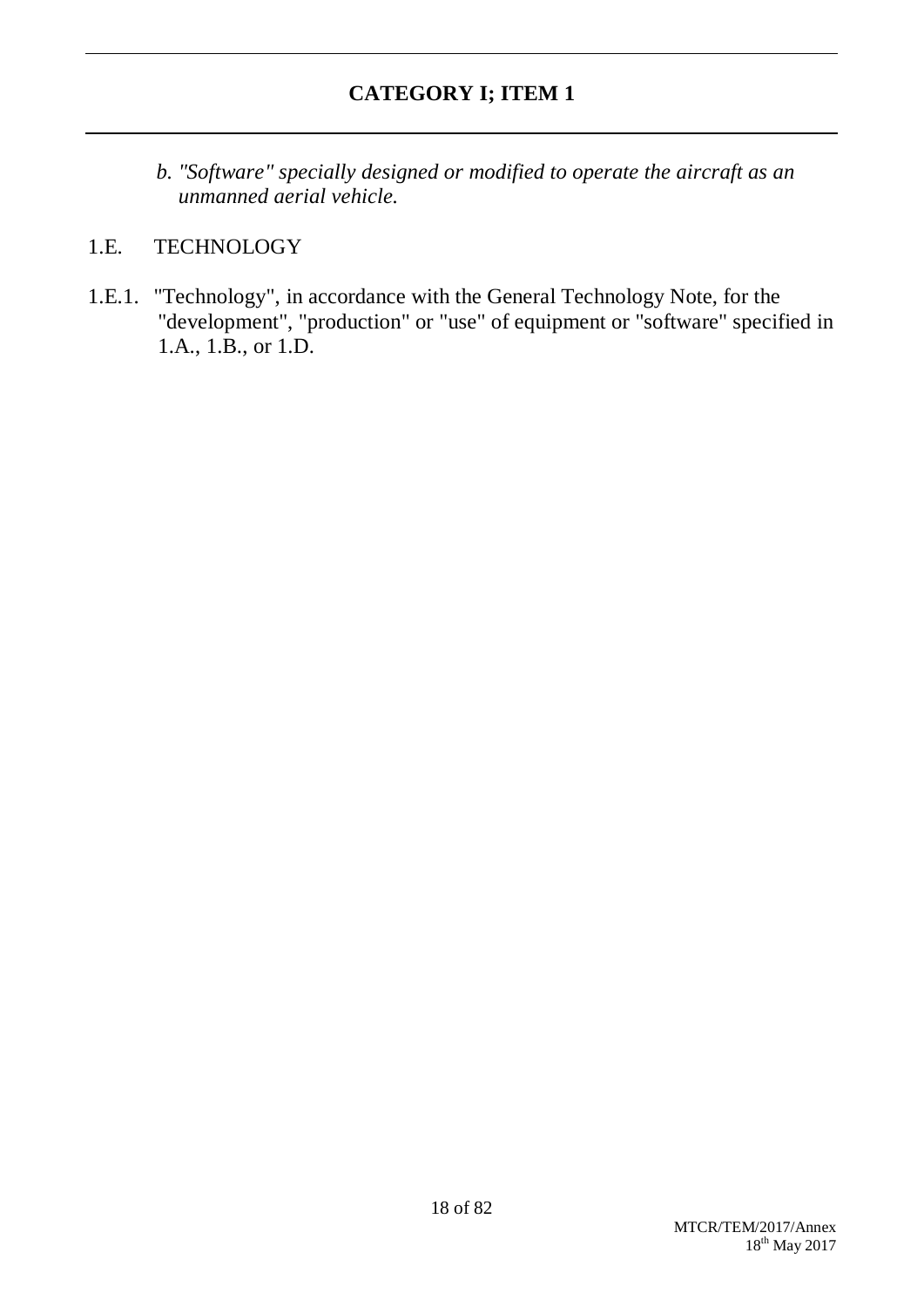## ITEM 2 COMPLETE SUBSYSTEMS USABLE FOR COMPLETE DELIVERY **SYSTEMS**

## 2.A. EQUIPMENT, ASSEMBLIES AND COMPONENTS

- 2.A.1. Complete subsystems usable in the systems specified in 1.A., as follows:
	- a. Individual rocket stages usable in the systems specified in 1.A.;
	- b. Re-entry vehicles usable in the systems specified in 1.A., and, as follows, equipment designed or modified therefor, except as provided in the Note below 2.A.1. for those designed for non-weapon payloads:
		- 1. Heat shields, and components therefor, fabricated of ceramic or ablative materials;
		- 2. Heat sinks and components therefor, fabricated of light-weight, high heat capacity materials;
		- 3. Electronic equipment specially designed for re-entry vehicles;
	- c. Rocket propulsion subsystems, usable in the systems specified in 1.A., as follows;
		- 1. Solid propellant rocket motors or hybrid rocket motors having a total impulse capacity equal to or greater than  $1.1 \times 10^6$  Ns;
		- 2. Liquid propellant rocket engines or gel propellant rocket motors integrated, or designed or modified to be integrated, into a liquid propellant or gel propellant propulsion system which has a total impulse capacity equal to or greater than 1.1 x  $10^6$  Ns;

## *Note:*

*Liquid propellant apogee engines or station-keeping engines specified in 2.A.1.c.2., designed or modified for use on satellites, may be treated as Category II, if the subsystem is exported subject to end-use statements and quantity limits appropriate for the excepted end-use stated above, when having a vacuum thrust not greater than 1kN.*

d. 'Guidance sets', usable in the systems specified in 1.A., capable of achieving system accuracy of 3.33% or less of the "range" (e.g. a 'CEP' of 10 km or less at a "range" of 300 km), except as provided in the Note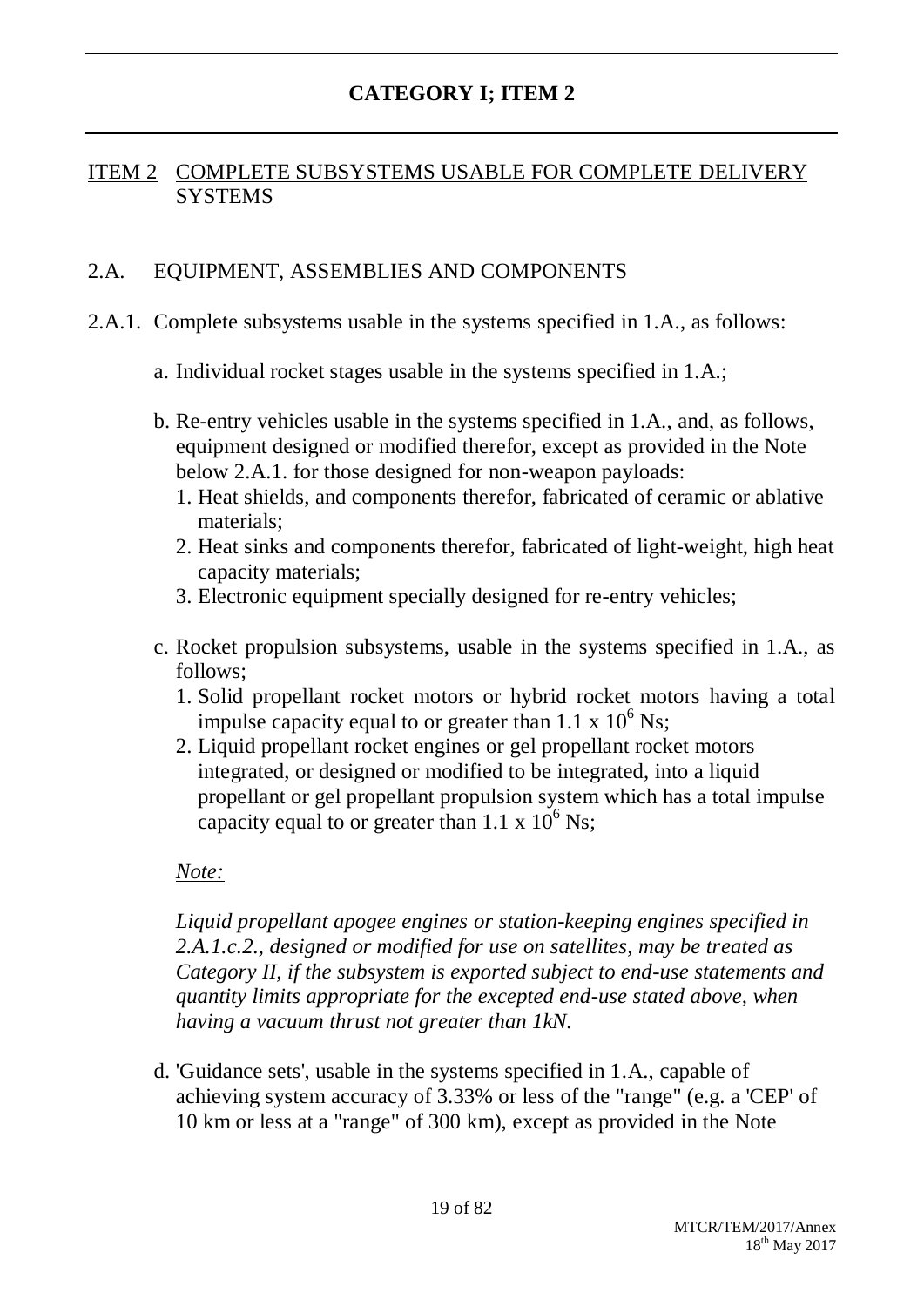below 2.A.1. for those designed for missiles with a "range" under 300 km or manned aircraft;

# *Technical Notes:*

- *1. A 'guidance set' integrates the process of measuring and computing a vehicle's position and velocity (i.e. navigation) with that of computing and sending commands to the vehicle's flight control systems to correct the trajectory.*
- *2. 'CEP' (circle of equal probability) is a measure of accuracy, defined as the radius of the circle centred at the target, at a specific range, in which 50% of the payloads impact.*
- e. Thrust vector control subsystems, usable in the systems specified in 1.A., except as provided in the Note below 2.A.1. for those designed for rocket systems that do not exceed the "range"/"payload" capability of systems specified in 1.A.;

*Technical Note:*

- *2.A.1.e. includes the following methods of achieving thrust vector control:*
- *a. Flexible nozzle;*
- *b. Fluid or secondary gas injection;*
- *c. Movable engine or nozzle;*
- *d. Deflection of exhaust gas stream (jet vanes or probes);*
- *e. Use of thrust tabs.*
- f. Weapon or warhead safing, arming, fuzing, and firing mechanisms, usable in the systems specified in 1.A., except as provided in the Note below 2.A.1. for those designed for systems other than those specified in 1.A.

## *Note:*

*The exceptions in 2.A.1.b., 2.A.1.d., 2.A.1.e. and 2.A.1.f. above may be treated as Category II if the subsystem is exported subject to end-use statements and quantity limits appropriate for the excepted end-use stated above.*

## 2.B. TEST AND PRODUCTION EQUIPMENT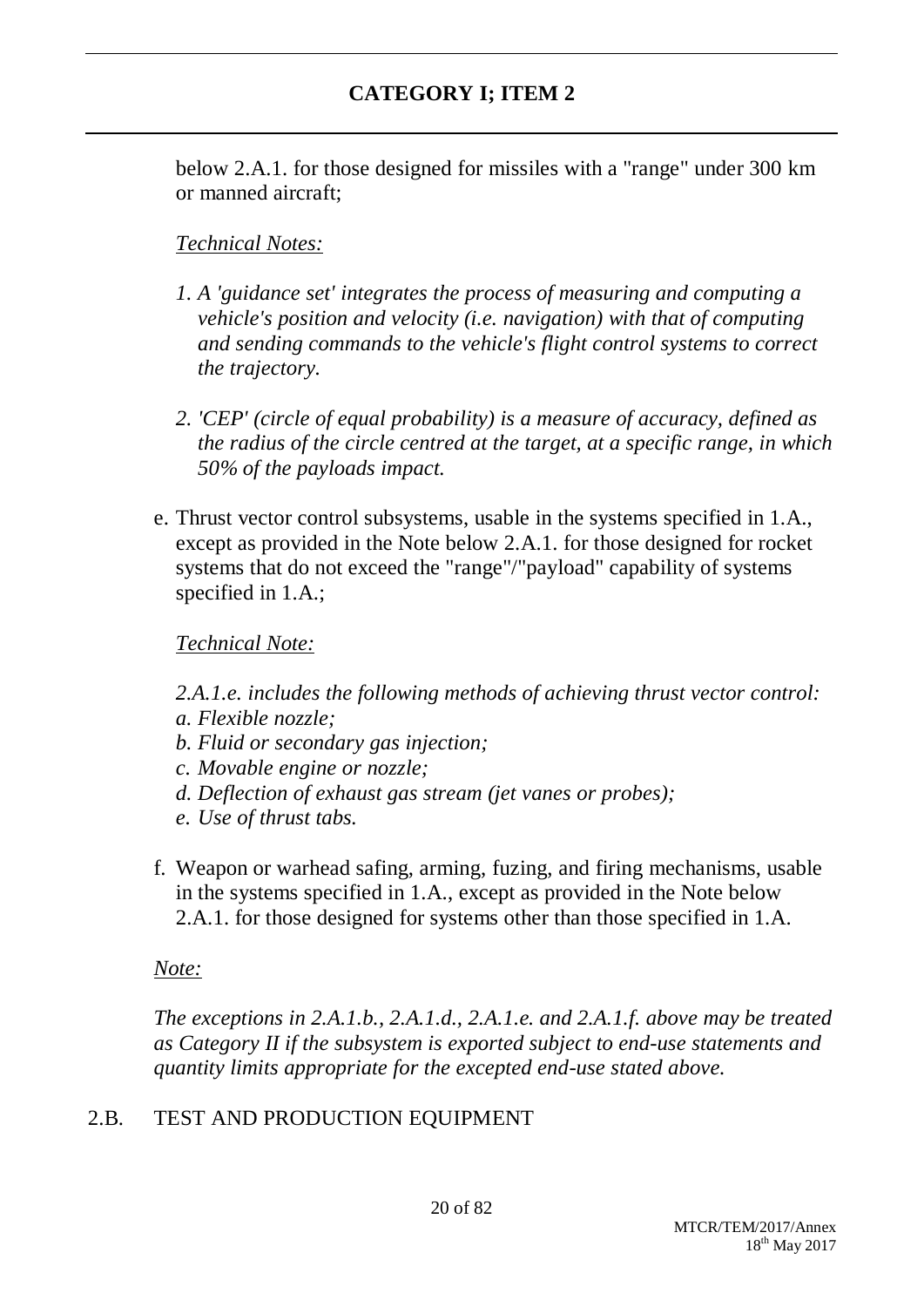- 2.B.1. "Production facilities" specially designed for the subsystems specified in 2.A.
- 2.B.2. "Production equipment" specially designed for the subsystems specified in 2.A.
- 2.C. MATERIALS

None.

- 2.D. SOFTWARE
- 2.D.1. "Software" specially designed or modified for the "use" of "production facilities" specified in 2.B.1.
- 2.D.2. "Software" specially designed or modified for the "use" of rocket motors or engines specified in 2.A.1.c.
- 2.D.3. "Software", specially designed or modified for the operation or maintenance of 'guidance sets' specified in 2.A.1.d.

*Note:*

*2.D.3. includes "software", specially designed or modified to enhance the performance of 'guidance sets' to achieve or exceed the accuracy specified in 2.A.1.d.*

- 2.D.4. "Software" specially designed or modified for the operation or maintenance of subsystems or equipment specified in 2.A.1.b.3.
- 2.D.5. "Software" specially designed or modified for the operation or maintenance of subsystems in 2.A.1.e.
- 2.D.6. "Software" specially designed or modified for the operation or maintenance of subsystems in 2.A.1.f.

## *Note:*

*Subject to end-use statements appropriate for the excepted end-use, "software" controlled by 2.D.2. - 2.D.6. may be treated as Category II as follows:*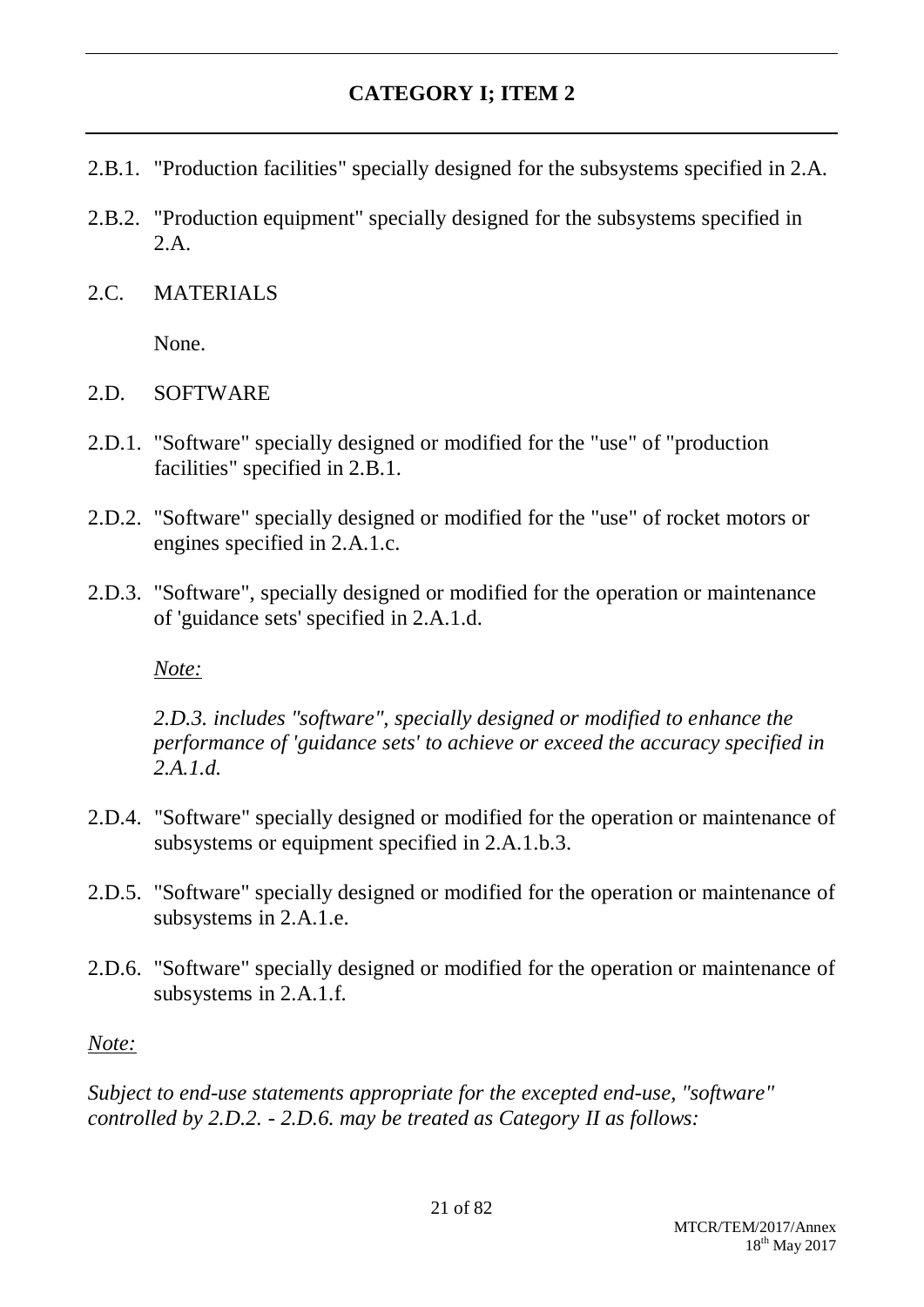- *1. Under 2.D.2. if specially designed or modified for liquid propellant apogee engines or station keeping engines, designed or modified for satellite applications as specified in the Note to 2.A.1.c.2.;*
- *2. Under 2.D.3. if designed for missiles with a "range" of under 300 km or manned aircraft;*
- *3. Under 2.D.4. if specially designed or modified for re-entry vehicles designed for non-weapon payloads;*
- *4. Under 2.D.5. if designed for rocket systems that do not exceed the "range" "payload" capability of systems specified in 1.A.;*
- *5. Under 2.D.6. if designed for systems other than those specified in 1.A.*
- 2.E. TECHNOLOGY
- 2.E.1. "Technology", in accordance with the General Technology Note, for the "development", "production" or "use" of equipment or "software" specified in 2.A., 2.B. or 2.D.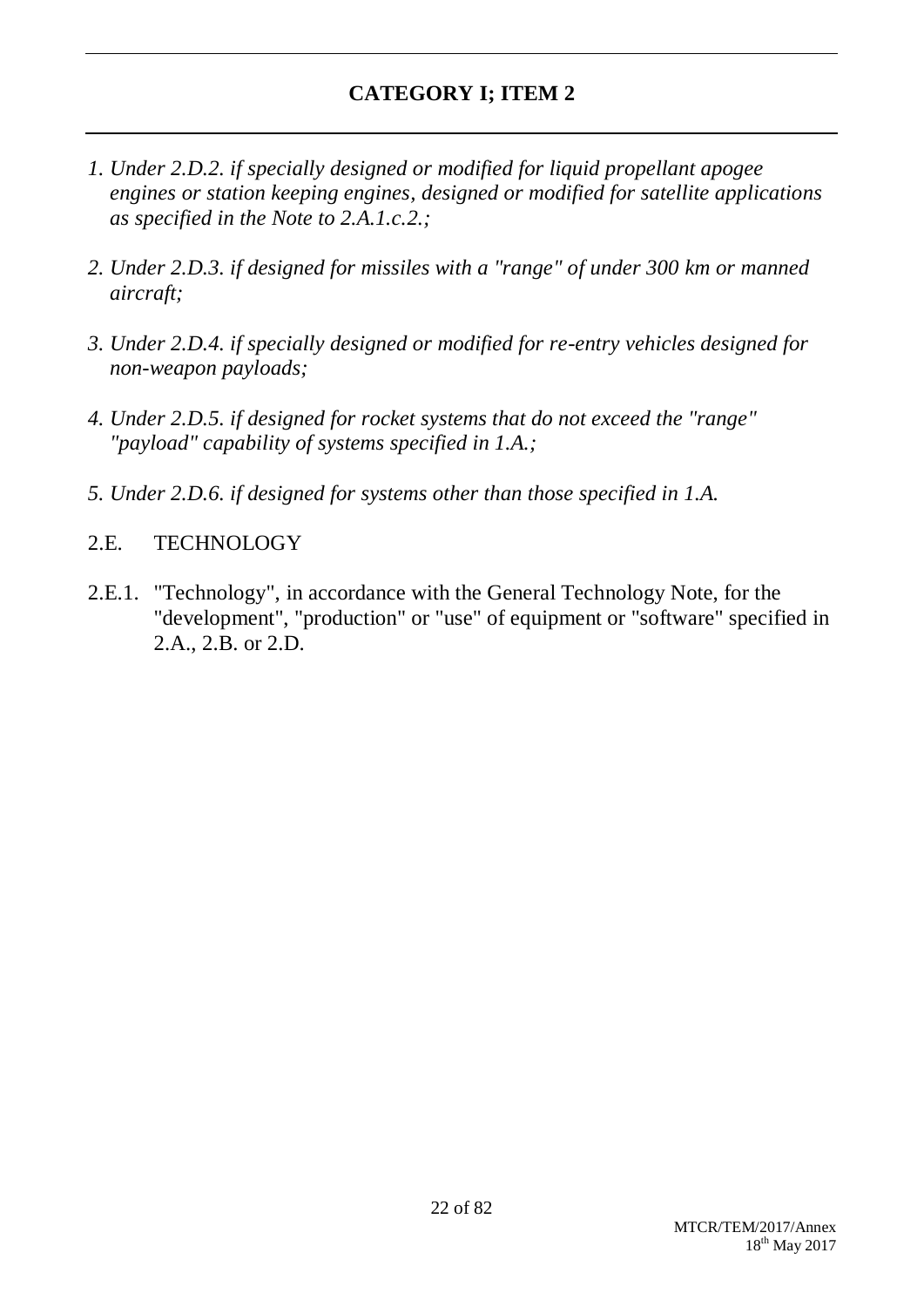# CATEGORY II

## ITEM 3 PROPULSION COMPONENTS AND EQUIPMENT

## 3.A. EQUIPMENT, ASSEMBLIES AND COMPONENTS

- 3.A.1. Turbojet and turbofan engines, as follows:
	- a. Engines having **all** of the following characteristics:
		- 1. 'Maximum thrust value' greater than 400 N (achieved un-installed) excluding civil certified engines with a 'maximum thrust value' greater than 8.89 kN (achieved un-installed);
		- 2. Specific fuel consumption of 0.15 kg  $N^{-1}$  h<sup>-1</sup> or less (at maximum continuous power at sea level static conditions using the ICAO standard atmosphere);
		- **3. 'Dry weight' less than 750 kg; and**
		- **4. 'First-stage rotor diameter' less than 1 m;**

*Technical Notes:*

- *1. In 3.A.1.a.1., 'maximum thrust value' is the manufacturer's demonstrated maximum thrust for the engine type un-installed at sea level static conditions using the ICAO standard atmosphere. The civil type certified thrust value will be equal to or less than the manufacturer's demonstrated maximum thrust for the engine type.*
- *2. 'Dry weight' is the weight of the engine without fluids (fuel, hydraulic fluid, oil, etc.) and does not include the nacelle (housing).*
- *3. 'First-stage rotor diameter' is the diameter of the first rotating stage of the engine, whether a fan or compressor, measured at the leading edge of the blade tips.*
- b. Engines designed or modified for systems specified in 1.A. or 19.A.2., regardless of thrust**,** specific fuel consumption**, 'dry weight' or 'first-stage rotor diameter'**.

*Note:*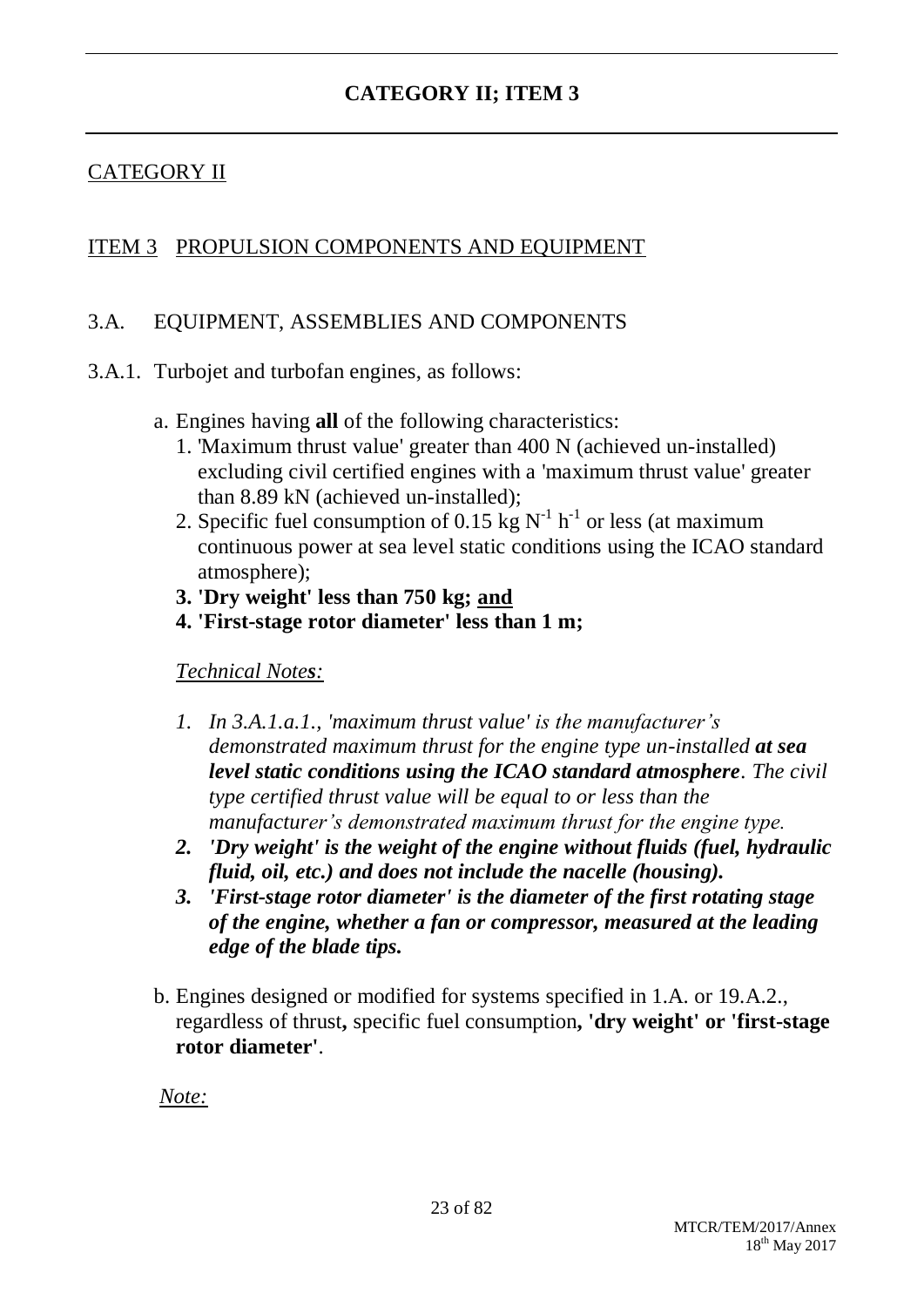*Engines specified in 3.A.1. may be exported as part of a manned aircraft or in quantities appropriate for replacement parts for a manned aircraft.*

3.A.2. Ramjet/scramjet/pulse jet/'combined cycle engines', including devices to regulate combustion, and specially designed components therefor, usable in the systems specified in 1.A. or 19.A.2.

## *Technical Note:*

*In Item 3.A.2., 'combined cycle engines' are the engines that employ two or more cycles of the following types of engines: gas-turbine engine (turbojet, turboprop, turbofan and turboshaft), ramjet, scramjet, pulse jet, pulse detonation engine, rocket motor (liquid/solid-propellant and hybrid).*

3.A.3. Rocket motor cases, 'insulation' components and nozzles therefor, usable in the subsystems specified in 2.A.1.c.1. or 20.A.1.b.1.

## *Technical Note:*

*In 3.A.3. 'insulation' intended to be applied to the components of a rocket motor, i.e. the case, nozzle inlets, case closures, includes cured or semi-cured compounded rubber components comprising sheet stock containing an insulating or refractory material. It may also be incorporated as stress relief boots or flaps.*

## *Note:*

*Refer to 3.C.2. for 'insulation' material in bulk or sheet form.*

3.A.4. Staging mechanisms, separation mechanisms, and interstages therefor, usable in the systems specified in 1.A.

*Note:*

*See also Item 11.A.5.*

## *Technical Note:*

*Staging and separation mechanisms specified in 3.A.4. may contain some of the following components:*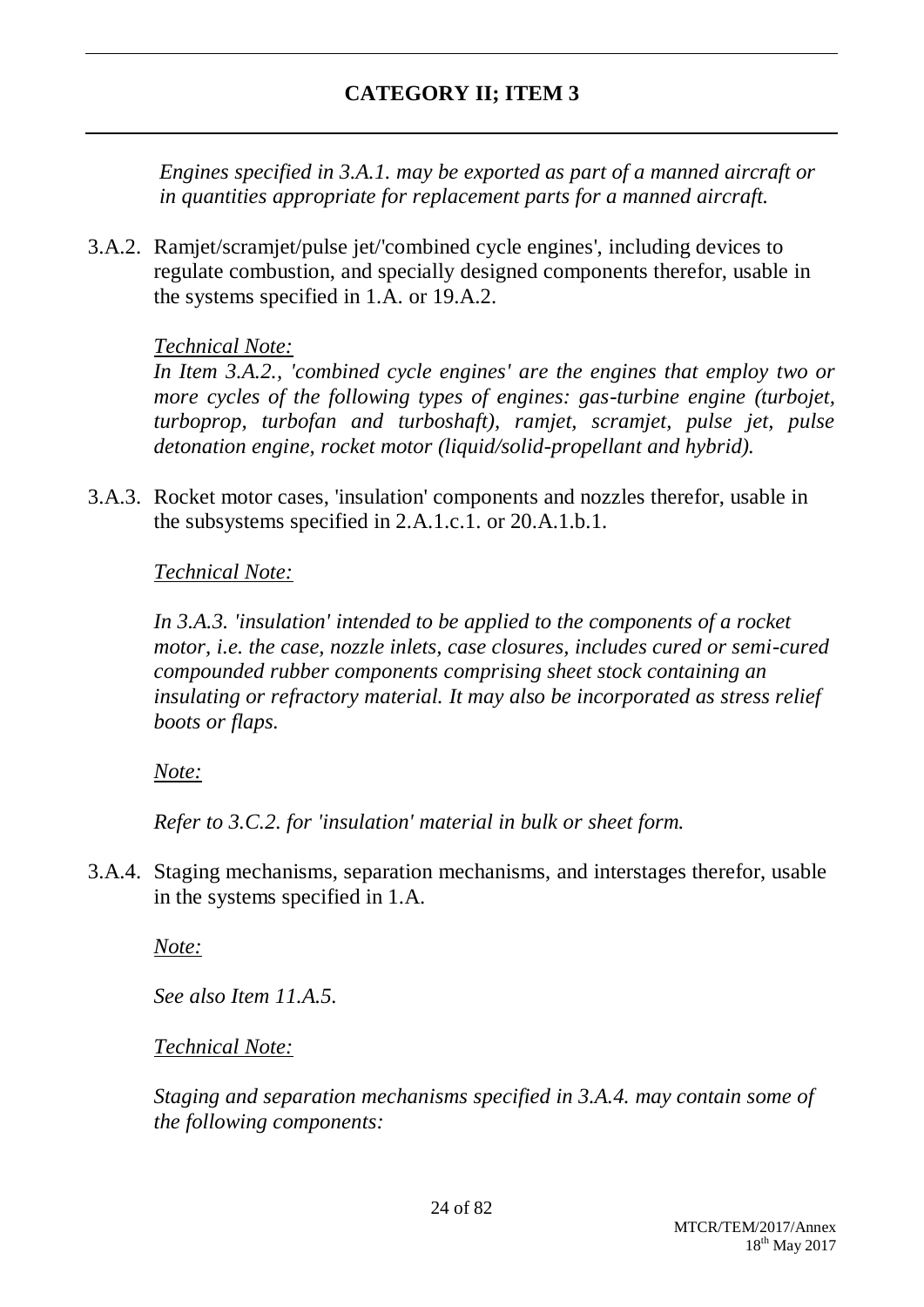- *- Pyrotechnic bolts, nuts and shackles;*
- *- Ball locks;*
- *- Circular cutting devices;*
- *- Flexible linear shaped charges (FLSC).*
- 3.A.5. Liquid, slurry and gel propellant (including oxidisers) control systems, and specially designed components therefor, usable in the systems specified in 1.A., designed or modified to operate in vibration environments greater than 10 g rms between 20 Hz and 2 kHz.

## *Notes:*

- *1. The only servo valves, pumps and gas turbines specified in 3.A.5. are the following:*
	- *a. Servo valves designed for flow rates equal to or greater than 24 litres per minute, at an absolute pressure equal to or greater than 7 MPa, that have an actuator response time of less than 100 ms.*
	- *b. Pumps, for liquid propellants, with shaft speeds equal to or greater than 8,000 rpm at the maximum operating mode or with discharge pressures equal to or greater than 7 MPa.*
	- *c. Gas turbines, for liquid propellant turbopumps, with shaft speeds equal to or greater than 8,000 rpm at the maximum operating mode.*
- *2. Systems and components specified in 3.A.5. may be exported as part of a satellite.*
- 3.A.6. Specially designed components for hybrid rocket motors specified in 2.A.1.c.1. and 20.A.1.b.1.
- 3.A.7. Radial ball bearings having all tolerances specified in accordance with ISO 492 Tolerance Class 2 (or ANSI/ABMA Std 20 Tolerance Class ABEC-9 or other national equivalents), or better and having all the following characteristics:
	- a. An inner ring bore diameter between 12 and 50 mm;
	- b. An outer ring outside diameter between 25 and 100 mm; and
	- c. A width between 10 and 20 mm.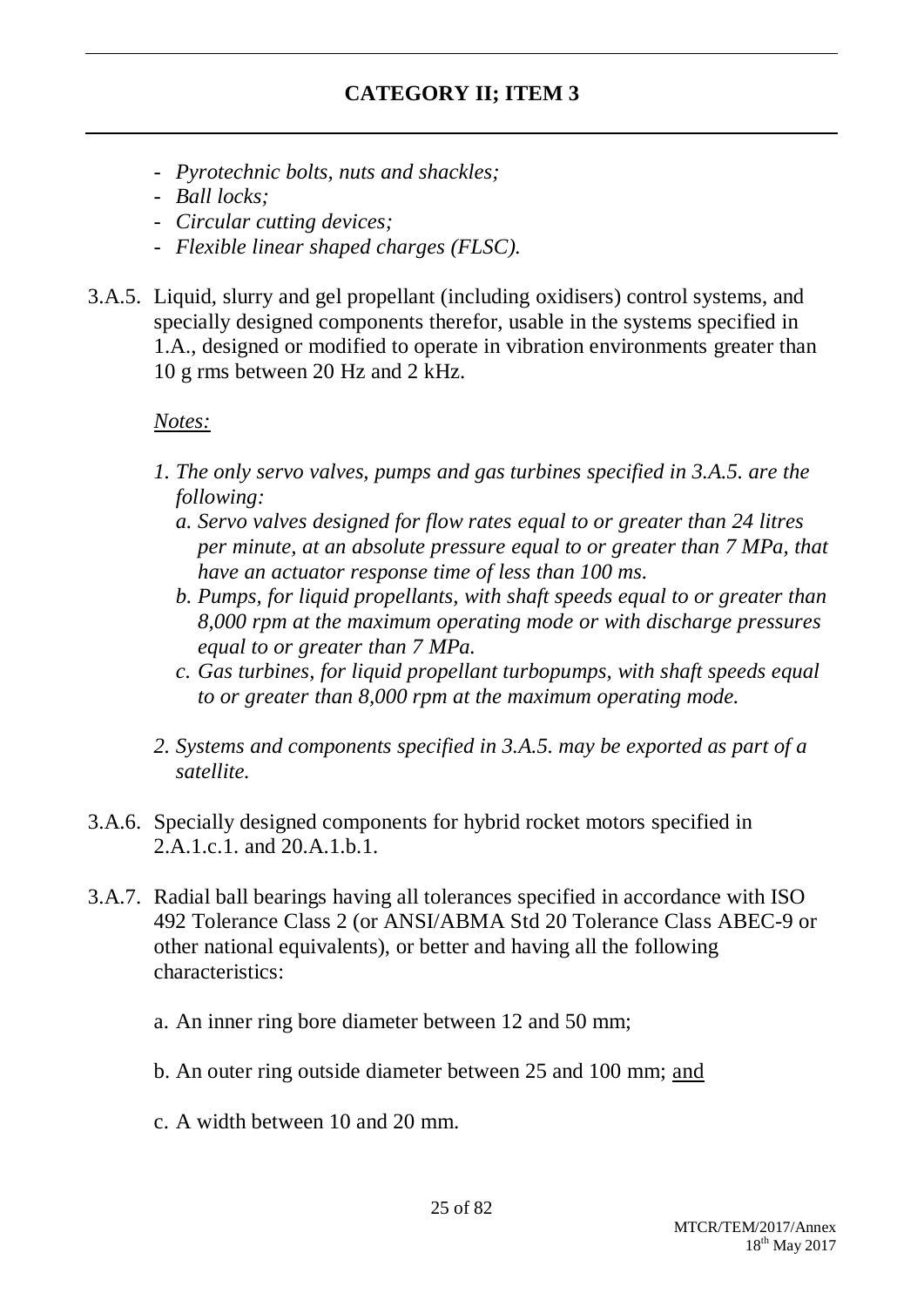- 3.A.8. Liquid or gel propellant tanks specially designed for the propellants controlled in Item 4.C. or other liquid or gel propellants used in the systems specified in 1.A.1.
- 3.A.9. 'Turboprop engine systems' specially designed for the systems in 1.A.2. or 19.A.2., and specially designed components therefor, having a maximum power greater than 10 kW (achieved uninstalled at sea level static conditions using the ICAO standard atmosphere), excluding civil certified engines.

*Technical Note:*

*For the purposes of Item 3.A.9., a 'turboprop engine system' incorporates all of the following: a. Turboshaft engine; and b. Power transmission system to transfer the power to a propeller.*

3.A.10.Combustion chambers and nozzles for liquid propellant rocket engines or gel propellant rocket motors usable in the subsystems specified in 2.A.1.c.2. or 20.A.1.b.2.

## 3.B. TEST AND PRODUCTION EQUIPMENT

- 3.B.1. "Production facilities" specially designed for equipment or materials specified in 3.A.1., 3.A.2., 3.A.3., 3.A.4., 3.A.5., 3.A.6., 3.A.8., 3.A.9., 3.A.10. or 3.C.
- 3.B.2. "Production equipment" specially designed for equipment or materials specified in 3.A.1., 3.A.2., 3.A.3., 3.A.4., 3.A.5., 3.A.6., 3.A.8., 3.A.9., 3.A.10. or 3.C.
- 3.B.3. Flow-forming machines, and specially designed components therefor, which:
	- a. According to the manufacturers technical specification can be equipped with numerical control units or a computer control, even when not equipped with such units at delivery; and
	- b. Have more than two axes which can be co-ordinated simultaneously for contouring control.

*Note:*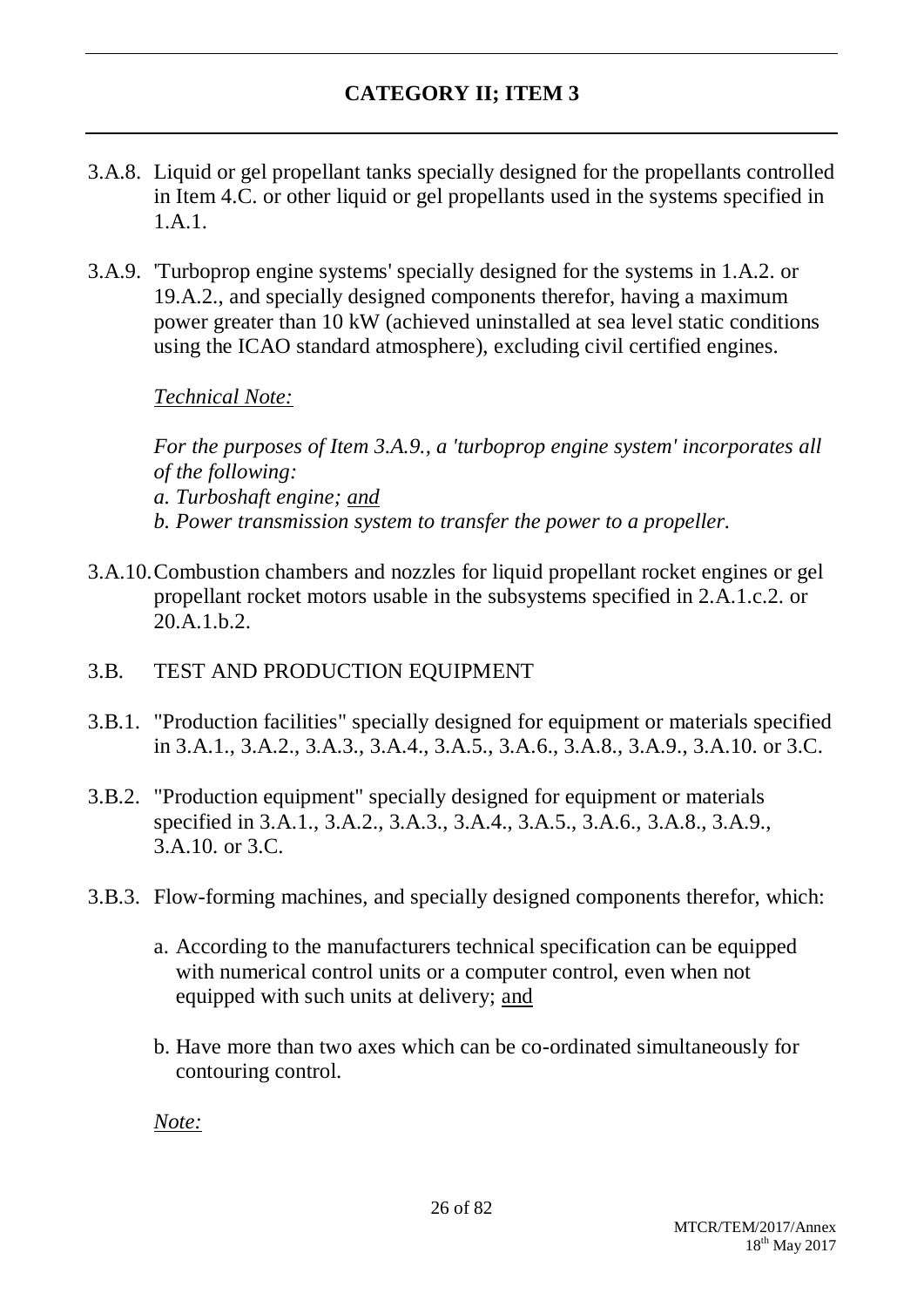*This item does not include machines that are not usable in the "production" of propulsion components and equipment (e.g. motor cases and interstages) for systems specified in 1.A.*

# *Technical Note:*

*Machines combining the function of spin-forming and flow-forming are, for the purpose of this item, regarded as flow-forming machines.*

## 3.C. MATERIALS

3.C.1. 'Interior lining' usable for rocket motor cases in the subsystems specified in 2.A.1.c.1. or specially designed for subsystems specified in 20.A.1.b.1.

## *Technical Note:*

*In 3.C.1. 'interior lining' suited for the bond interface between the solid propellant and the case or insulating liner is usually a liquid polymer based dispersion of refractory or insulating materials e.g. carbon filled HTPB or other polymer with added curing agents to be sprayed or screeded over a case interior.*

3.C.2. 'Insulation' material in bulk form usable for rocket motor cases in the subsystems specified in 2.A.1.c.1. or specially designed for subsystems specified in 20.A.1.b.1.

## *Technical Note:*

*In 3.C.2. 'insulation' intended to be applied to the components of a rocket motor, i.e. the case, nozzle inlets, case closures, includes cured or semi-cured compounded rubber sheet stock containing an insulating or refractory material. It may also be incorporated as stress relief boots or flaps specified in 3.A.3.*

## 3.D. SOFTWARE

3.D.1. "Software" specially designed or modified for the "use" of "production facilities" and flow-forming machines specified in 3.B.1. or 3.B.3.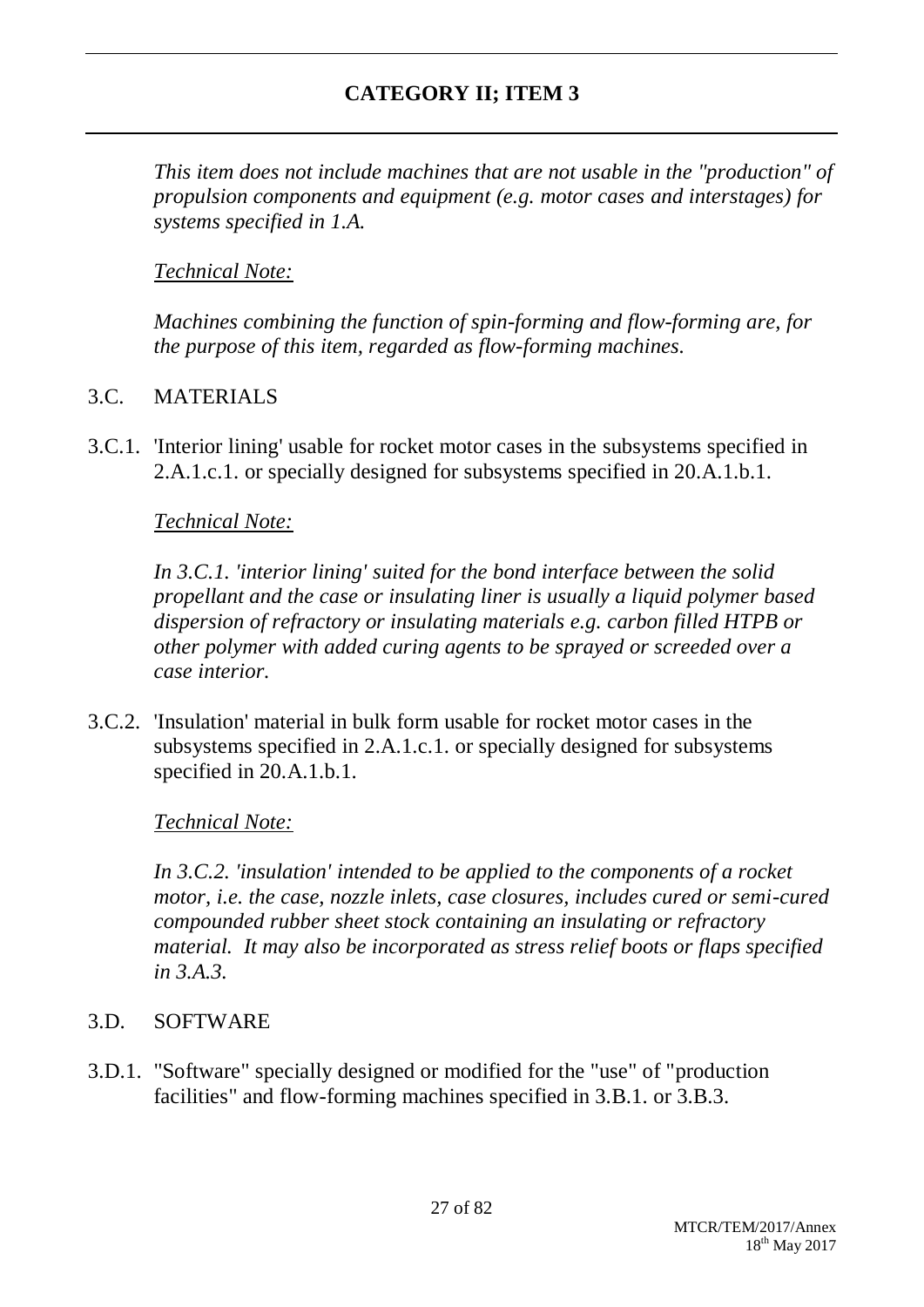3.D.2. "Software" specially designed or modified for the "use" of equipment specified in 3.A.1., 3.A.2., 3.A.4., 3.A.5., 3.A.6. or 3.A.9.

## *Notes:*

- *1. "Software" specially designed or modified for the "use" of engines specified in 3.A.1. may be exported as part of a manned aircraft or as replacement "software" therefor.*
- *2. "Software" specially designed or modified for the "use" of propellant control systems specified in 3.A.5. may be exported as part of a satellite or as replacement "software" therefor.*
- 3.D.3. "Software" specially designed or modified for the "development" of equipment specified in 3.A.2., 3.A.3. or 3.A.4.

## 3.E. TECHNOLOGY

3.E.1. "Technology", in accordance with the General Technology Note, for the "development", "production" or "use" of equipment, materials or "software" specified in 3.A.1., 3.A.2., 3.A.3., 3.A.4., 3.A.5., 3.A.6., 3.A.8., 3.A.9., 3.A.10., 3.B., 3.C. or 3.D.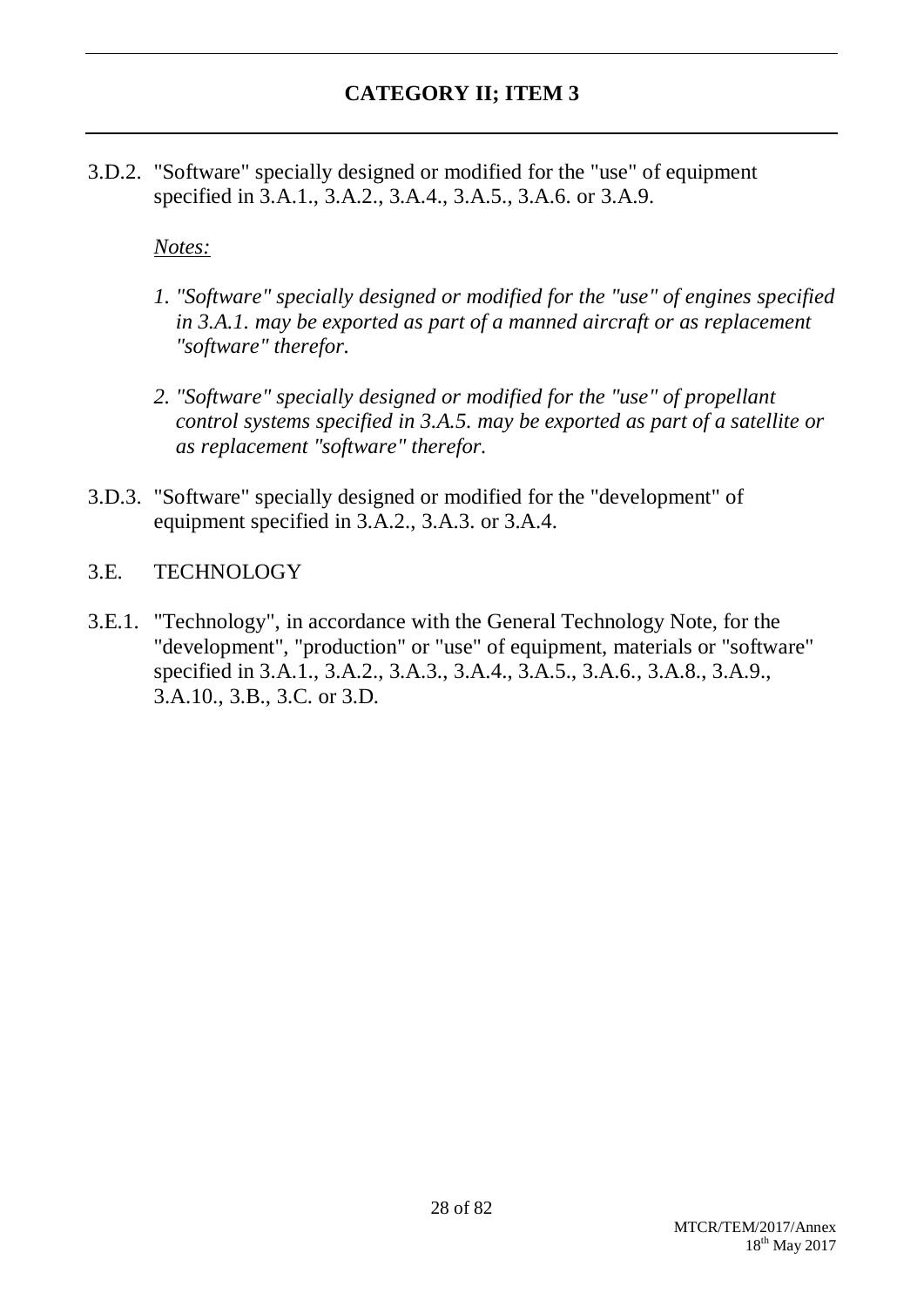## ITEM 4 PROPELLANTS, CHEMICALS AND PROPELLANT PRODUCTION

## 4.A. EQUIPMENT, ASSEMBLIES AND COMPONENTS

None.

## 4.B. TEST AND PRODUCTION EQUIPMENT

- 4.B.1. "Production equipment", and specially designed components therefor, for the "production", handling or acceptance testing of liquid propellants or propellant constituents specified in 4.C.
- 4.B.2. "Production equipment", other than that described in 4.B.3., and specially designed components therefor, for the production, handling, mixing, curing, casting, pressing, machining, extruding or acceptance testing of solid propellants or propellant constituents specified in 4.C.
- 4.B.3. Equipment as follows, and specially designed components therefor:
	- a. Batch mixers with provision for mixing under vacuum in the range of zero to 13.326 kPa and with temperature control capability of the mixing chamber and having all of the following:
		- 1. A total volumetric capacity of 110 litres or more; and
		- 2. At least one 'mixing/kneading shaft' mounted off centre;

*Note:*

*In Item 4.B.3.a.2. the term 'mixing/kneading shaft' does not refer to deagglomerators or knife-spindles.*

- b. Continuous mixers with provision for mixing under vacuum in the range of zero to 13.326 kPa and with a temperature control capability of the mixing chamber and having any of the following:
	- 1. Two or more mixing/kneading shafts; or
	- 2. A single rotating shaft which oscillates and having kneading teeth/pins on the shaft as well as inside the casing of the mixing chamber;
- c. Fluid energy mills usable for grinding or milling substances specified in 4.C.;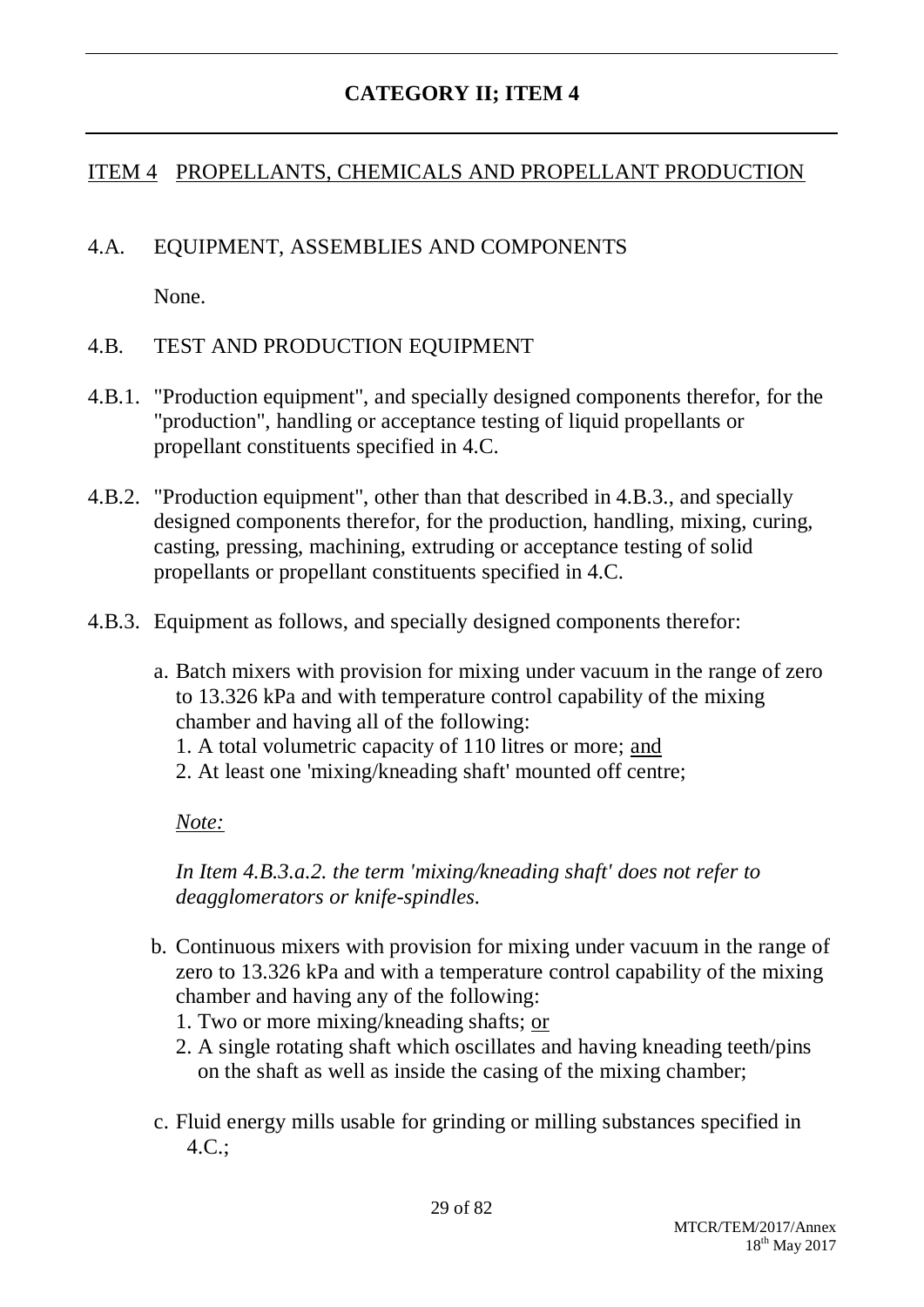d. Metal powder "production equipment" usable for the "production", in a controlled environment, of spherical, spheroidal or atomised materials specified in 4.C.2.c., 4.C.2.d. or 4.C.2.e.

*Note:*

- *4.B.3.d. includes:*
- *a. Plasma generators (high frequency arc-jet) usable for obtaining sputtered or spherical metallic powders with organization of the process in an argon-water environment;*
- *b. Electroburst equipment usable for obtaining sputtered or spherical metallic powders with organization of the process in an argon-water environment;*
- *c. Equipment usable for the "production" of spherical aluminium powders by powdering a melt in an inert medium (e.g. nitrogen).*

## *Notes:*

- *1. The only batch mixers, continuous mixers, usable for solid propellants or propellants constituents specified in 4.C., and fluid energy mills specified in 4.B., are those specified in 4.B.3.*
- *2. Forms of metal powder "production equipment" not specified in 4.B.3.d. are to be evaluated in accordance with 4.B.2.*

## 4.C. MATERIALS

- 4.C.1. Composite and composite modified double base propellants.
- 4.C.2. Fuel substances as follows:
	- a. Hydrazine (*CAS 302-01-2*) with a concentration of more than 70%;
	- b. Hydrazine derivatives as follows:
		- 1. Monomethylhydrazine (MMH) (*CAS 60-34-4*);
		- 2. Unsymmetrical dimethylhydrazine (UDMH) (*CAS 57-14-7*);
		- 3. Hydrazine mononitrate (*CAS 13464-97-6*);
		- 4. Trimethylhydrazine (*CAS 1741-01-1*);
		- 5. Tetramethylhydrazine (*CAS 6415-12-9*);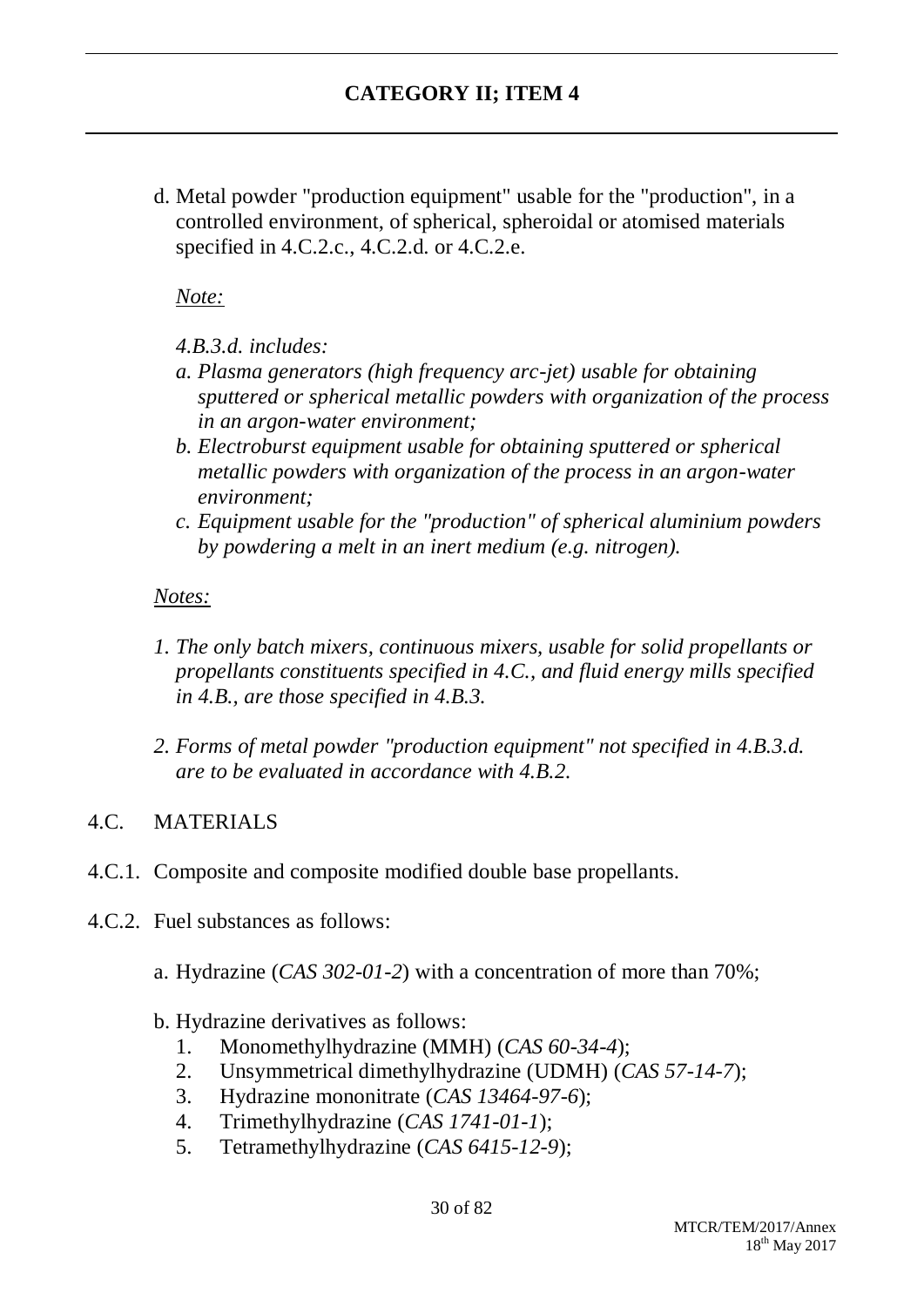- 6. N,N diallylhydrazine (*CAS 5164-11-4*);
- 7. Allylhydrazine (*CAS 7422-78-8*);
- 8. Ethylene dihydrazine (*CAS 6068-98-0*);
- 9. Monomethylhydrazine dinitrate;
- 10. Unsymmetrical dimethylhydrazine nitrate;
- 11. Hydrazinium azide (*CAS 14546-44-2*);
- 12. 1,1-Dimethylhydrazinium azide (*CAS 227955-52-4*) / 1,2-Dimethylhydrazinium azide (*CAS 299177-50-7*);
- 13. Hydrazinium dinitrate (*CAS 13464-98-7*);
- 14. Diimido oxalic acid dihydrazine (*CAS 3457-37-2*);
- 15. 2-hydroxyethylhydrazine nitrate (HEHN);
- 16. Hydrazinium perchlorate (*CAS 27978-54-7*);
- 17. Hydrazinium diperchlorate (*CAS 13812-39-0*);
- 18. Methylhydrazine nitrate (MHN) (*CAS 29674-96-2*);
- 19. 1,1-Diethylhydrazine nitrate (DEHN) / 1,2-Diethylhydrazine nitrate (DEHN) (*CAS 363453-17-2*);
- 20. 3,6-dihydrazino tetrazine nitrate (DHTN);

*Technical note:*

*3,6-dihydrazino tetrazine nitrate is also referred to as 1,4-dihydrazine nitrate.*

c. Spherical or spheroidal aluminium powder (*CAS 7429-90-5*) in particle size of less than 200 x  $10^{-6}$  m (200 µm) and an aluminium content of 97% by weight or more, if at least 10% of the total weight is made up of particles of less than 63 µm, according to ISO 2591-1:1988 or national equivalents;

*Technical Note:*

*A particle size of 63 µm (ISO R-565) corresponds to 250 mesh (Tyler) or 230 mesh (ASTM standard E-11).*

d. Metal powders of any of the following: zirconium (*CAS 7440-67-7*), beryllium (*CAS 7440-41-7*), magnesium (*CAS 7439-95-4*) or alloys of these, if at least 90% of the total particles by particle volume or weight are made up of particles of less than 60  $\mu$ m (determined by measurement techniques such as using a sieve, laser diffraction or optical scanning), whether spherical, atomised, spheroidal, flaked or ground, consisting of 97% by weight or more of any of the above mentioned metals;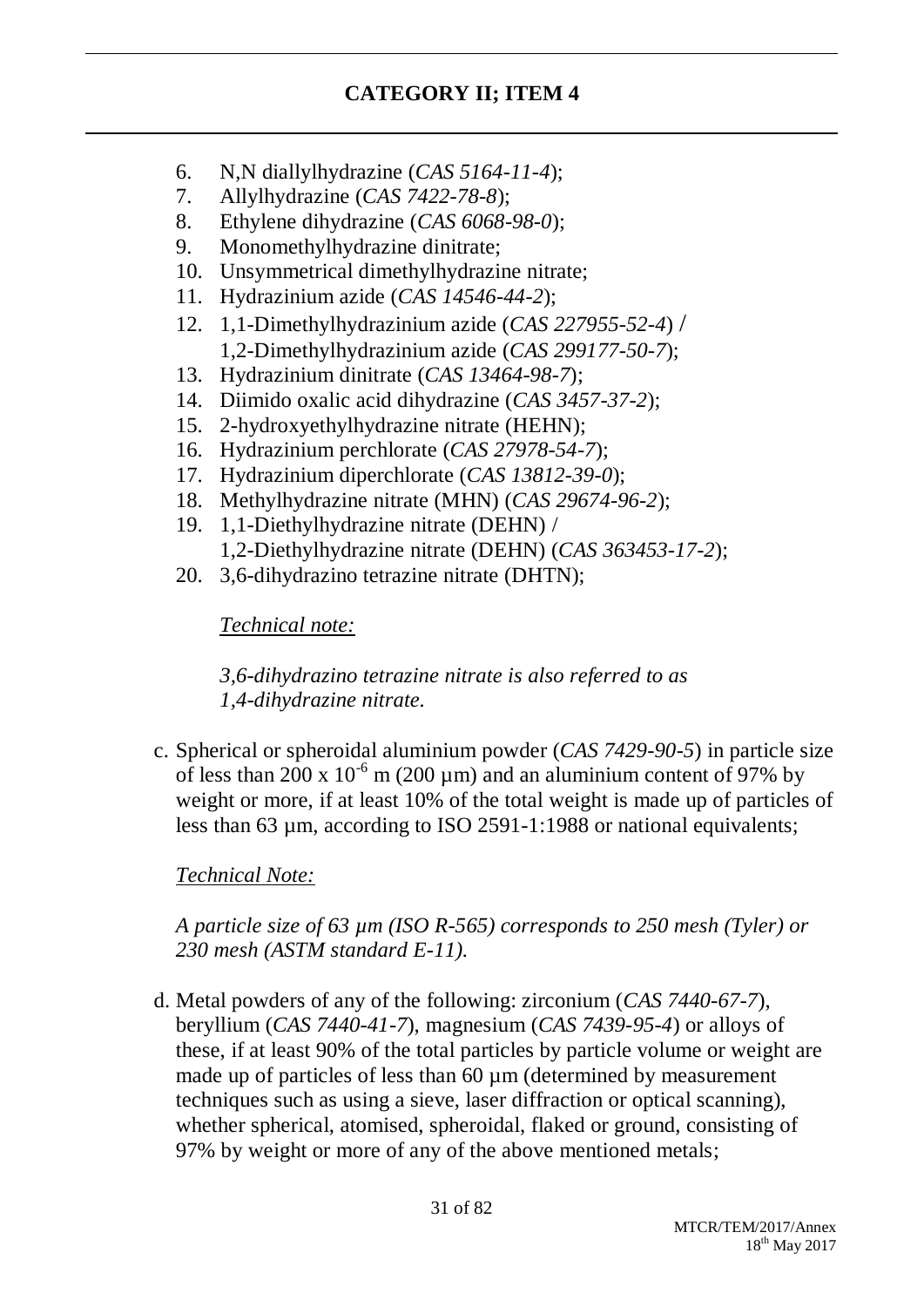# *Note:*

In a multimodal particle distribution (e.g. mixtures of different grain sizes) in which one or more modes are controlled, the entire powder mixture is controlled.

# *Technical Note:*

*The natural content of hafnium (CAS 7440-58-6) in the zirconium (typically 2% to 7%) is counted with the zirconium.*

e. Metal powders of either boron (*CAS 7440-42-8*) or boron alloys with a boron content of 85% or more by weight, if at least 90% of the total particles by particle volume or weight are made up of particles of less than 60 µm (determined by measurement techniques such as using a sieve, laser diffraction or optical scanning), whether spherical, atomised, spheroidal, flaked or ground;

## *Note:*

*In a multimodal particle distribution (e.g. mixtures of different grain sizes) in which one or more modes are controlled, the entire powder mixture is controlled.*

- f. High energy density materials, usable in the systems specified in 1.A. or 19.A., as follows:
	- 1. Mixed fuels that incorporate both solid and liquid fuels, such as boron slurry, having a mass-based energy density of 40 x  $10^6$  J/kg or greater;
	- 2. Other high energy density fuels and fuel additives (e.g., cubane, ionic solutions, JP-10) having a volume-based energy density of  $37.5 \times 10^9$  $J/m<sup>3</sup>$  or greater, measured at 20<sup>o</sup>C and one atmosphere (101.325 kPa) pressure.

## *Note:*

*Item 4.C.2.f.2. does not control fossil refined fuels and biofuels produced from vegetables, including fuels for engines certified for use in civil*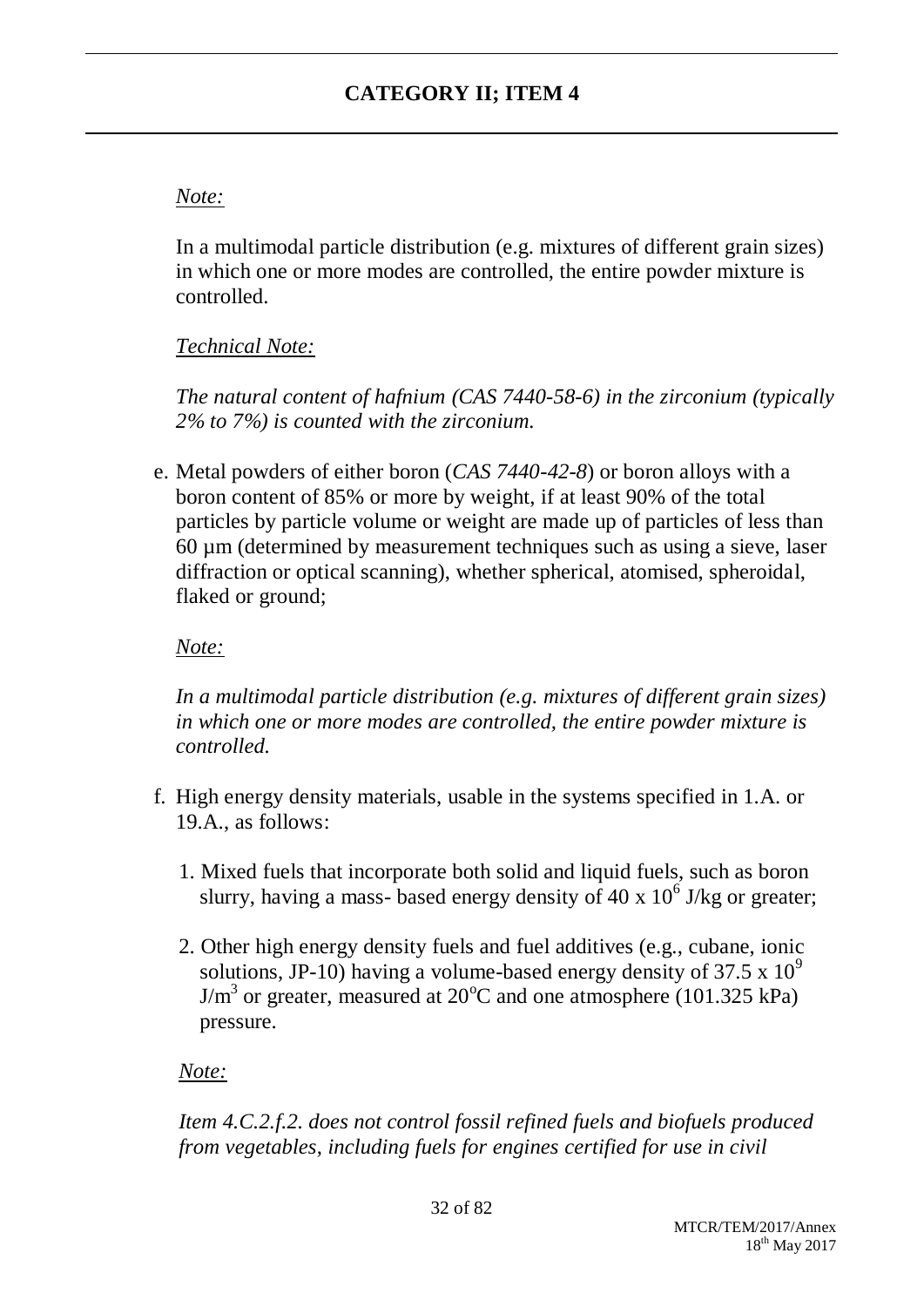*aviation, unless specifically formulated for systems specified in 1.A. or 19.A.*

- g. Hydrazine replacement fuels as follows:
	- 1. 2-Dimethylaminoethylazide (DMAZ) (*CAS 86147-04-8*).
- 4.C.3. Oxidisers/Fuels as follows:

Perchlorates, chlorates or chromates mixed with powdered metals or other high energy fuel components.

- 4.C.4. Oxidiser substances as follows:
	- a. Oxidiser substances usable in liquid propellant rocket engines as follows:
		- 1. Dinitrogen trioxide (*CAS 10544-73-7*);
		- 2. Nitrogen dioxide (*CAS 10102-44-0*) / dinitrogen tetroxide (*CAS 10544-72-6*);
		- 3. Dinitrogen pentoxide (*CAS 10102-03-1*);
		- 4. Mixed Oxides of Nitrogen (MON);

*Technical Note:*

*Mixed Oxides of Nitrogen (MON) are solutions of Nitric Oxide (NO) in Dinitrogen Tetroxide/Nitrogen Dioxide (N2O4/NO2) that can be used in missile systems. There are a range of compositions that can be denoted as MONi or MONij where i and j are integers representing the percentage of Nitric Oxide in the mixture (e.g. MON3 contains 3% Nitric Oxide, MON25 25% Nitric Oxide. An upper limit is MON40, 40% by weight).*

- 5. Inhibited Red Fuming Nitric Acid (IRFNA) (*CAS 8007-58-7*);
- 6. Compounds composed of fluorine and one or more of other halogens, oxygen or nitrogen;

*Note:*

*Item 4.C.4.a.6. does not control Nitrogen Trifluoride (NF3) (CAS 7783-54- 2) in a gaseous state as it is not usable for missile applications.*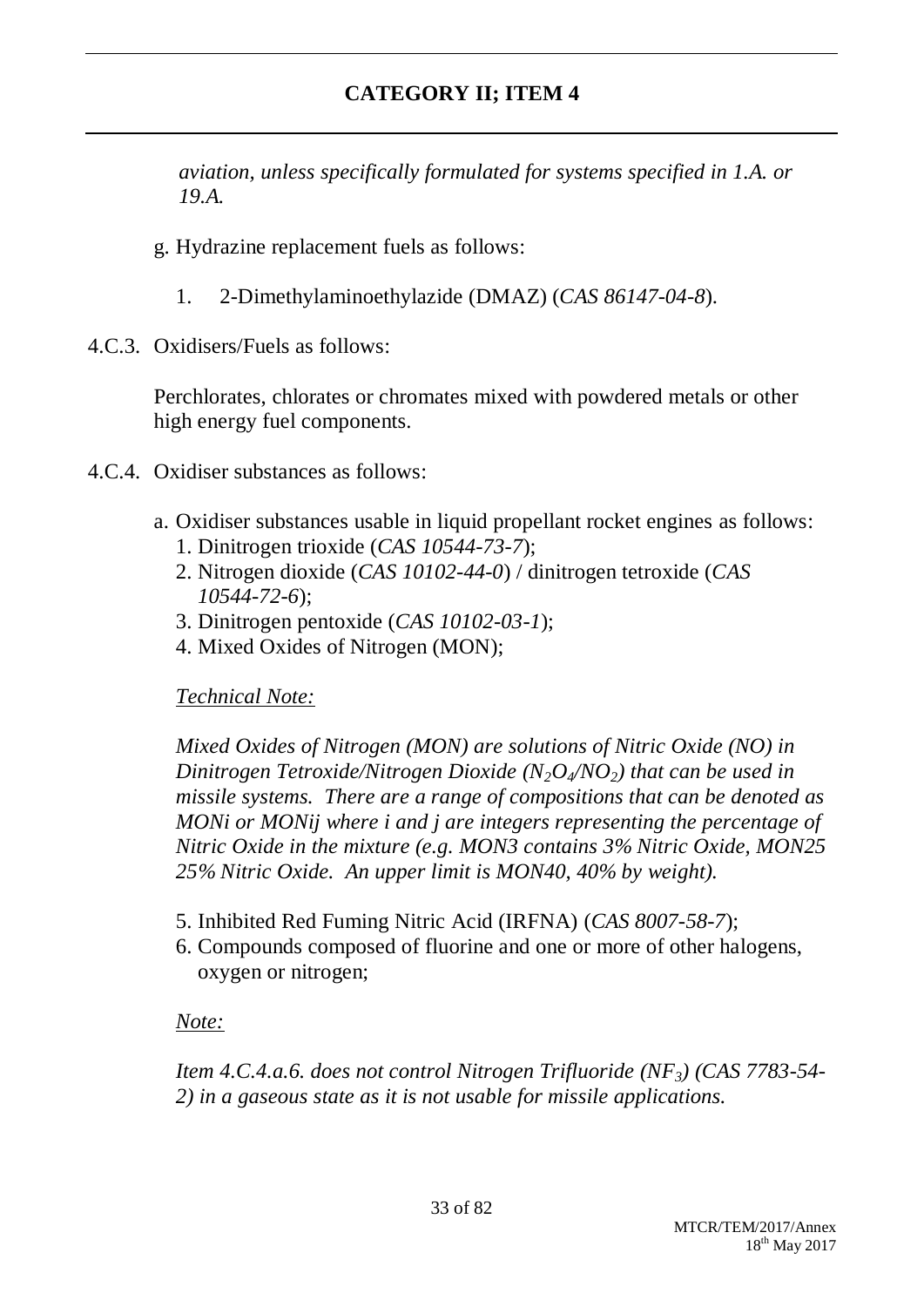- b. Oxidiser substances usable in solid propellant rocket motors as follows:
	- 1. Ammonium perchlorate (AP) (*CAS 7790-98-9*);
	- 2. Ammonium dinitramide (ADN) (*CAS 140456-78-6*);
	- 3. Nitro-amines (cyclotetramethylene tetranitramine (HMX) (*CAS 2691- 41-0*); cyclotrimethylene - trinitramine (RDX) (*CAS 121-82-4*);
	- 4. Hydrazinium nitroformate (HNF) (*CAS 20773-28-8*);
	- 5. 2,4,6,8,10,12-Hexanitrohexaazaisowurtzitane (CL-20) (*CAS 135285-90-4*).
- 4.C.5. Polymeric substances, as follows:
	- a. Carboxy terminated polybutadiene (including carboxyl terminated polybutadiene) (CTPB);
	- b. Hydroxy terminated polybutadiene (including hydroxyl terminated polybutadiene) (HTPB) (*CAS 69102-90-5*);
	- c. Glycidyl azide polymer (GAP), including hydroxyl terminated GAP;
	- d. Polybutadiene Acrylic Acid (PBAA);

e. Polybutadiene - Acrylic Acid - Acrylonitrile (PBAN) (*CAS 25265-19-4 / CAS 68891-50-9*);

f. Polytetrahydrofuran polyethylene glycol (TPEG).

*Technical Note:*

*Polytetrahydrofuran polyethylene glycol (TPEG) is a block co-polymer of poly 1,4-Butanediol (CAS 110-63-4) and polyethylene glycol (PEG) (CAS 25322-68-3).*

g. Polyglycidyl nitrate (PGN or poly-GLYN) (*CAS 27814-48-8*).

4.C.6. Other propellant additives and agents as follows:

- a. Bonding agents as follows:
	- 1. Tris (1-(2-methyl)aziridinyl) phosphine oxide (MAPO) (*CAS 57-39-6*);
	- 2. 1,1′,1″-trimesoyl-tris(2-ethylaziridine) (HX-868, BITA) (*CAS 7722-73- 8*);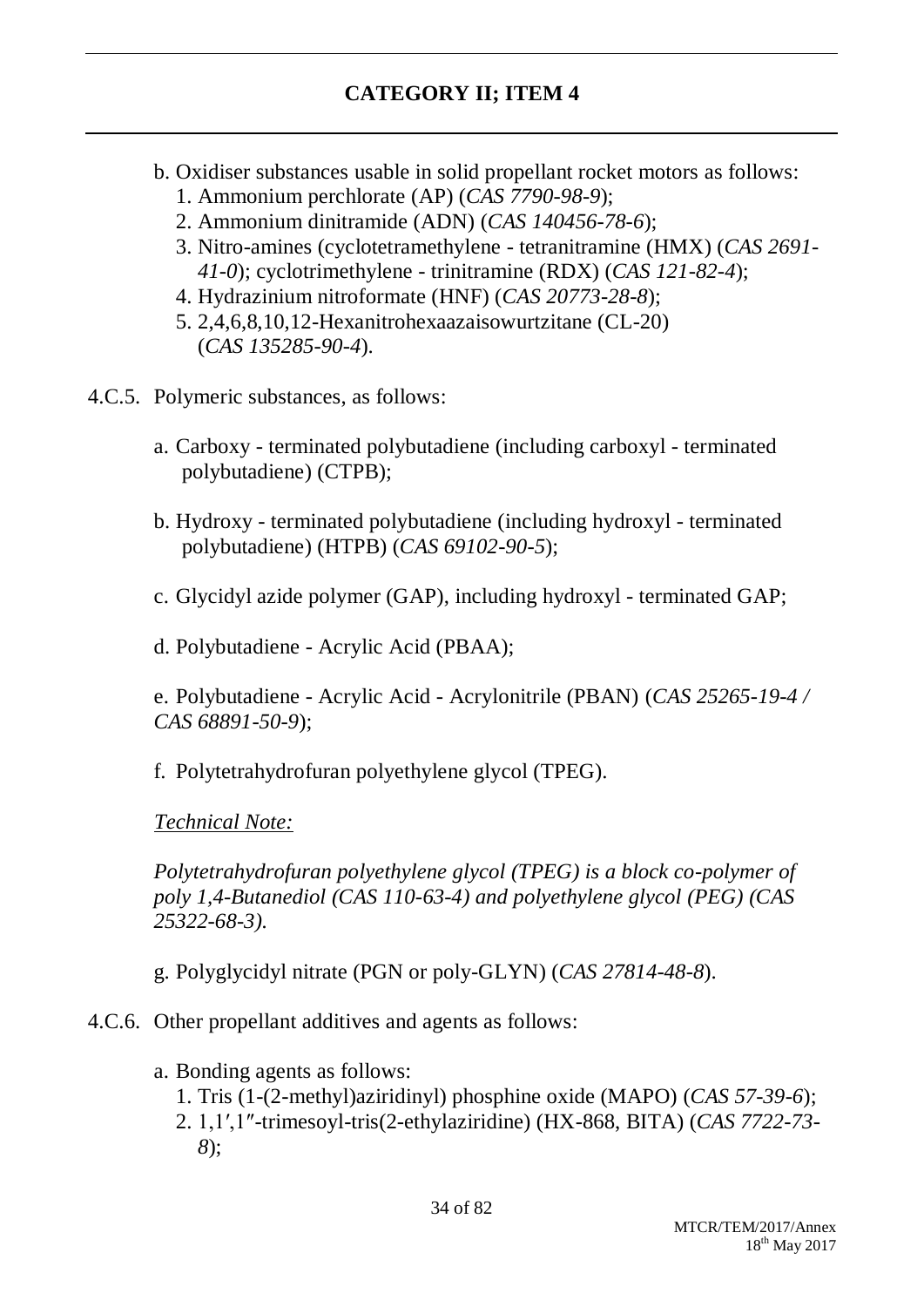- 3. Tepanol (HX-878), reaction product of tetraethlylenepentamine, acrylonitrile and glycidol (*CAS 68412-46-4*);
- 4. Tepan (HX-879), reaction product of tetraethlylenepentamine and acrylonitrile (*CAS 68412-45-3*);
- 5. Polyfunctional aziridine amides with isophthalic, trimesic, isocyanuric, or trimethyladipic backbone also having a 2-methyl or 2-ethyl aziridine group;

*Note:*

*Item 4.C.6.a.5. includes:*

- *1. 1,1′-Isophthaloyl-bis(2-methylaziridine) (HX-752) (CAS 7652-64-4);*
- *2. 2,4,6-tris(2-ethyl-1-aziridinyl)-1,3,5-triazine (HX-874) (CAS 18924-91-9);*
- *3. 1,1'-trimethyladipoylbis(2-ethylaziridine) (HX-877) (CAS 71463-62-2)*.
- b. Curing reaction catalysts as follows: Triphenyl bismuth (TPB) (*CAS 603-33-8*);
- c. Burning rate modifiers, as follows:
	- 1. Carboranes, decaboranes, pentaboranes and derivatives thereof;
	- 2. Ferrocene derivatives, as follows:
		- a. Catocene (*CAS 37206-42-1*);
		- b. Ethyl ferrocene (*CAS 1273-89-8*);
		- c. n-Propyl ferrocene (*CAS 1273-92-3*) / iso-propyl ferrocene (*CAS 12126-81-7*);
		- d. n-Butyl ferrocene (*CAS 31904-29-7*);
		- e. Pentyl ferrocene (*CAS 1274-00-6*);
		- f. Dicyclopentyl ferrocene (*CAS 125861-17-8*);
		- g. Dicyclohexyl ferrocene;
		- h. Diethyl ferrocene (*CAS 1273-97-8*);
		- i. Dipropyl ferrocene;
		- j. Dibutyl ferrocene (*CAS 1274-08-4*);
		- k. Dihexyl ferrocene (*CAS 93894-59-8*);
		- l. Acetyl ferrocene (*CAS 1271-55-*2) / 1,1'-diacetyl ferrocene (*CAS 1273-94-5*);
		- m. Ferrocene carboxylic acid (*CAS 1271-42-7*) / 1,1'- Ferrocenedicarboxylic acid (*CAS 1293-87-4*);
		- n. Butacene (*CAS 125856-62-4*);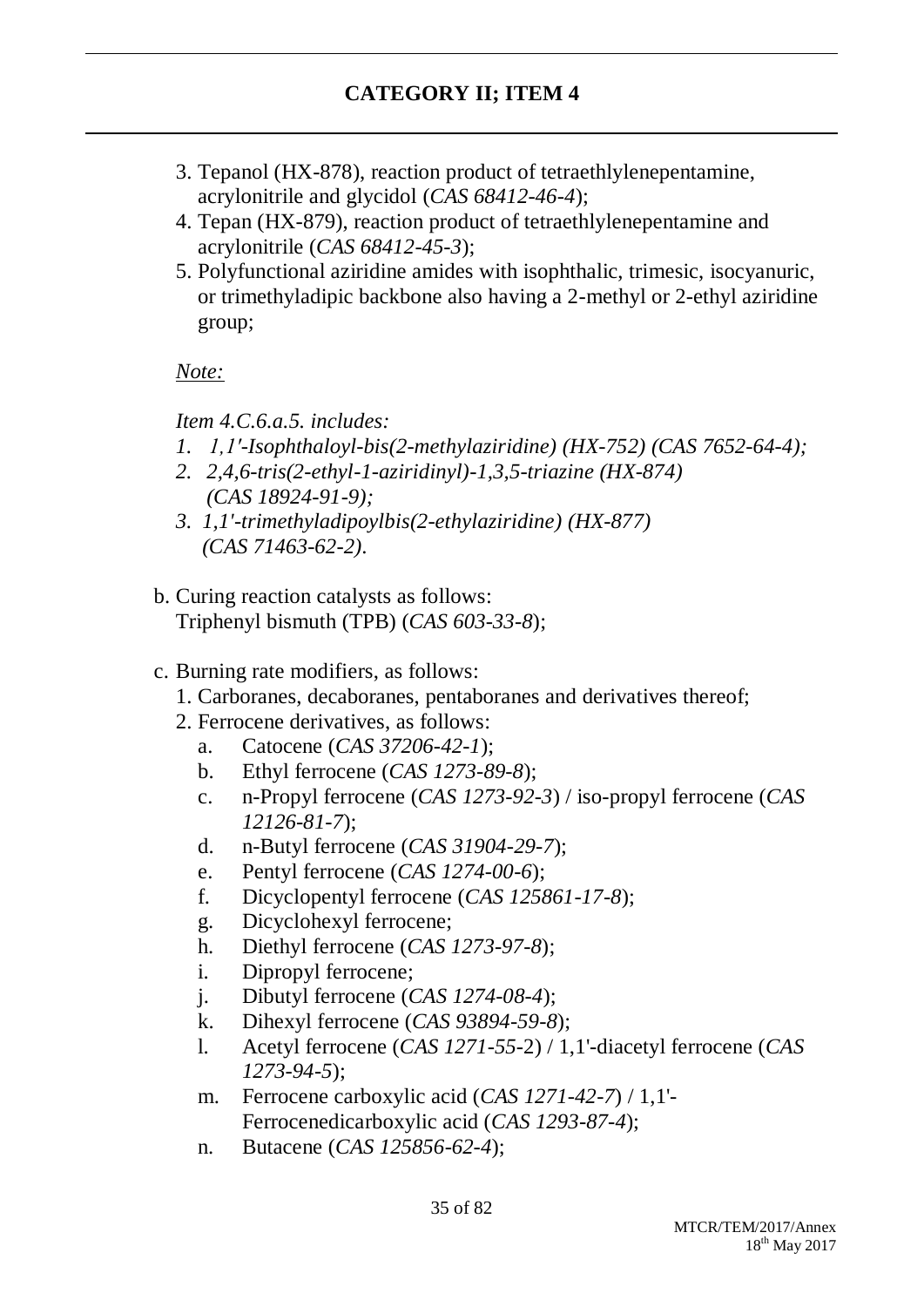o. Other ferrocene derivatives usable as rocket propellant burning rate modifiers;

*Note:*

*Item 4.C.6.c.2.o does not control ferrocene derivatives that contain a six carbon aromatic functional group attached to the ferrocene molecule.*

- d. Esters and plasticisers as follows:
	- 1. Triethylene glycol dinitrate (TEGDN) (*CAS 111-22-8*);
	- 2. Trimethylolethane trinitrate (TMETN) (*CAS 3032-55-1*);
	- 3. 1,2,4-butanetriol trinitrate (BTTN) (*CAS 6659-60-5*);
	- 4. Diethylene glycol dinitrate (DEGDN) (*CAS 693-21-0*);
	- 5. 4,5 diazidomethyl-2-methyl-1,2,3-triazole (iso- DAMTR);
	- 6. Nitratoethylnitramine (NENA) based plasticisers, as follows:
		- a. Methyl-NENA (*CAS 17096-47-8*);
		- b. Ethyl-NENA (*CAS 85068-73-1*);
		- c. Butyl-NENA (*CAS 82486-82-6*);
	- 7. Dinitropropyl based plasticisers, as follows:
		- a. Bis (2,2-dinitropropyl) acetal (BDNPA) (*CAS 5108-69-0*);
		- b. Bis (2,2-dinitropropyl) formal (BDNPF) (*CAS 5917-61-3*);
- e. Stabilisers as follows:
	- 1. 2-Nitrodiphenylamine (*CAS 119-75-5*);
	- 2. N-methyl-p-nitroaniline (*CAS 100-15-2*).
- 4.C.7. 'Gel propellants' specifically formulated for use in the systems specified in 1.A., 19.A.1. or 19.A.2.

*Technical Note:*

*A 'gel propellant' is a fuel or oxidiser formulation using a gellant such as silicates, kaolin (clay), carbon or any polymeric gellant.*

*N.B. CAS numbers included in Item 4.C. are Technical Notes. For the use of CAS numbers in the Annex, see Introduction Section (f).*

4.D. SOFTWARE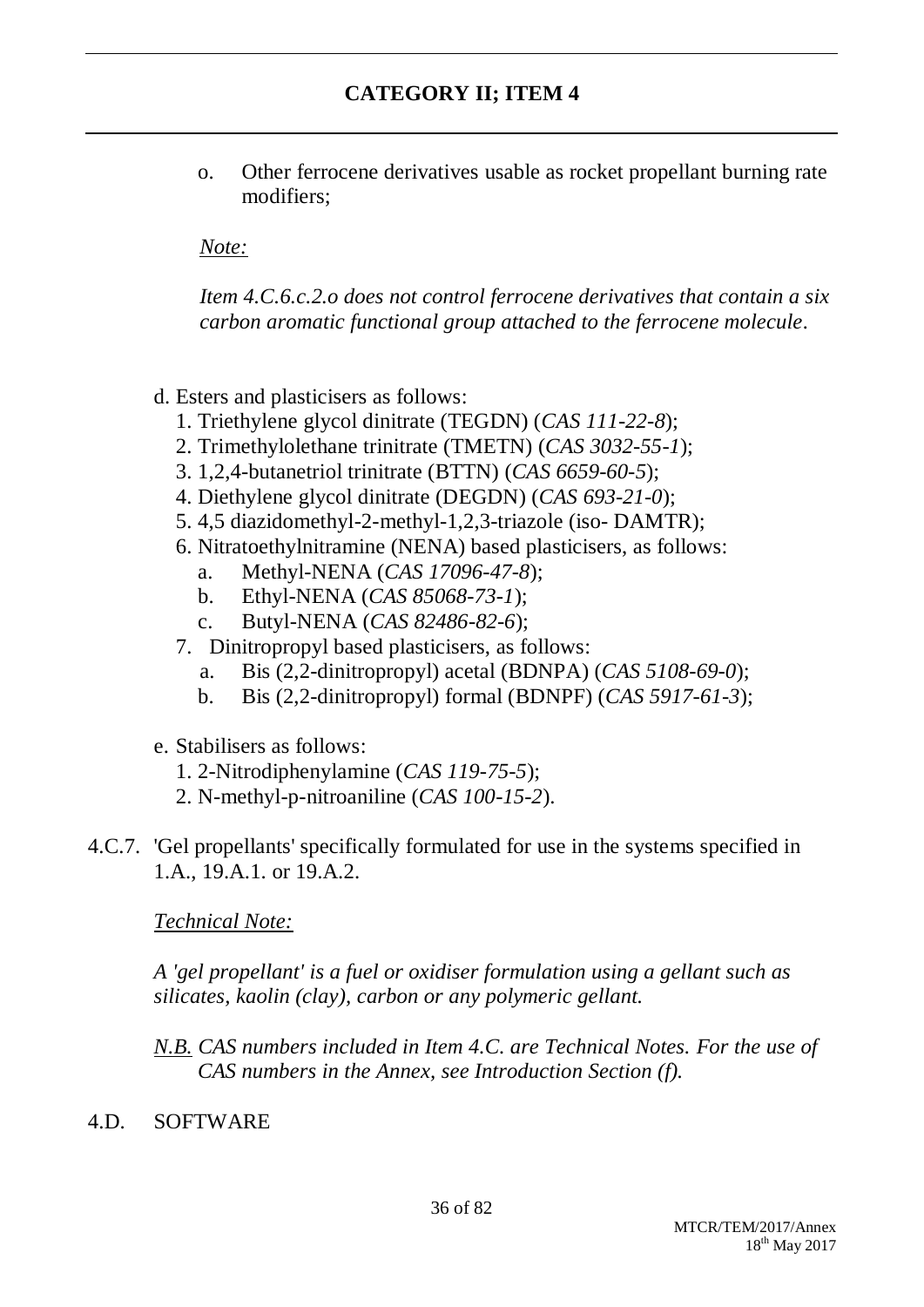4.D.1. "Software" specially designed or modified for the operation or maintenance of equipment specified in 4.B. for the "production" and handling of materials specified in 4.C.

### 4.E. TECHNOLOGY

4.E.1 "Technology", in accordance with the General Technology Note, for the "development", "production" or "use" of equipment or materials specified in 4.B. and 4.C.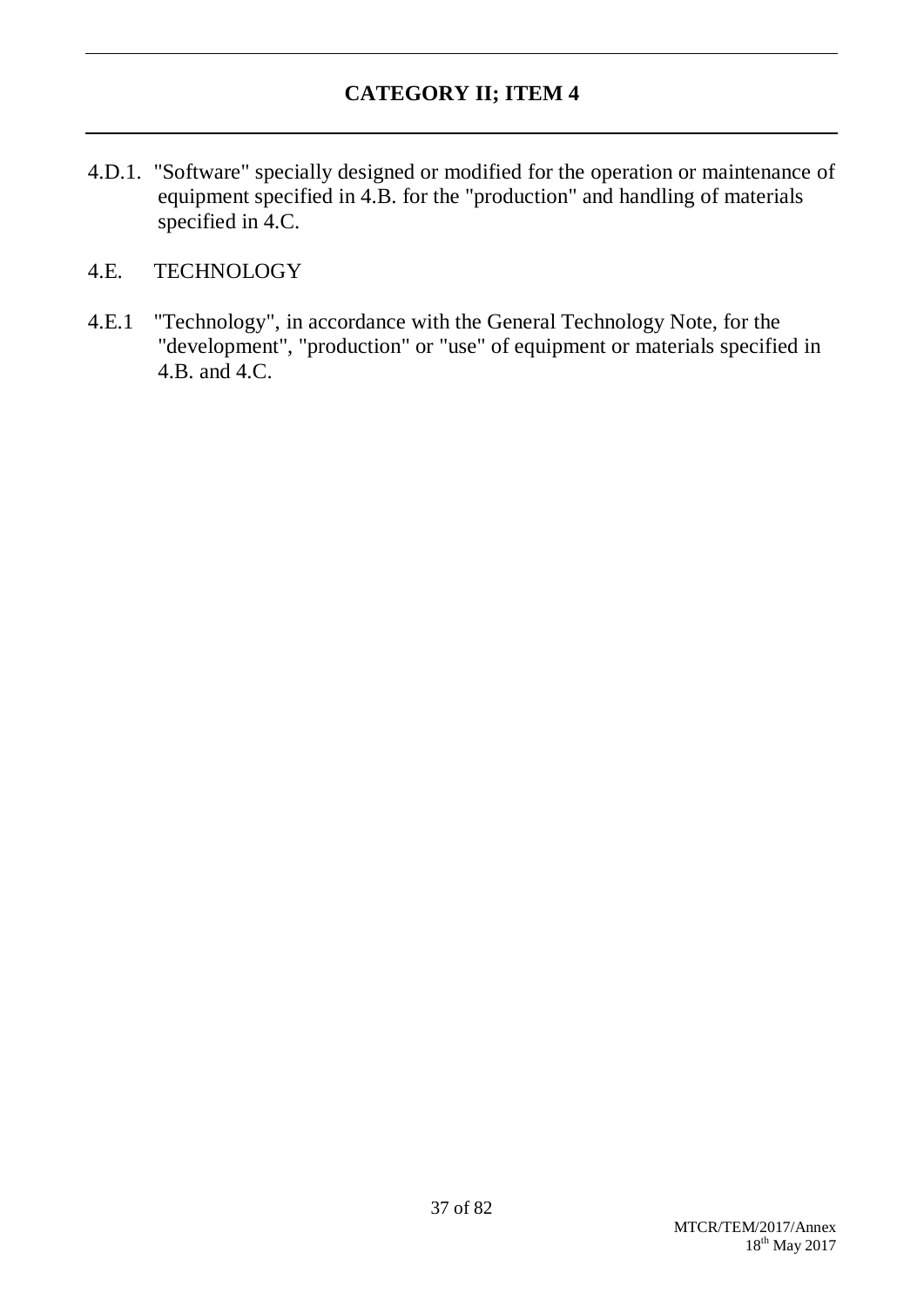# RESERVED FOR FUTURE USE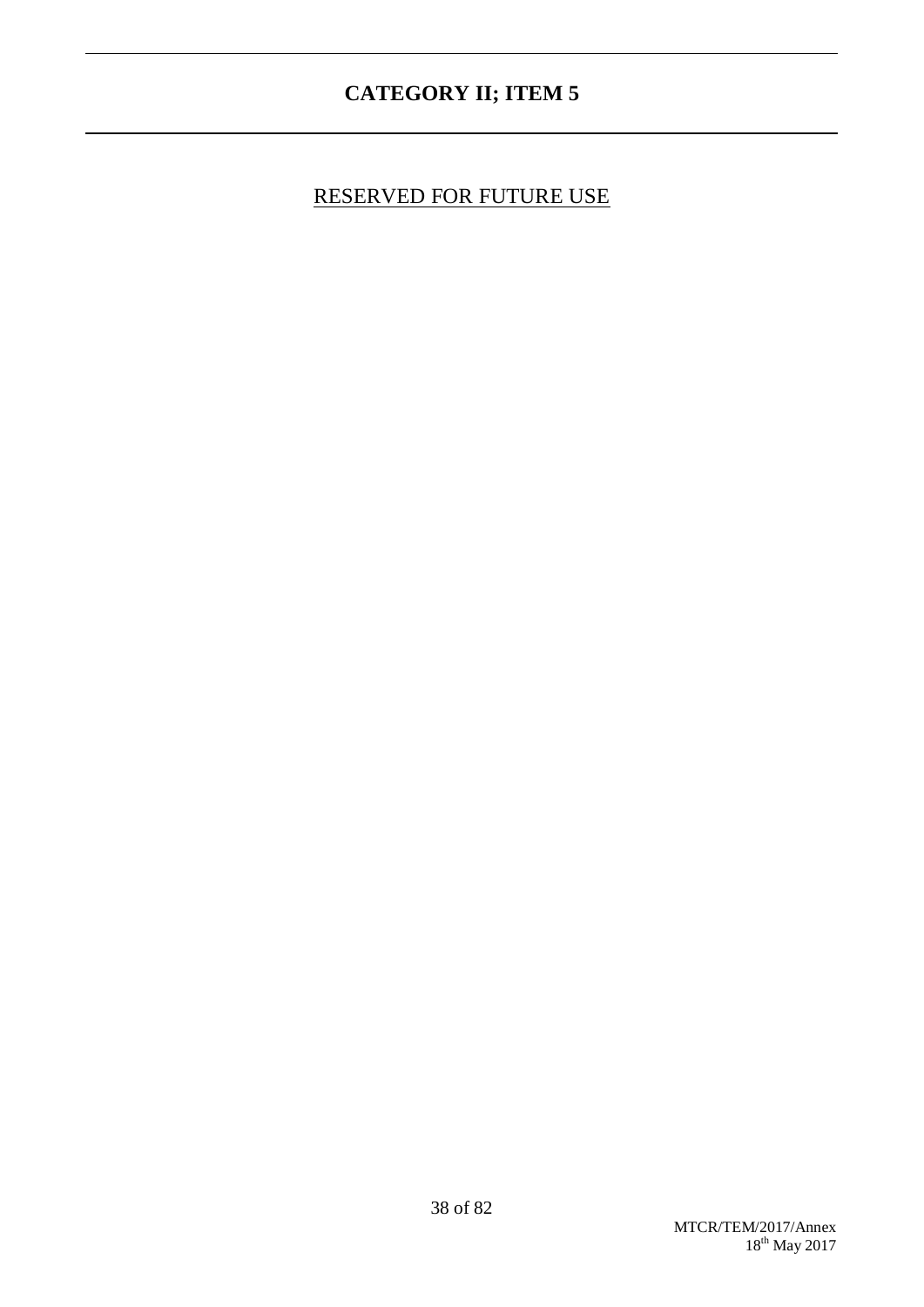### ITEM 6 PRODUCTION OF STRUCTURAL COMPOSITES, PYROLYTIC DEPOSITION AND DENSIFICATION, AND STRUCTURAL MATERIALS

### 6.A. EQUIPMENT, ASSEMBLIES AND COMPONENTS

- 6.A.1. Composite structures, laminates, and manufactures thereof, specially designed for use in the systems specified in 1.A., 19.A.1. or 19.A.2. and the subsystems specified in 2.A. or 20.A.
- 6.A.2. Resaturated pyrolised (i.e. carbon-carbon) components having all of the following:

a. Designed for rocket systems; and

b. Usable in the systems specified in 1.A. or 19.A.1.

#### 6.B. TEST AND PRODUCTION EQUIPMENT

- 6.B.1. Equipment for the "production" of structural composites, fibres, prepregs or preforms, usable in the systems specified in 1.A., 19.A.1. or 19.A.2., as follows, and specially designed components, and accessories therefor:
	- a. Filament winding machines or 'fibre/tow-placement machines', of which the motions for positioning, wrapping and winding fibres can be coordinated and programmed in three or more axes, designed to fabricate composite structures or laminates from fibrous or filamentary materials, and co-ordinating and programming controls;
	- b. 'Tape-laying machines' of which the motions for positioning and laying tape can be co-ordinated and programmed in two or more axes, designed for the manufacture of composite airframes and missile structures;

#### *Note:*

*For the purposes of 6.B.1.a. and 6.B.1.b., the following definitions apply:*

*1. A 'filament band' is a single continuous width of fully or partially resinimpregnated tape, tow, or fibre. Fully or partially resin-impregnated*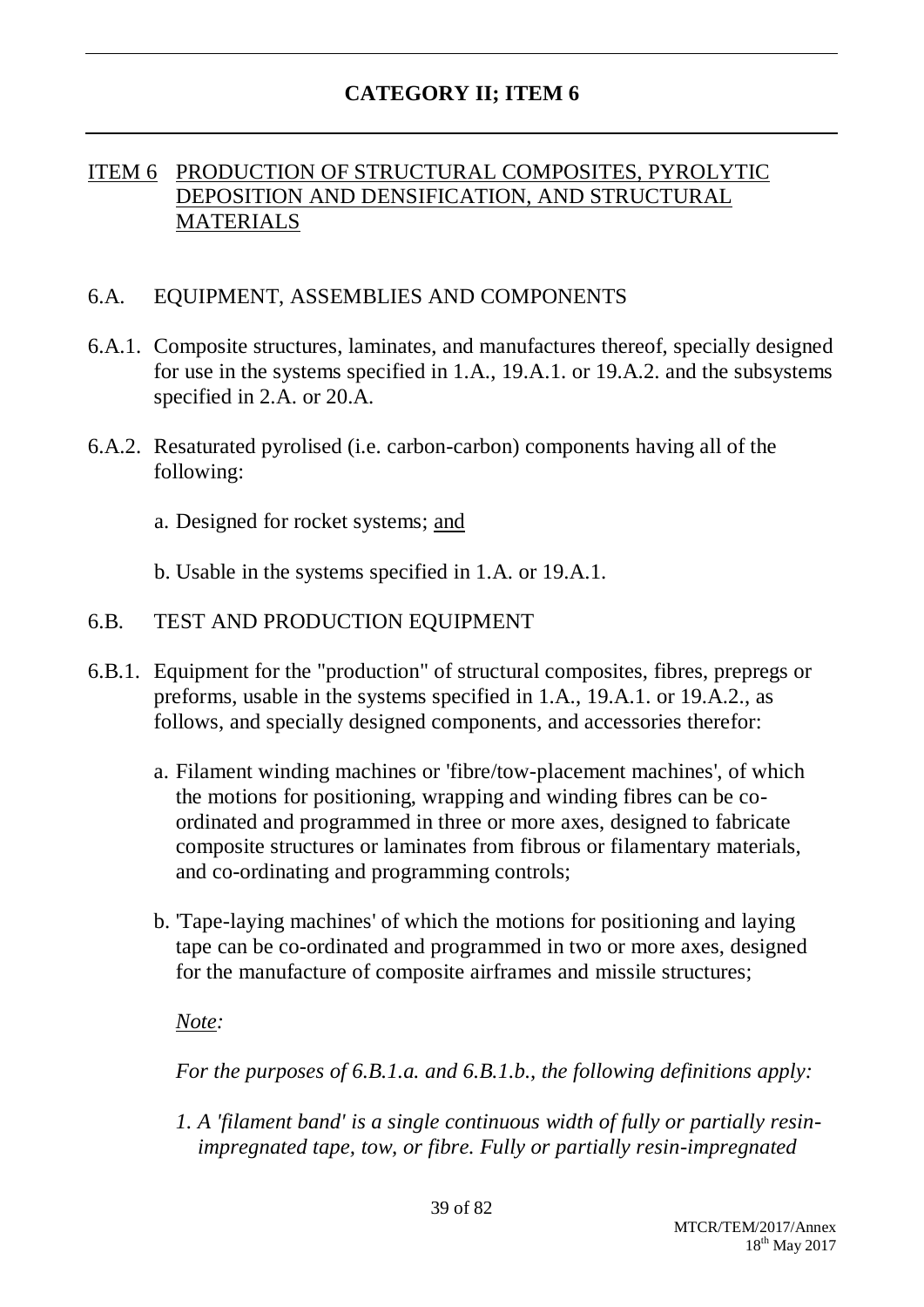*'filament bands' include those coated with dry powder that tacks upon heating.*

- *2. 'Fibre/tow-placement machines' and 'tape-laying machines' are machines that perform similar processes that use computer-guided heads to lay one or several 'filament bands' onto a mold to create a part or a structure. These machines have the ability to cut and restart individual 'filament band' courses during the laying process.*
- *3. 'Fibre/tow-placement machines' have the ability to place one or more 'filament bands' having widths less than or equal to 25.4 mm. This refers to the minimum width of material the machine can place, regardless of the upper capability of the machine.*
- *4. 'Tape-laying machines' have the ability to place one or more 'filament bands' having widths less than or equal to 304.8 mm, but cannot place 'filaments bands' with a width equal to or less than 25.4 mm. This refers to the minimum width of material the machine can place, regardless of the upper capability of the machine.*
- c. Multi-directional, multi-dimensional weaving machines or interlacing machines, including adapters and modification kits for weaving, interlacing or braiding fibres to manufacture composite structures;

### *Note:*

*6.B.1.c. does not control textile machinery not modified for the end-uses stated.*

- d. Equipment designed or modified for the production of fibrous or filamentary materials as follows:
	- 1. Equipment for converting polymeric fibres (such as polyacrylonitrile, rayon, or polycarbosilane) including special provision to strain the fibre during heating;
	- 2. Equipment for the vapour deposition of elements or compounds on heated filament substrates;
	- 3. Equipment for the wet-spinning of refractory ceramics (such as aluminium oxide);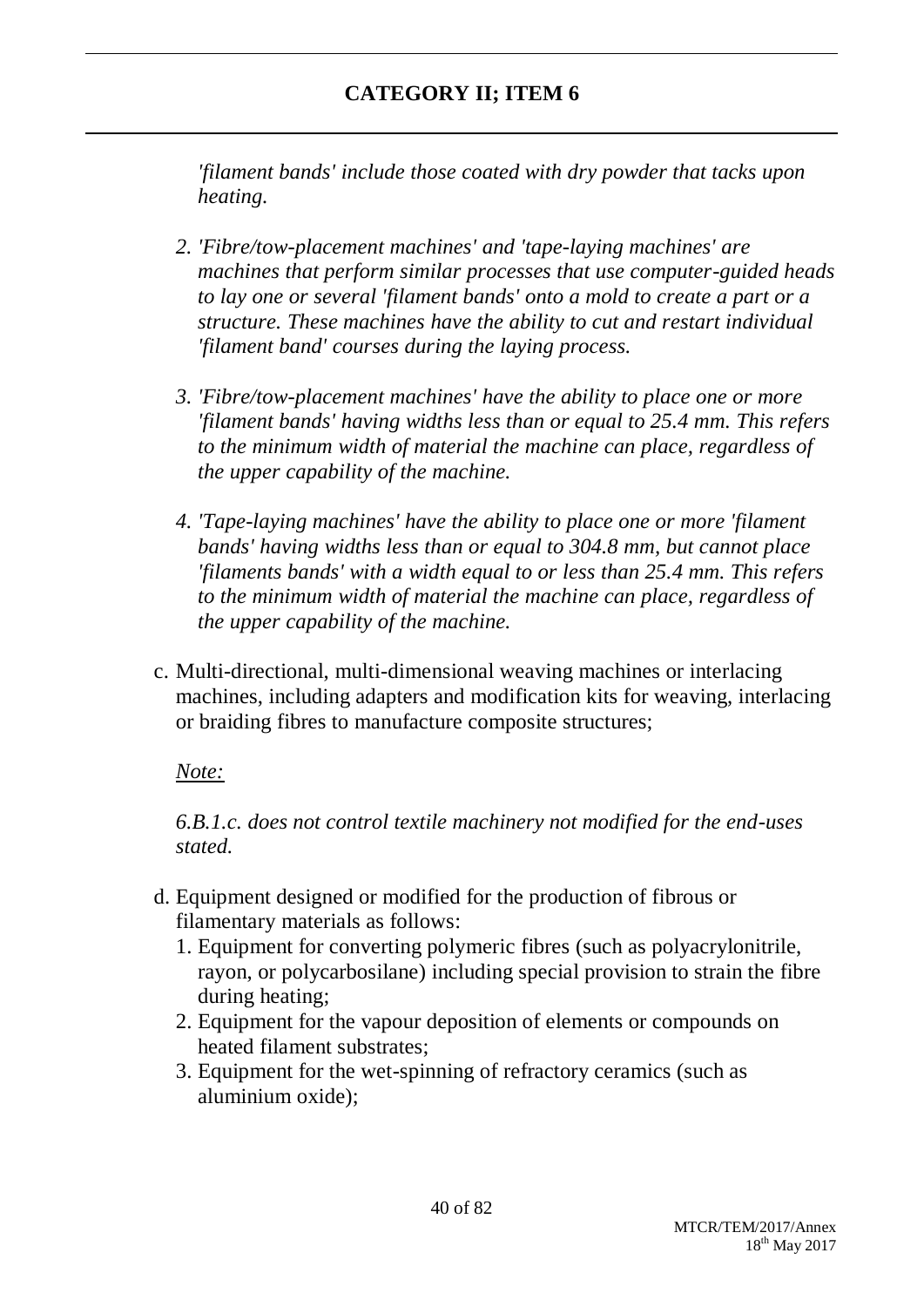e. Equipment designed or modified for special fibre surface treatment or for producing prepregs and preforms, including rollers, tension stretchers, coating equipment, cutting equipment and clicker dies.

### *Note:*

*Examples of components and accessories for the machines specified in 6.B.1. are moulds, mandrels, dies, fixtures and tooling for the preform pressing, curing, casting, sintering or bonding of composite structures, laminates and manufactures thereof.*

- 6.B.2. Nozzles specially designed for the processes referred to in 6.E.3.
- 6.B.3. Isostatic presses having all of the following characteristics:
	- a. Maximum working pressure equal to or greater than 69 MPa;
	- b. Designed to achieve and maintain a controlled thermal environment of  $600^{\circ}$ C or greater; and
	- c. Possessing a chamber cavity with an inside diameter of 254 mm or greater.
- 6.B.4. Chemical vapour deposition furnaces designed or modified for the densification of carbon-carbon composites.
- 6.B.5. Equipment and process controls, other than those specified in 6.B.3. or 6.B.4., designed or modified for densification and pyrolysis of structural composite rocket nozzles and re-entry vehicle nose tips.

### 6.C. MATERIALS

6.C.1. Resin impregnated fibre prepregs and metal coated fibre preforms, for the goods specified in 6.A.1., made either with organic matrix or metal matrix utilising fibrous or filamentary reinforcements having a specific tensile strength greater than 7.62 x  $10^4$  m and a specific modulus greater than 3.18 x  $10^6$  m.

*Note:*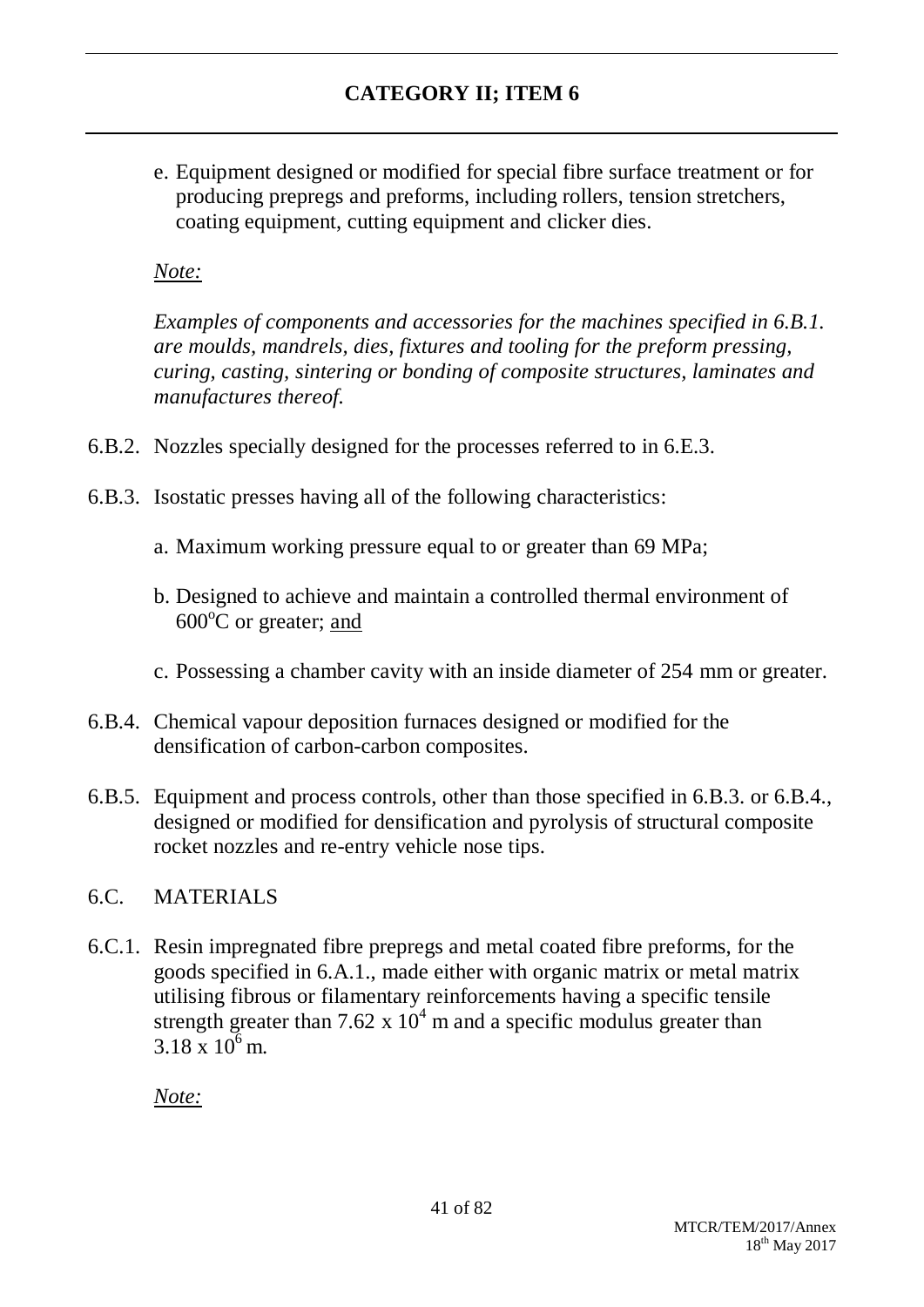*The only resin impregnated fibre prepregs specified in 6.C.1. are those using resins with a glass transition temperature (Tg), after cure, exceeding*  $145^{\circ}$ *C as determined by ASTM D4065 or national equivalents.*

## *Technical Notes:*

- *1. In Item 6.C.1. 'specific tensile strength' is the ultimate tensile strength in N/m<sup>2</sup> divided by the specific weight in N/m<sup>3</sup> , measured at a temperature of*   $(296 \pm 2)K (23 \pm 2)°C$  *and a relative humidity of (50*  $\pm$  *5)%.*
- *2. In Item 6.C.1. 'specific modulus' is the Young's modulus in N/m<sup>2</sup> divided by the specific weight in N/m<sup>3</sup> , measured at a temperature of*   $(296 \pm 2)K (23 \pm 2)°C$  *and a relative humidity of (50*  $\pm$  *5)%.*
- 6.C.2. Resaturated pyrolised (i.e. carbon-carbon) materials having all of the following:

a. Designed for rocket systems; and

b. Usable in the systems specified in 1.A. or 19.A.1.

- 6.C.3. Fine grain graphites with a bulk density of at least 1.72 g/cc measured at 15ºC and having a grain size of 100 x  $10^{-6}$  m (100 µm) or less, usable for rocket nozzles and re-entry vehicle nose tips, which can be machined to any of the following products:
	- a. Cylinders having a diameter of 120 mm or greater and a length of 50 mm or greater;
	- b. Tubes having an inner diameter of 65 mm or greater and a wall thickness of 25 mm or greater and a length of 50 mm or greater; or
	- c. Blocks having a size of 120 mm x 120 mm x 50 mm or greater.
- 6.C.4. Pyrolytic or fibrous reinforced graphites usable for rocket nozzles and reentry vehicle nose tips usable in systems specified in 1.A. or 19.A.1.
- 6.C.5. Ceramic composite materials (dielectric constant less than 6 at any frequency from 100 MHz to 100 GHz) for use in missile radomes usable in systems specified in 1.A. or 19.A.1.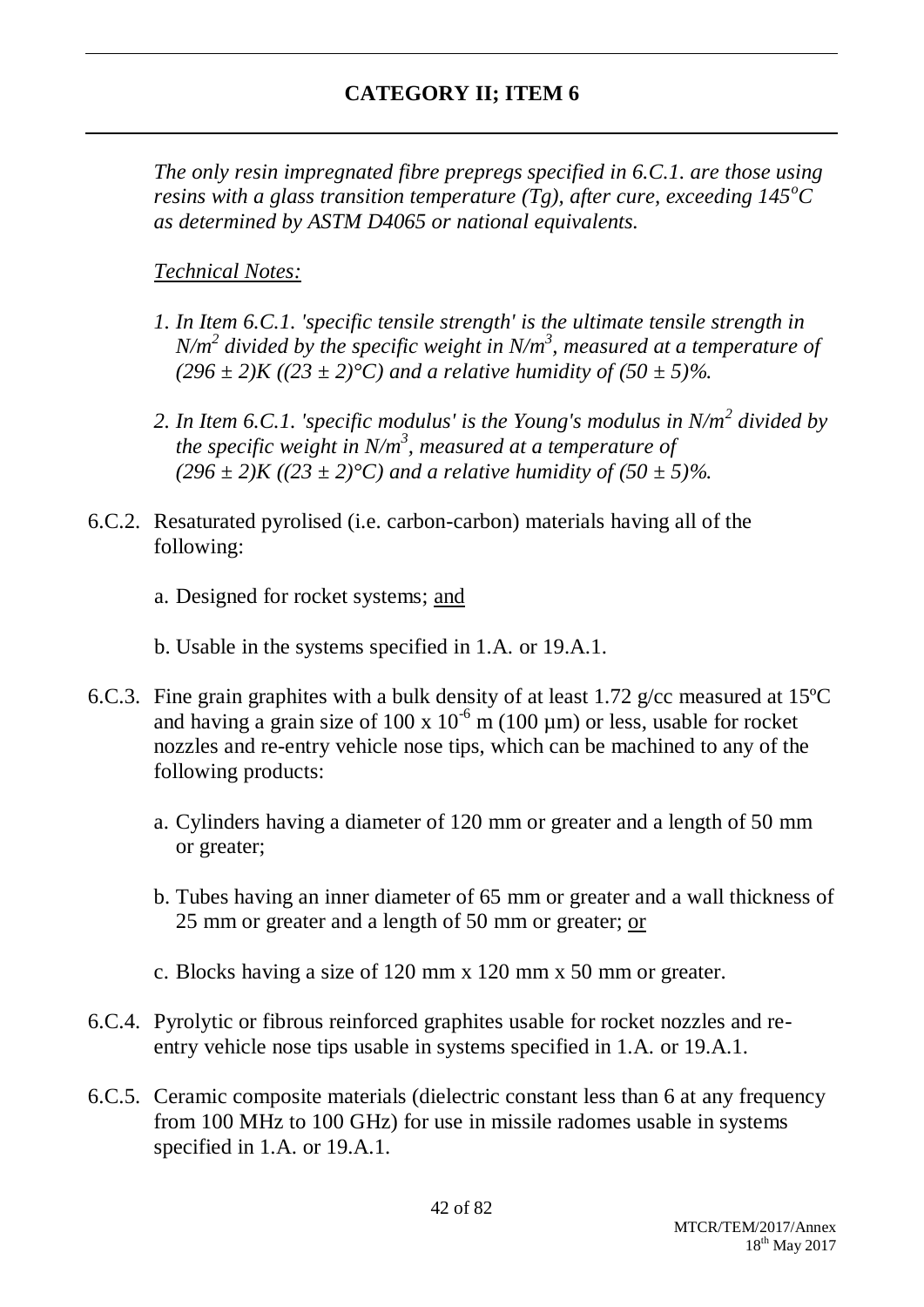6.C.6. High-temperature ceramic materials as follows:

- a. Bulk machinable silicon-carbide reinforced unfired ceramic usable for nose tips usable in systems specified in 1.A. or 19.A.1.;
- b. Reinforced silicon-carbide ceramic composites usable for nose tips, re-entry vehicles, nozzle flaps, usable in systems specified in 1.A. or 19.A.1
- c. Bulk machinable ceramic composite materials consisting of an 'Ultra High Temperature Ceramic (UHTC)' matrix with a melting point equal to or greater than 3000°C and reinforced with fibres or filaments, usable for missile components (such as nose-tips, re-entry vehicles, leading edges, jet vanes, control surfaces or rocket motor throat inserts) in the systems specified in 1.A., 19.A.1. or 19.A.2.

### *Note:*

*Item 6.C.6.c. does not control 'Ultra High Temperature Ceramic (UHTC)' materials in non-composite form.*

### *Technical Note:*

*'Ultra High Temperature Ceramics (UHTC)' includes:*

- *1. Titanium diboride (TiB2);*
- *2. Zirconium diboride (ZrB2);*
- *3. Niobium diboride (NbB2);*
- *4. Hafnium diboride (HfB2);*
- *5. Tantalum diboride (TaB2);*
- *6. Titanium carbide (TiC);*
- *7. Zirconium carbide (ZrC);*
- *8. Niobium carbide (NbC);*
- *9. Hafnium carbide (HfC);*
- *10. Tantalum carbide (TaC).*
- 6.C.7. Materials for the fabrication of missile components in the systems specified in 1.A., 19.A.1. or 19.A.2, as follows:.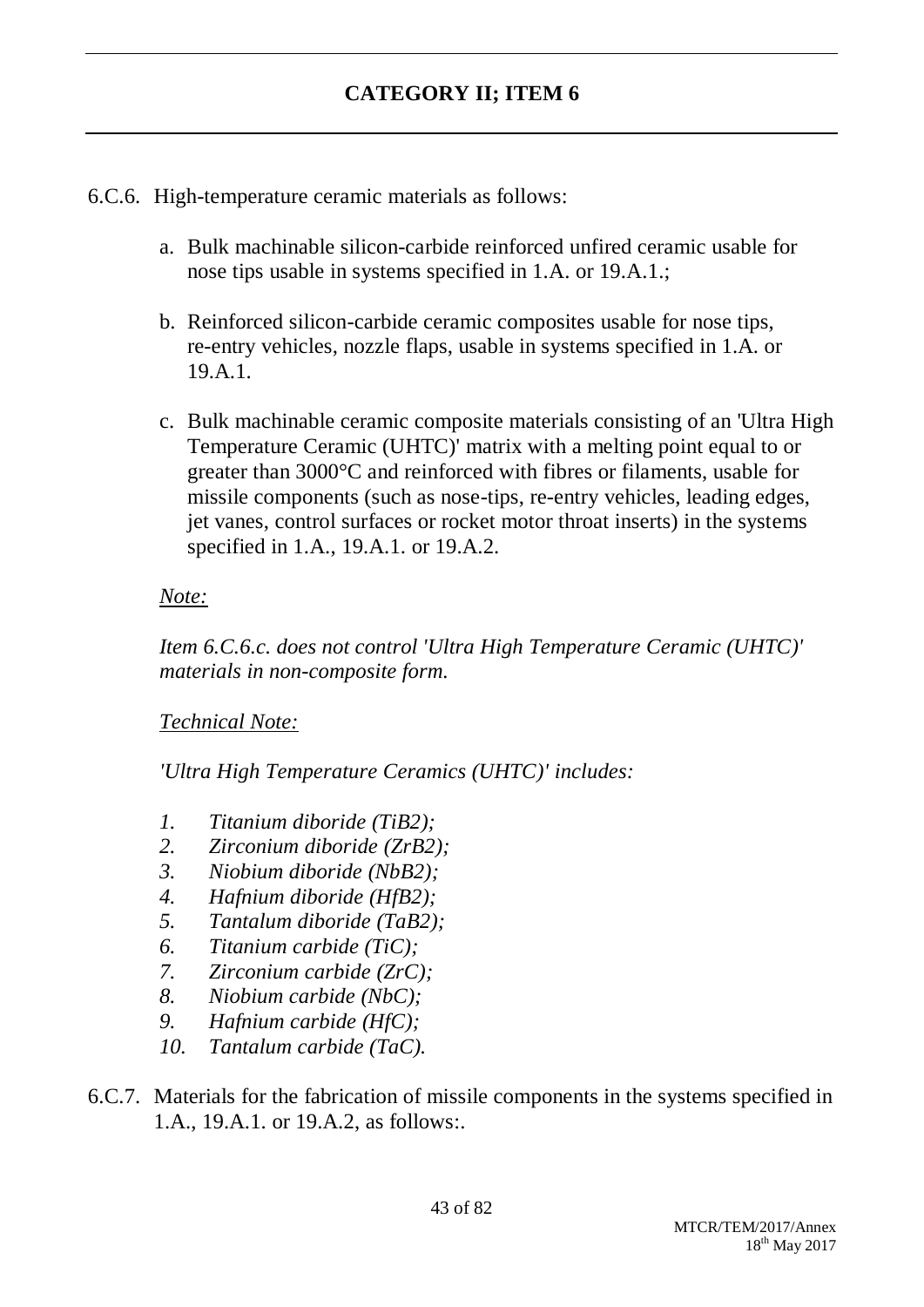- a. Tungsten and alloys in particulate form with a tungsten content of 97% by weight or more and a particle size of 50  $\times$ 10<sup>-6</sup> m (50 µm) or less;
- b. Molybdenum and alloys in particulate form with a molybdenum content of 97% by weight or more and a particle size of 50  $\times 10^{-6}$  m (50 µm) or less;
- c. Tungsten materials in the solid form having all of the following:
	- 1. Any of the following material compositions:
		- i. Tungsten and alloys containing 97% by weight or more of tungsten;
		- ii. Copper infiltrated tungsten containing 80% by weight or more of tungsten; or
		- iii. Silver infiltrated tungsten containing 80% by weight or more of tungsten; and
	- 2. Able to be machined to any of the following products:
		- i. Cylinders having a diameter of 120 mm or greater and a length of 50 mm or greater;
		- ii. Tubes having an inner diameter of 65 mm or greater and a wall thickness of 25 mm or greater and a length of 50 mm or greater; or
		- iii. Blocks having a size of 120 mm x 120 mm x 50 mm or greater.
- 6.C.8. Maraging steels, usable in the systems specified in 1.A. or 19.A.1., having all of the following:
	- a. Having an ultimate tensile strength, measured at 20°C, equal to or greater than:
		- 1. 0.9 GPa in the solution annealed stage; or
		- 2. 1.5 GPa in the precipitation hardened stage; and
	- b. Any of the following forms:
		- 1. Sheet, plate or tubing with a wall or plate thickness equal to or less than 5.0 mm; or
		- 2. Tubular forms with a wall thickness equal to or less than 50 mm and having an inner diameter equal to or greater than 270 mm.

*Technical Note:*

*Maraging steels are iron alloys:*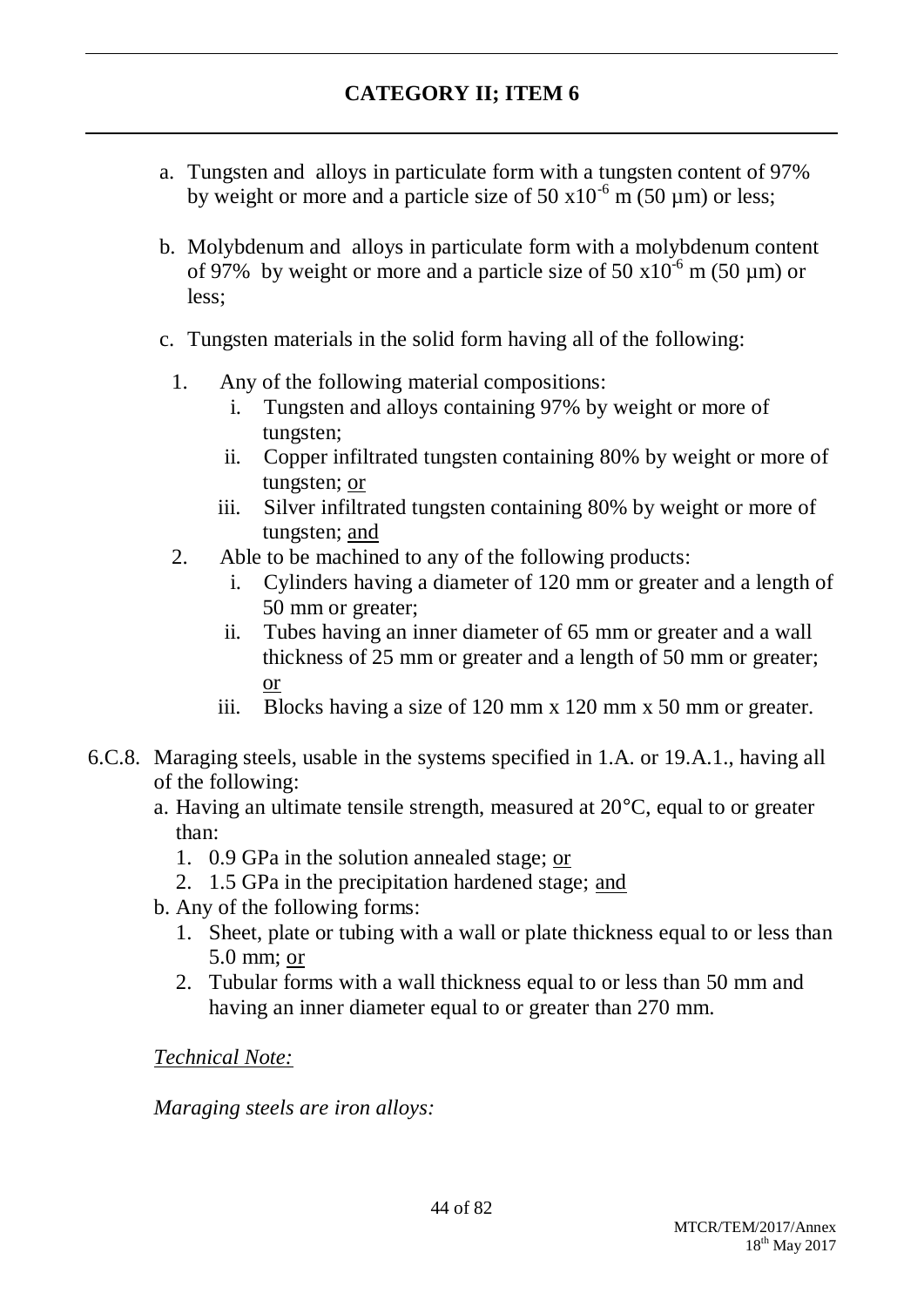- *a. Generally characterised by high nickel, very low carbon content and use substitutional elements or precipitates to produce strengthening and agehardening of the alloy; and*
- *b. Subjected to heat treatment cycles to facilitate the martensitic transformation process (solution annealed stage) and subsequently age hardened (precipitation hardened stage).*
- 6.C.9. Titanium-stabilized duplex stainless steel (Ti-DSS) usable in the systems specified in 1.A. or 19.A.1. and having all of the following:
	- a. Having all of the following characteristics:
		- 1. Containing 17.0 23.0 weight percent chromium and 4.5 7.0 weight percent nickel;
		- 2. Having a titanium content of greater than 0.10 weight percent; and
		- 3. A ferritic-austenitic microstructure (also referred to as a two-phase microstructure ) of which at least 10% is austenite by volume (according to ASTM E-1181-87 or national equivalents); and
	- b. Any of the following forms:
		- 1. Ingots or bars having a size of 100 mm or more in each dimension;
		- 2. Sheets having a width of 600 mm or more and a thickness of 3 mm or less; or
		- 3. Tubes having an outer diameter of 600 mm or more and a wall thickness of 3 mm or less.
- 6.D. SOFTWARE
- 6.D.1. "Software" specially designed or modified for the operation or maintenance of equipment specified in 6.B.1.
- 6.D.2. "Software" specially designed or modified for the equipment specified in 6.B.3., 6.B.4. or 6.B.5.
- 6.E. TECHNOLOGY
- 6.E.1. "Technology", in accordance with the General Technology Note, for the "development", "production" or "use" of equipment, materials or "software" specified in 6.A., 6.B., 6.C. or 6.D.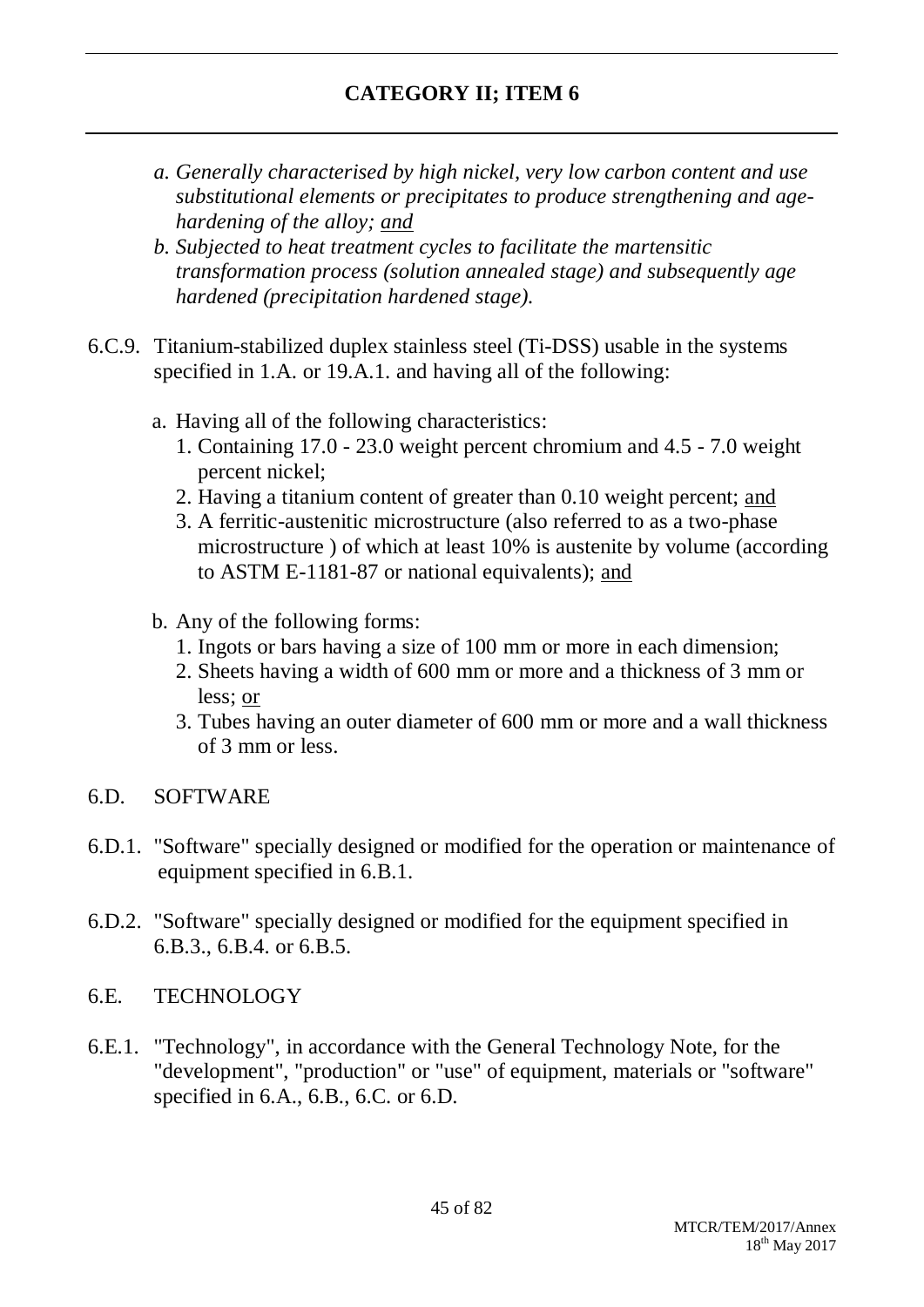- 6.E.2. "Technical data" (including processing conditions) and procedures for the regulation of temperature, pressures or atmosphere in autoclaves or hydroclaves when used for the production of composites or partially processed composites, usable for equipment or materials specified in 6.A. or 6.C.
- 6.E.3. "Technology" for **the "production" of** pyrolytically derived materials formed on a mould, mandrel or other substrate from precursor gases which decompose in the  $1,300^{\circ}$ C to  $2,900^{\circ}$ C temperature range at pressures of 130 Pa (1 mm Hg) to 20 kPa (150 mm Hg) including "technology" for the composition of precursor gases, flow-rates, and process control schedules and parameters.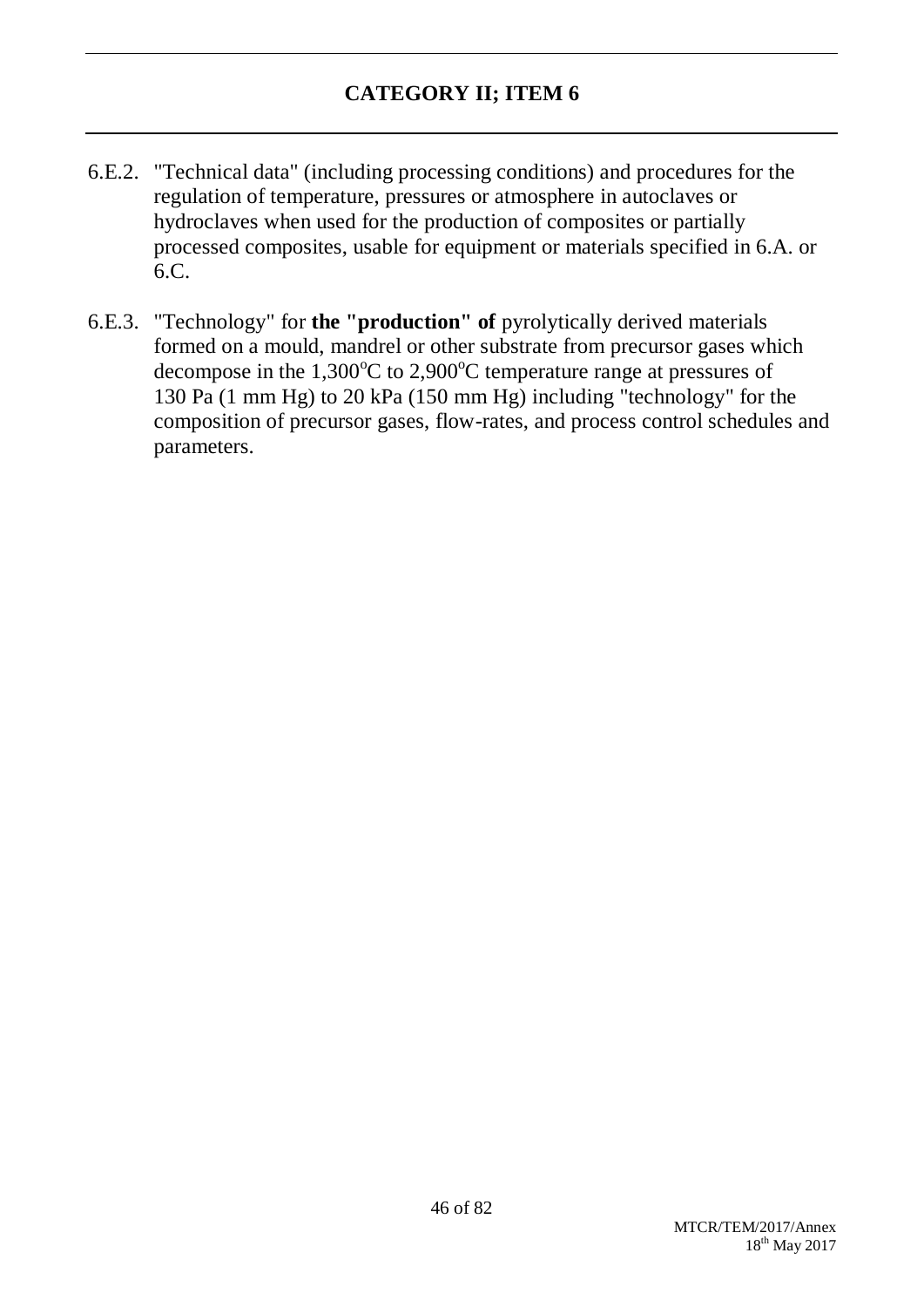## RESERVED FOR FUTURE USE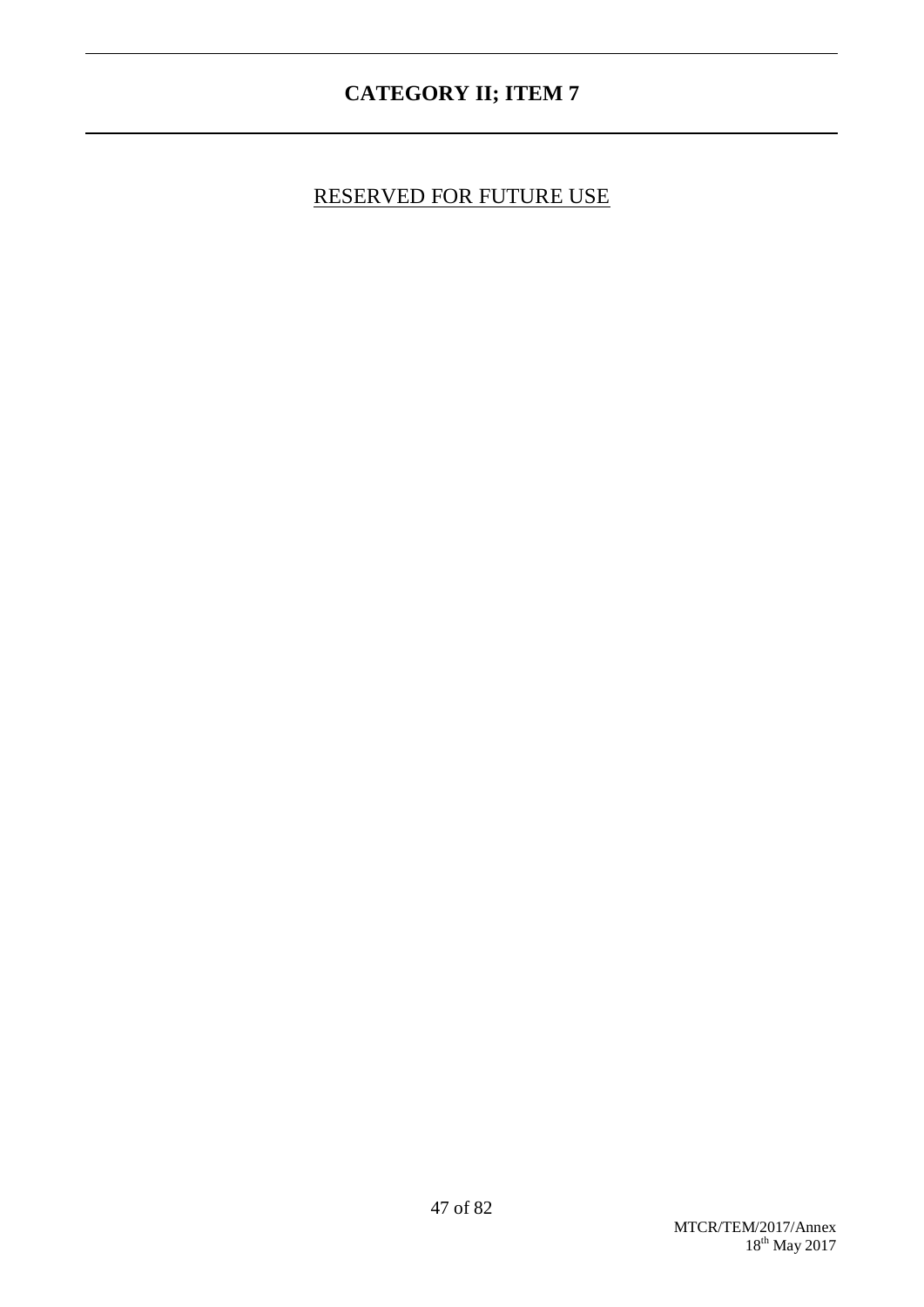# RESERVED FOR FUTURE USE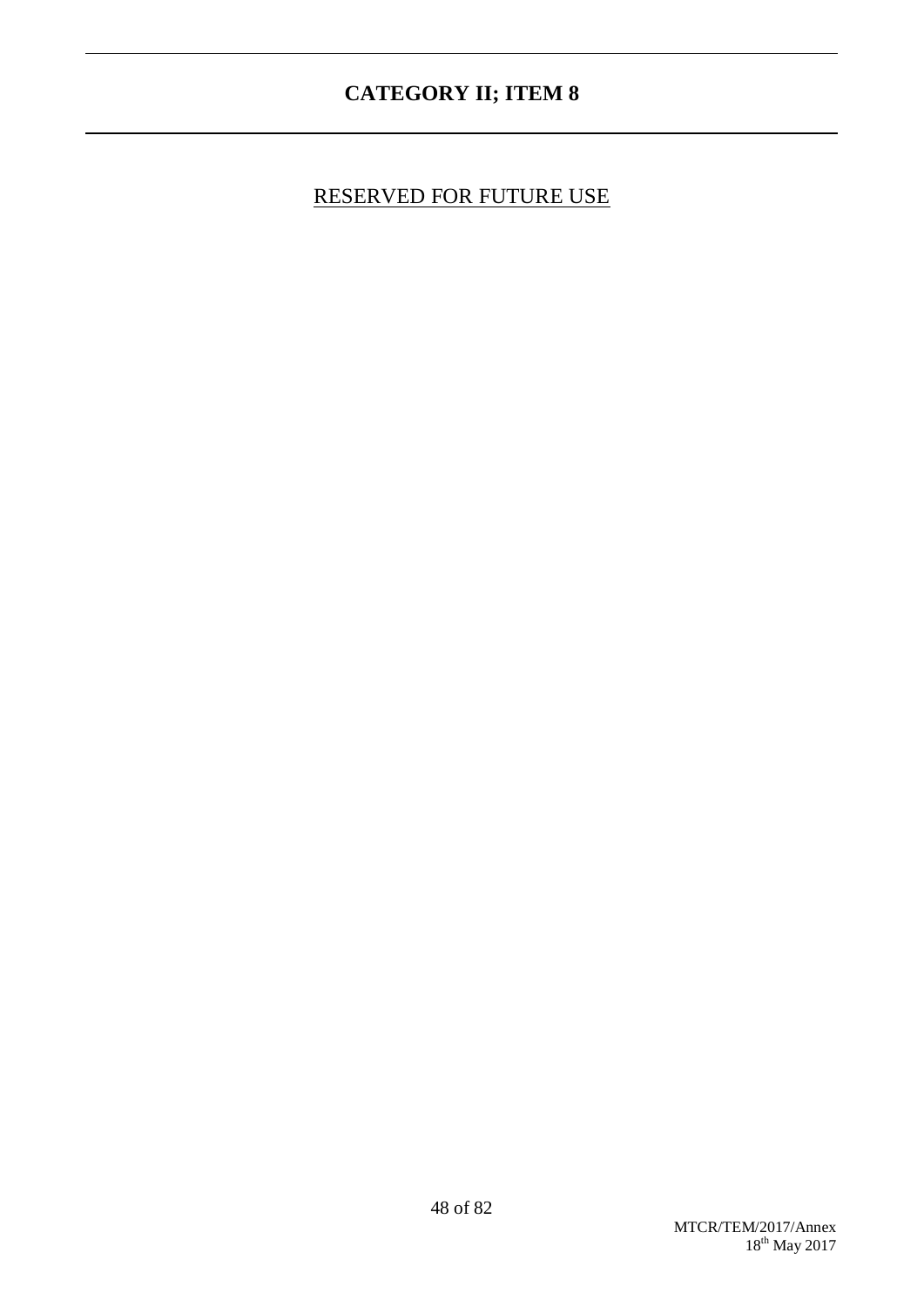### ITEM 9 INSTRUMENTATION, NAVIGATION AND DIRECTION FINDING

#### 9.A. EQUIPMENT, ASSEMBLIES AND COMPONENTS

- 9.A.1. Integrated flight instrument systems which include gyrostabilisers or automatic pilots, designed or modified for use in the systems specified in 1.A., or 19.A.1. or 19.A.2. and specially designed components therefor.
- 9.A.2. Gyro-astro compasses and other devices which derive position or orientation by means of automatically tracking celestial bodies or satellites, and specially designed components therefor.
- 9.A.3. Linear accelerometers, designed for use in inertial navigation systems or in guidance systems of all types, usable in the systems specified in 1.A., 19.A.1. or 19.A.2., having all of the following characteristics, and specially designed components therefor:
	- a. 'Scale factor' 'repeatability' less (better) than 1250 ppm; and
	- b. 'Bias' 'repeatability' less (better) than 1250 micro g.

#### *Note:*

*Item 9.A.3. does not control accelerometers specially designed and developed as Measurement While Drilling (MWD) sensors for use in downhole well service operations.*

#### *Technical Notes:*

- *1. 'Bias' is defined as the accelerometer output when no acceleration is applied.*
- *2. 'Scale factor' is defined as the ratio of change in output to a change in the input.*
- *3. The measurement of 'bias' and 'scale factor' refers to one sigma standard deviation with respect to a fixed calibration over a period of one year.*
- *4. 'Repeatability' is defined according to IEEE Standard for Inertial Sensor Terminology 528-2001 in the Definitions section paragraph 2.214 titled repeatability (gyro, accelerometer) as follows: 'The closeness of agreement among repeated measurements of the same variable under the same*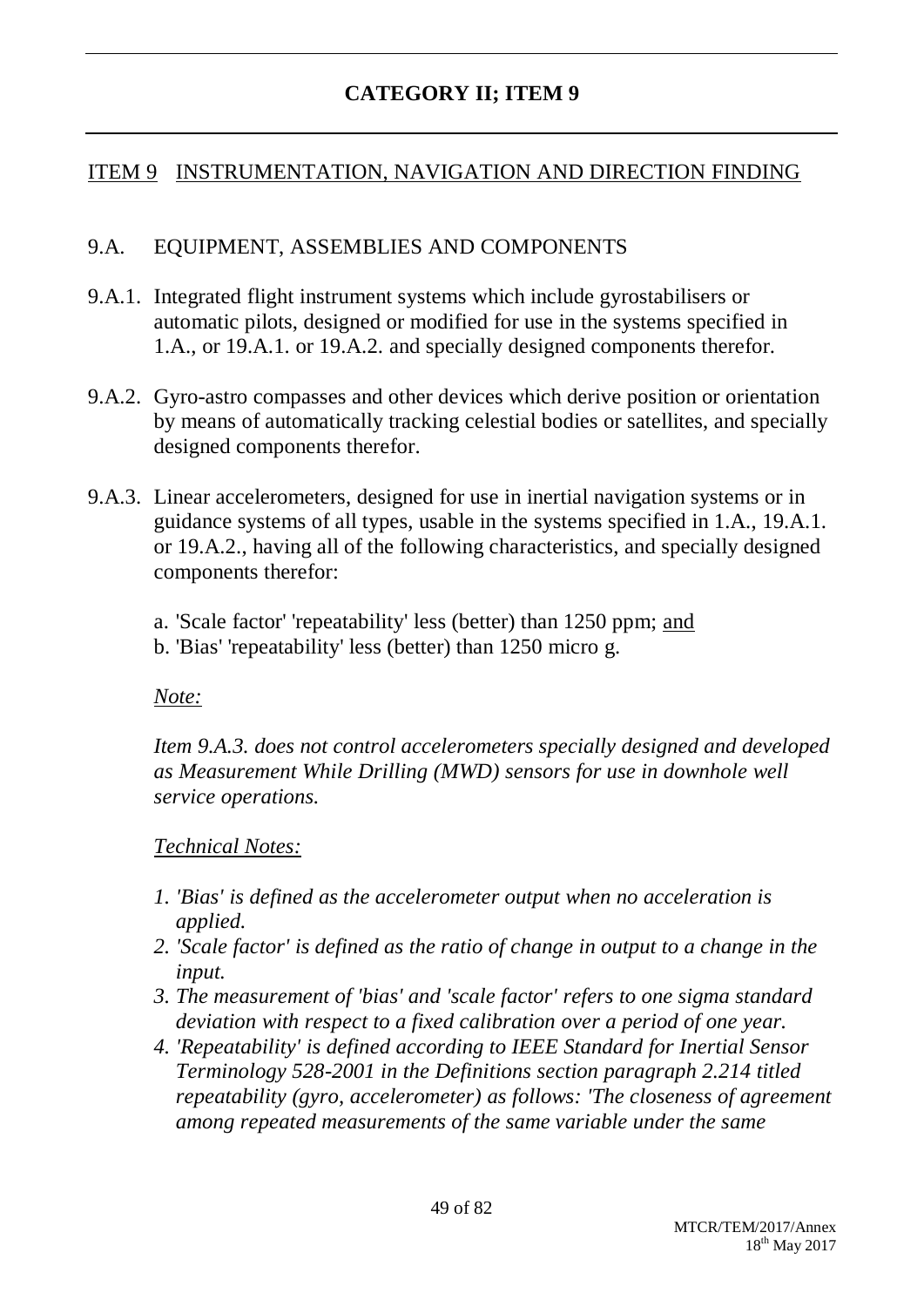*operating conditions when changes in conditions or non-operating periods occur between measurements'.*

9.A.4. All types of gyros usable in the systems specified in 1.A., 19.A.1 or 19.A.2., with a rated 'drift rate' 'stability' of less than 0.5 degrees (1 sigma or rms) per hour in a 1 g environment, and specially designed components therefor.

### *Technical Notes:*

- *1. 'Drift rate' is defined as the component of gyro output that is functionally independent of input rotation and is expressed as an angular rate. (IEEE STD 528-2001 paragraph 2.56)*
- *2. 'Stability' is defined as a measure of the ability of a specific mechanism or performance coefficient to remain invariant when continuously exposed to a fixed operating condition. (This definition does not refer to dynamic or servo stability.) (IEEE STD 528-2001 paragraph 2.247)*
- 9.A.5. Accelerometers or gyros of any type, designed for use in inertial navigation systems or in guidance systems of all types, specified to function at acceleration levels greater than 100 g, and specially designed components therefor.

*Note :*

*9.A.5. does not include accelerometers that are designed to measure vibration or shock.*

9.A.6. 'Inertial measurement equipment or systems' using accelerometers specified in 9.A.3. or 9.A.5. or gyros specified in 9.A.4. or 9.A.5., and specially designed components therefor.

*Note:*

*Item 9.A.6. includes:*

- *a. Attitude and Heading Reference Systems (AHRSs);*
- *b. Gyrocompasses;*
- *c. Inertial Measurement Units (IMUs);*
- *d. Inertial Navigation Systems (INSs);*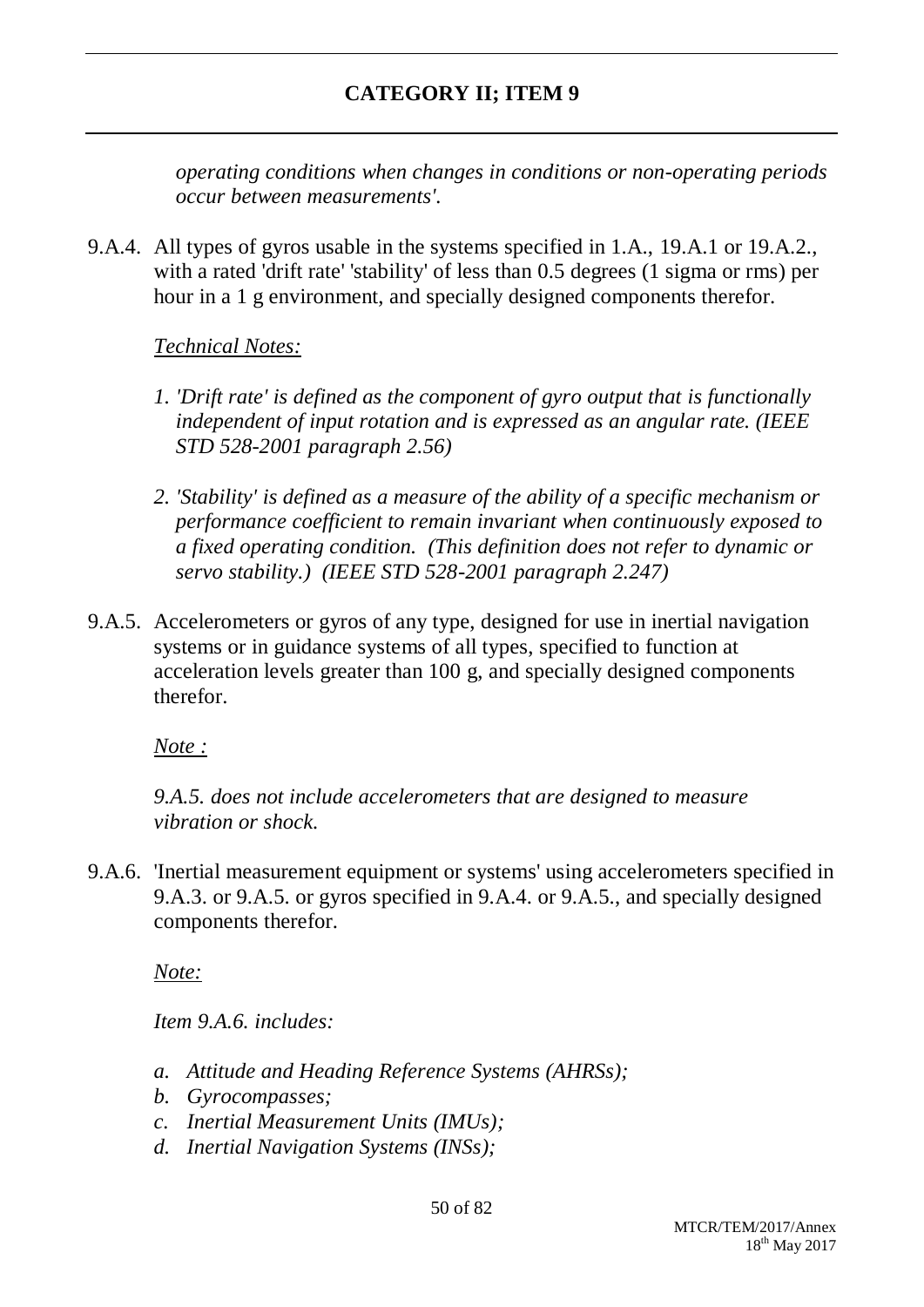- *e. Inertial Reference Systems (IRSs);*
- *f. Inertial Reference Units (IRUs).*

### *Technical Note:*

*'Inertial measurement equipment or systems' specified in Item 9.A.6. incorporate accelerometers or gyros to measure changes in velocity and orientation in order to determine or maintain heading or position without requiring an external reference once aligned.*

9.A.7. 'Integrated navigation systems', designed or modified for the systems specified in 1.A., 19.A.1. or 19.A.2. and capable of providing a navigational accuracy of 200 m CEP or less.

### *Technical Note:*

*An 'integrated navigation system' typically incorporates all of the following components:*

- *a. An inertial measurement device (e.g. an attitude and heading reference system, inertial reference unit, or inertial navigation system);*
- *b. One or more external sensors used to update the position and/or velocity, either periodically or continuously throughout the flight (e.g. satellite navigation receiver, radar altimeter, and/or Doppler radar); and c. Integration hardware and software.*

*N.B. For integration "software", see Item 9.D.4.*

- 9.A.8. Three axis magnetic heading sensors having all of the following characteristics, and specially designed components therefor:
	- a. Internal tilt compensation in pitch  $(+/- 90$  degrees) and having roll  $(+/- 180$ degrees) axes.
	- b. Capable of providing azimuthal accuracy better (less) than 0.5 degrees rms at latitudes of +/- 80 degrees, referenced to local magnetic field; and
	- c. Designed or modified to be integrated with flight control and navigation systems.

*Note:*

*Flight control and navigation systems in Item 9.A.8. include gyrostabilisers, automatic pilots and inertial navigation systems.*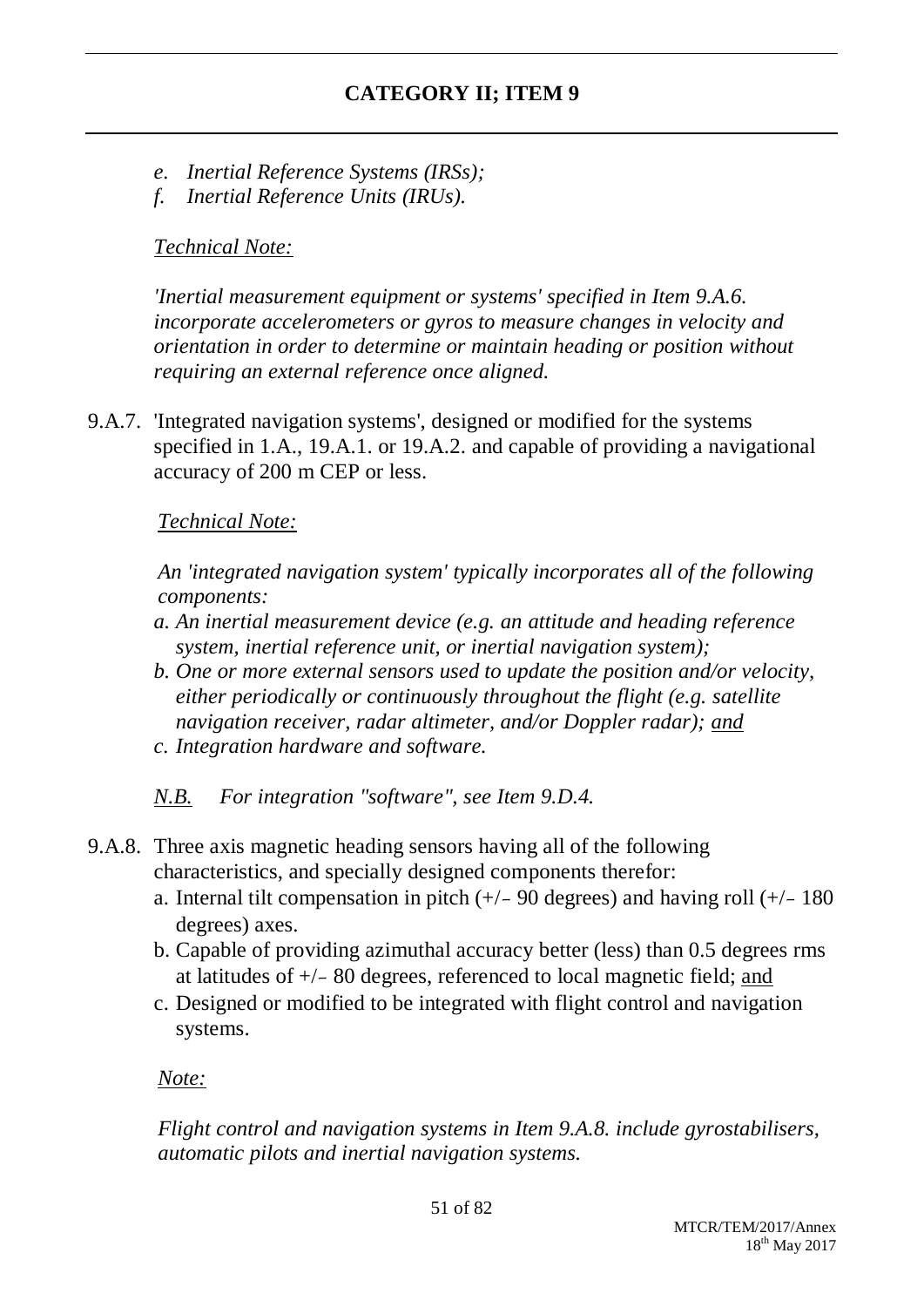### 9.B. TEST AND PRODUCTION EQUIPMENT

9.B.1. "Production equipment", and other test, calibration and alignment equipment, other than that described in 9.B.2., designed or modified to be used with equipment specified in 9.A.

#### *Note:*

*Equipment specified in 9.B.1. includes the following:*

- *a. For laser gyro equipment, the following equipment used to characterise mirrors, having the threshold accuracy shown or better:*
	- *1. Scatterometer (10 ppm);*
	- *2. Reflectometer (50 ppm);*
	- *3. Profilometer (5 Angstroms);*

#### *b. For other inertial equipment:*

- *1. Inertial Measurement Unit (IMU) Module Tester;*
- *2. IMU Platform Tester;*
- *3. IMU Stable Element Handling Fixture;*
- *4. IMU Platform Balance Fixture;*
- *5. Gyro Tuning Test Station;*
- *6. Gyro Dynamic Balance Station;*
- *7. Gyro Run-In/Motor Test Station;*
- *8. Gyro Evacuation and Filling Station;*
- *9. Centrifuge Fixture for Gyro Bearings;*
- *10. Accelerometer Axis Align Station;*
- *11. Accelerometer Test Station;*
- *12. Fibre Optic Gyro Coil Winding Machines.*

#### 9.B.2. Equipment as follows:

- a.Balancing machines having all the following characteristics:
	- 1. Not capable of balancing rotors/assemblies having a mass greater than 3 kg;
	- 2. Capable of balancing rotors/assemblies at speeds greater than 12,500 rpm;
	- 3. Capable of correcting unbalance in two planes or more; and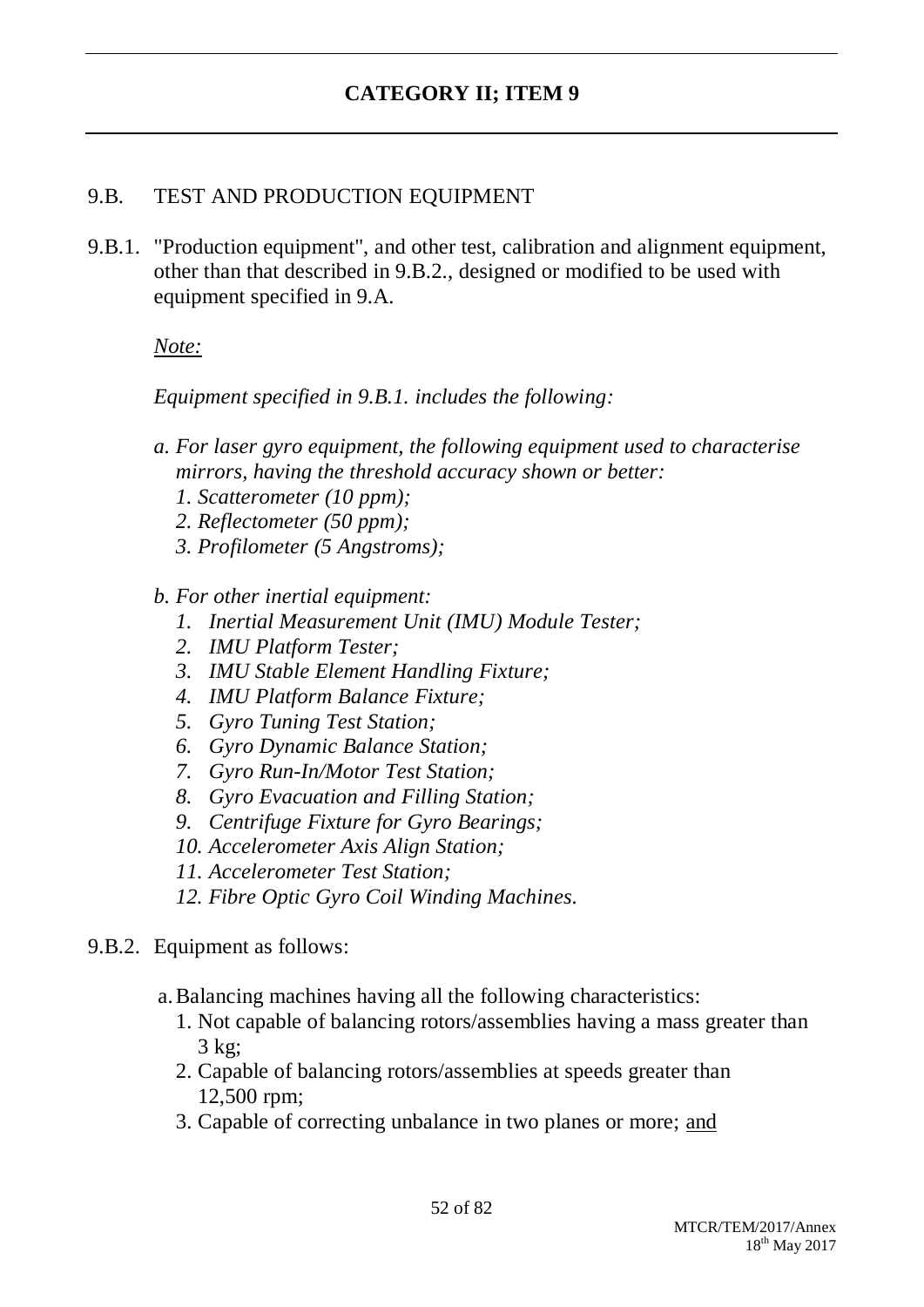- 4. Capable of balancing to a residual specific unbalance of 0.2 g mm per kg of rotor mass;
- b.Indicator heads (sometimes known as balancing instrumentation) designed or modified for use with machines specified in 9.B.2.a.;
- c.Motion simulators/rate tables (equipment capable of simulating motion) having all of the following characteristics:
	- 1. Two axes or more;
	- 2. Designed or modified to incorporate sliprings or integrated non-contact devices capable of transferring electrical power, signal information, or both; and
	- 3. Having any of the following characteristics:
		- a. For any single axis having all of the following:
			- 1. Capable of rates of 400 degrees/s or more, or 30 degrees/s or less; and
			- 2. A rate resolution equal to or less than 6 degrees/s and an accuracy equal to or less than 0.6 degrees/s;
		- b. Having a worst-case rate stability equal to or better (less) than plus or minus 0.05% averaged over 10 degrees or more; or
		- c. A positioning "accuracy" equal to or less (better) than 5 arc second;
- d. Positioning tables (equipment capable of precise rotary positioning in any axes) having the following characteristics:
	- 1. Two axes or more; and
	- 2. A positioning "accuracy" equal to or less (better) than 5 arc second;
- e. Centrifuges capable of imparting accelerations above 100 g and designed or modified to incorporate sliprings or integrated non-contact devices capable of transferring electrical power, signal information, or both.

#### *Notes:*

- *1. The only balancing machines, indicator heads, motion simulators, rate tables, positioning tables and centrifuges specified in Item 9 are those specified in 9.B.2.*
- *2. 9.B.2.a. does not control balancing machines designed or modified for dental or other medical equipment.*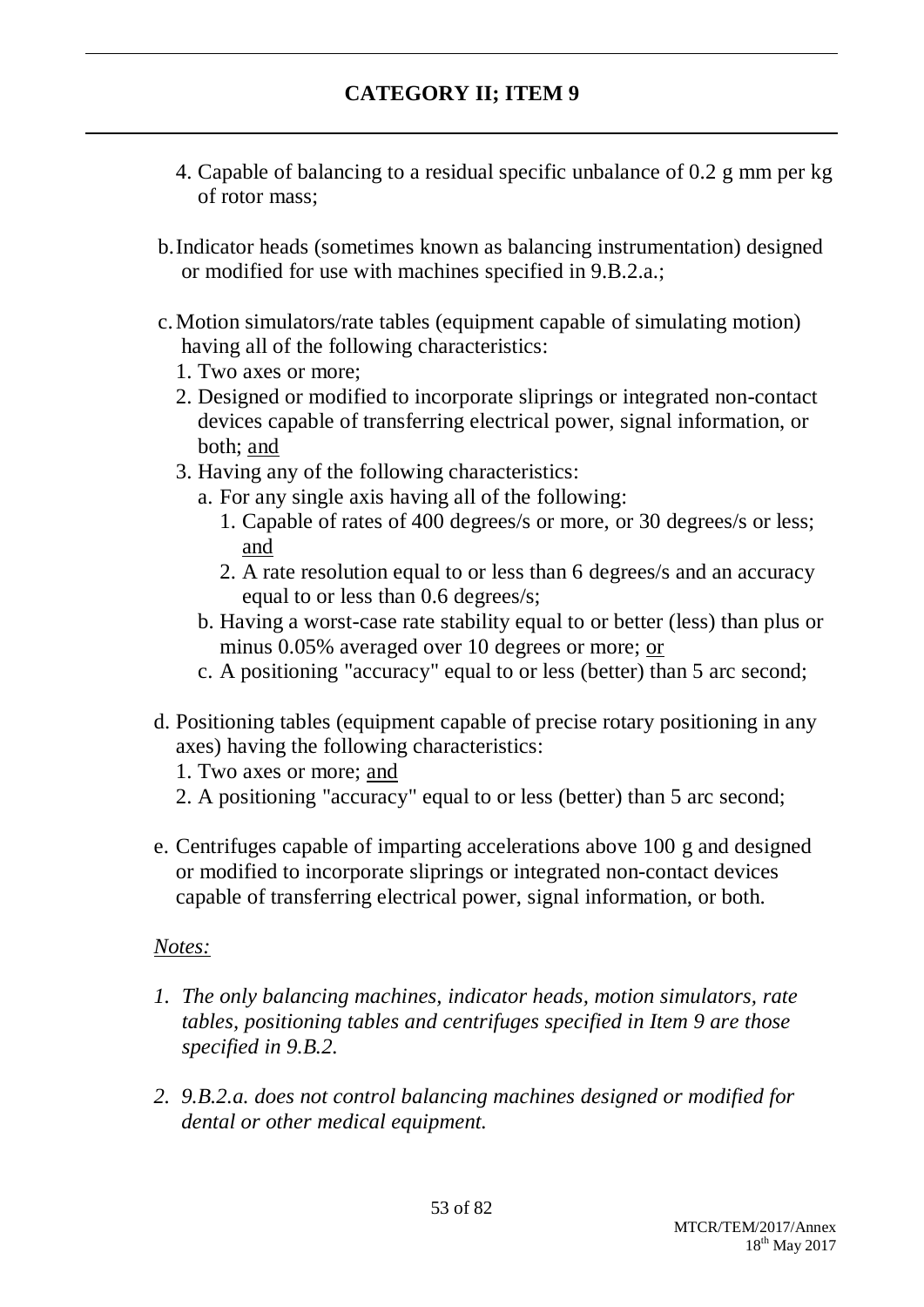- *3. 9.B.2.c. and 9.B.2.d. do not control rotary tables designed or modified for machine tools or for medical equipment.*
- *4. Rate tables not controlled by 9.B.2.c. and providing the characteristics of a positioning table are to be evaluated according to 9.B.2.d.*
- *5. Equipment that has the characteristics specified in 9.B.2.d. which also meets the characteristics of 9.B.2.c. will be treated as equipment specified in 9.B.2.c.*
- *6. Item 9.B.2.c. applies whether or not sliprings or integrated non-contact devices are fitted at the time of export.*
- *7. Item 9.B.2.e. applies whether or not sliprings or integrated non-contact devices are fitted at the time of export.*
- 9.C. MATERIALS

None.

- 9.D. SOFTWARE
- 9.D.1. "Software" specially designed or modified for the "use" of equipment specified in 9.A. or 9.B.
- 9.D.2. Integration "software" for the equipment specified in 9.A.1.
- 9.D.3. Integration "software" specially designed for the equipment specified in 9.A.6.
- 9.D.4. Integration "software", designed or modified for the 'integrated navigation systems' specified in 9.A.7.

*Note:*

*A common form of integration "software" employs Kalman filtering.*

9.E. TECHNOLOGY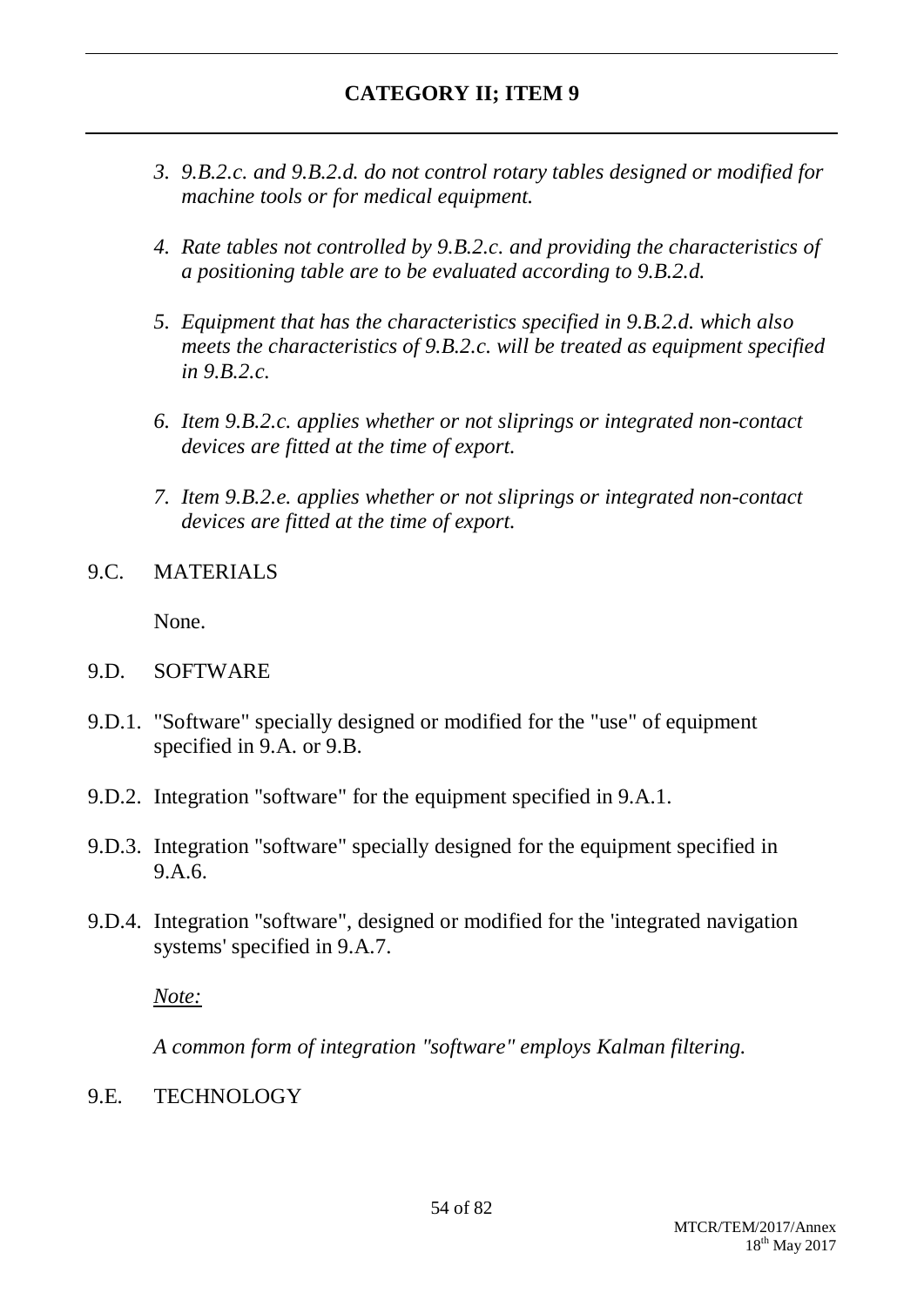9.E.1. "Technology", in accordance with the General Technology Note, for the "development", "production" or "use" of equipment or "software" specified in 9.A., 9.B. or 9.D.

#### *Note:*

*Equipment or "software" specified in 9.A. or 9.D. may be exported as part of a manned aircraft, satellite, land vehicle, marine/submarine vessel or geophysical survey equipment or in quantities appropriate for replacement parts for such applications.*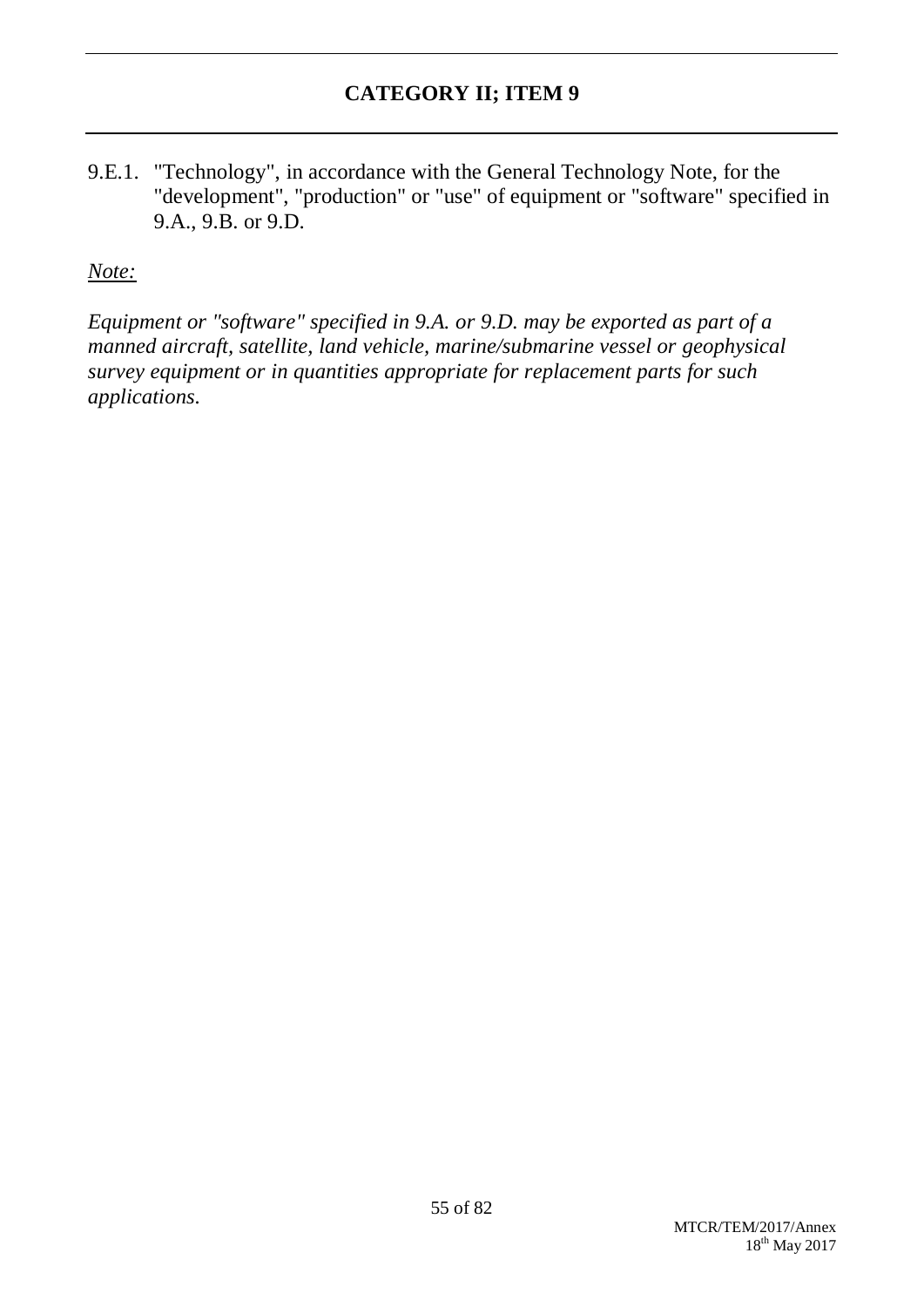### ITEM 10 FLIGHT CONTROL

#### 10.A. EQUIPMENT, ASSEMBLIES AND COMPONENTS

- 10.A.1.Pneumatic, hydraulic, mechanical, electro-optical, or electromechanical flight control systems (including fly-by-wire and fly-by-light systems) designed or modified for the systems specified in 1.A.
- 10.A.2.Attitude control equipment designed or modified for the systems specified in 1.A.
- 10.A.3.Flight control servo valves designed or modified for the systems in 10.A.1. or 10.A.2., and designed or modified to operate in a vibration environment greater than 10 g rms between 20 Hz and 2 kHz.

#### *Note:*

*Systems, equipment or valves specified in 10.A. may be exported as part of a manned aircraft or satellite or in quantities appropriate for replacement parts for manned aircraft.*

#### 10.B. TEST AND PRODUCTION EQUIPMENT

10.B.1.Test, calibration, and alignment equipment specially designed for equipment specified in 10.A.

#### 10.C. MATERIALS

None.

#### 10.D. SOFTWARE

10.D.1."Software" specially designed or modified for the "use" of equipment specified in 10.A. or 10.B.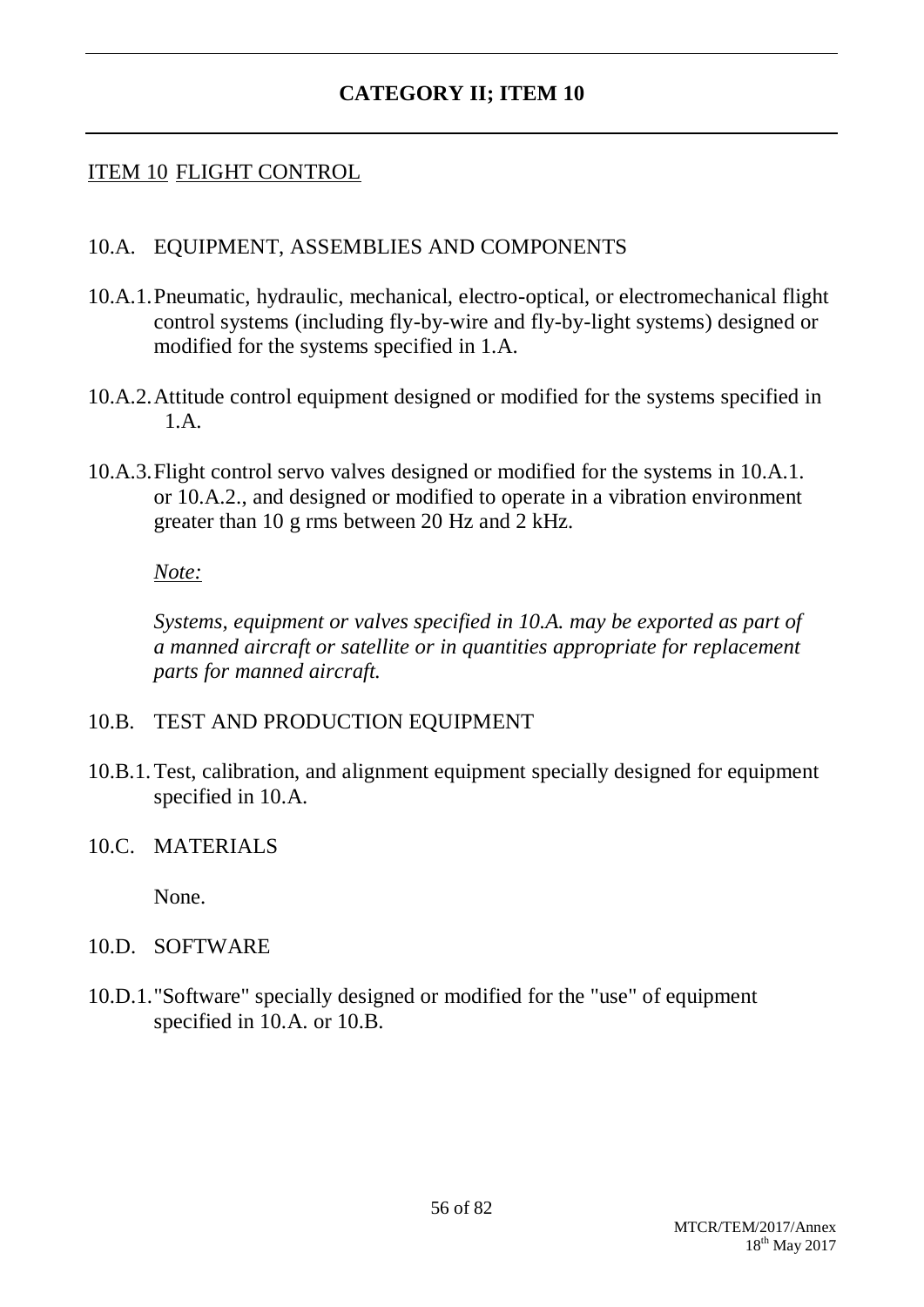## *Note:*

*"Software" specified in 10.D.1. may be exported as part of a manned aircraft or satellite or in quantities appropriate for replacement parts for manned aircraft.*

## 10.E. TECHNOLOGY

- 10.E.1. Design "technology" for integration of air vehicle fuselage, propulsion system and lifting control surfaces, designed or modified for the systems specified in 1.A. or 19.A.2., to optimise aerodynamic performance throughout the flight regime of an unmanned aerial vehicle.
- 10.E.2. Design "technology" for integration of the flight control, guidance, and propulsion data into a flight management system, designed or modified for the systems specified in 1.A.**1.** or 19.A.1., for optimisation of rocket system trajectory.
- 10.E.3. "Technology", in accordance with the General Technology Note, for the "development", "production" or "use" of equipment or "software" specified in 10.A., 10.B. or 10.D.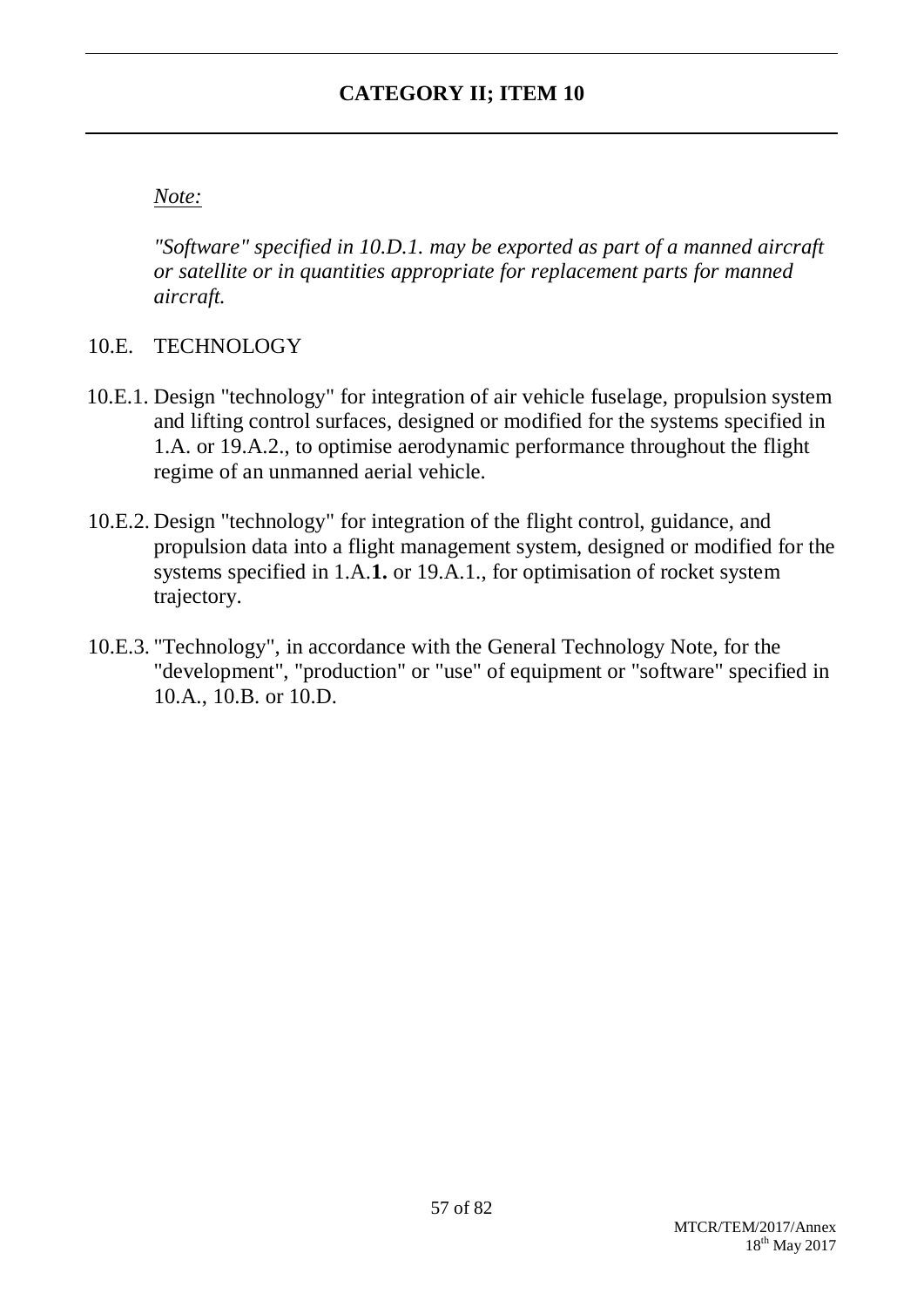## ITEM 11 AVIONICS

### 11.A. EQUIPMENT, ASSEMBLIES AND COMPONENTS

11.A.1.Radar and laser radar systems, including altimeters, designed or modified for use in the systems specified in 1.A.

*Technical Note:*

*Laser radar systems embody specialised transmission, scanning, receiving and signal processing techniques for utilisation of lasers for echo ranging, direction finding and discrimination of targets by location, radial speed and body reflection characteristics.*

- 11.A.2.Passive sensors for determining bearings to specific electromagnetic sources (direction finding equipment) or terrain characteristics, designed or modified for use in the systems specified in 1.A.
- 11.A.3.Receiving equipment for Global Navigation Satellite Systems (GNSS; e.g. GPS, GLONASS**,** Galileo **or BeiDou**), having any of the following characteristics, and specially designed components therefor:
	- a. Designed or modified for use in systems specified in 1.A.; or
	- b. Designed or modified for airborne applications and having any of the following:
		- 1. Capable of providing navigation information at speeds in excess of  $600 \text{ m/s}$ ;
		- 2. Employing decryption, designed or modified for military or governmental services, to gain access to GNSS secure signal/data; or
		- 3. Being specially designed to employ anti-jam features (e.g. null steering antenna or electronically steerable antenna) to function in an environment of active or passive countermeasures.

#### *Note:*

*11.A.3.b.2. and 11.A.3.b.3. do not control equipment designed for commercial, civil or 'Safety of Life' (e.g. data integrity, flight safety) GNSS services.*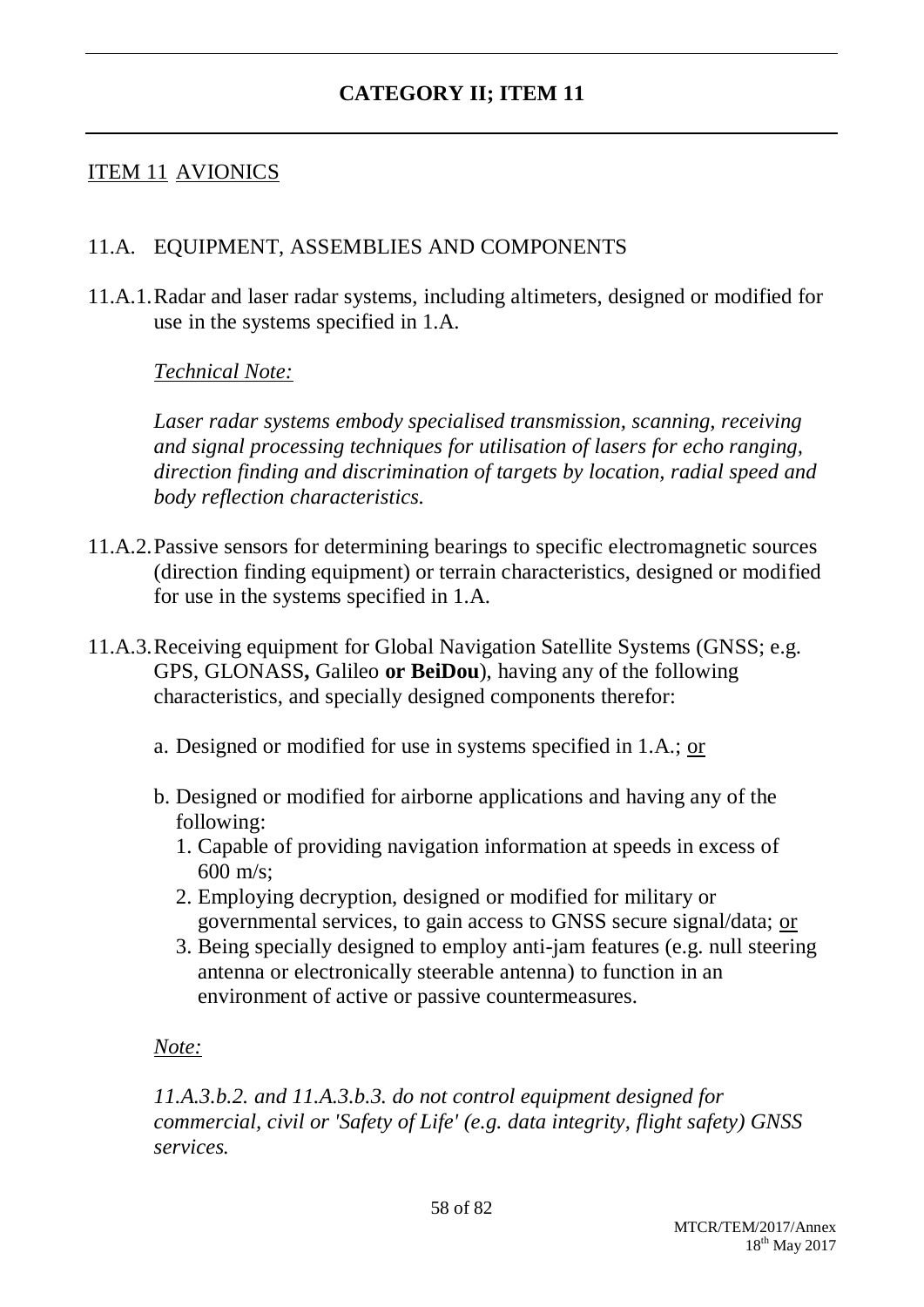11.A.4.Electronic assemblies and components, designed or modified for use in the systems specified in 1.A. or 19.A. and specially designed for military use and operation at temperatures in excess of  $125^{\circ}$ C.

*Note:*

*Equipment specified in 11.A.1., 11.A.2., 11.A.3. and 11.A.4. includes the following:*

- *a. Terrain contour mapping equipment;*
- *b. Scene mapping and correlation (both digital and analogue) equipment;*
- *c. Doppler navigation radar equipment;*
- *d. Passive interferometer equipment;*
- *e. Imaging sensor equipment (both active and passive).*
- 11.A.5.Umbilical and interstage electrical connectors specially designed for systems specified in 1.A.1. or 19.A.1.

*Technical Note:*

*Interstage connectors referred to in 11.A.5. also include electrical connectors installed between systems specified in 1.A.1. or 19.A.1. and their "payload".*

#### *Note:*

*Equipment specified in 11.A. may be exported as part of a manned aircraft or satellite or in quantities appropriate for replacement parts for manned aircraft.*

11.B. TEST AND PRODUCTION EQUIPMENT

None.

11.C. MATERIALS

None.

- 11.D. SOFTWARE
- 11.D.1."Software" specially designed or modified for the "use" of equipment specified in 11.A.1., 11.A.2. or 11.A.4.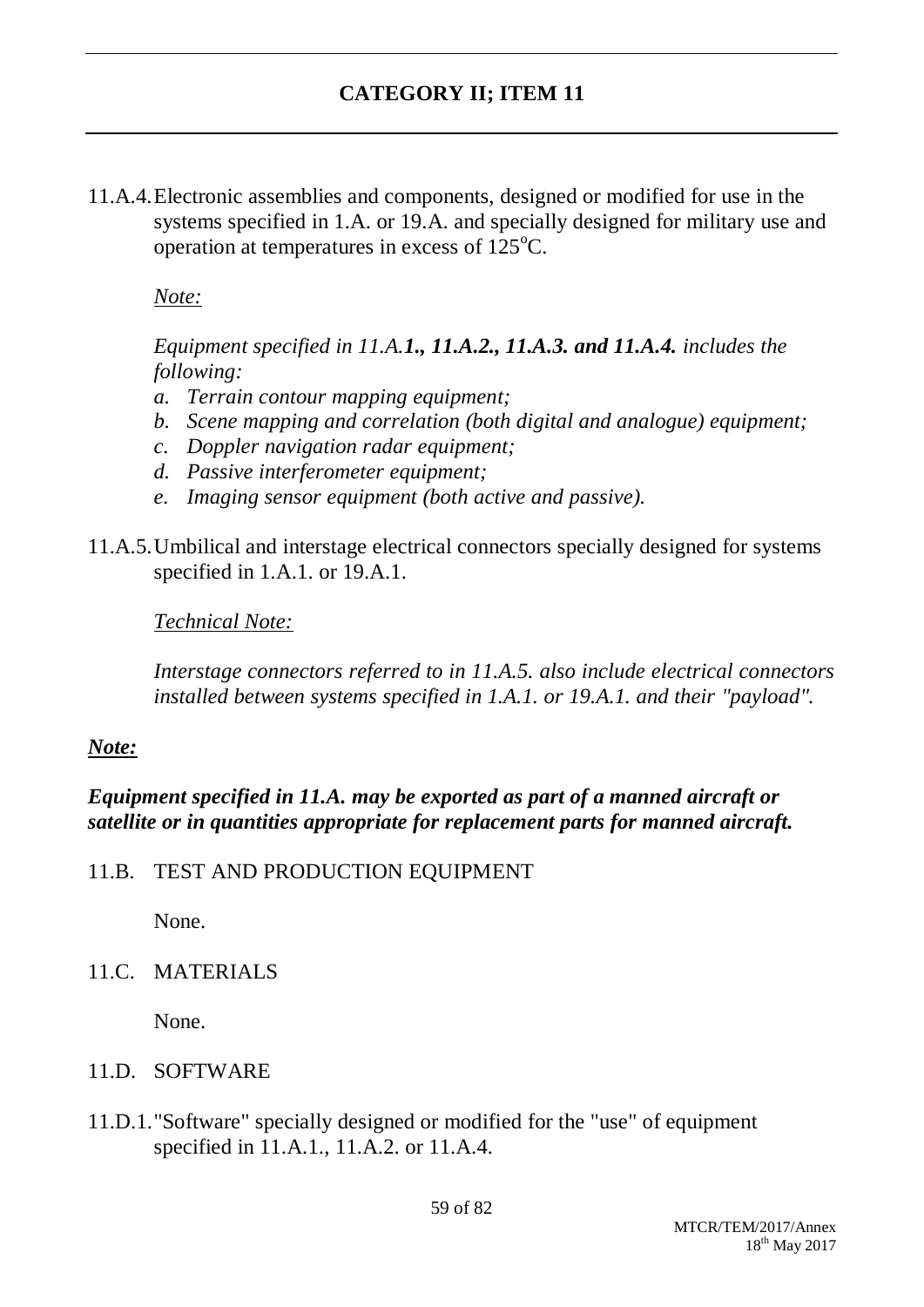11.D.2."Software" specially designed for the "use" of equipment specified in 11.A.3.

#### 11.E. TECHNOLOGY

- 11.E.1. Design "technology" for protection of avionics and electrical subsystems against Electromagnetic Pulse (EMP) and Electromagnetic Interference (EMI) hazards from external sources, as follows:
	- a. Design "technology" for shielding systems;
	- b. Design "technology" for the configuration of hardened electrical circuits and subsystems;
	- c. Design "technology" for determination of hardening criteria for the above.
- 11.E.2. "Technology", in accordance with the General Technology Note, for the "development", "production" or "use" of equipment or "software" specified in 11.A. or 11.D.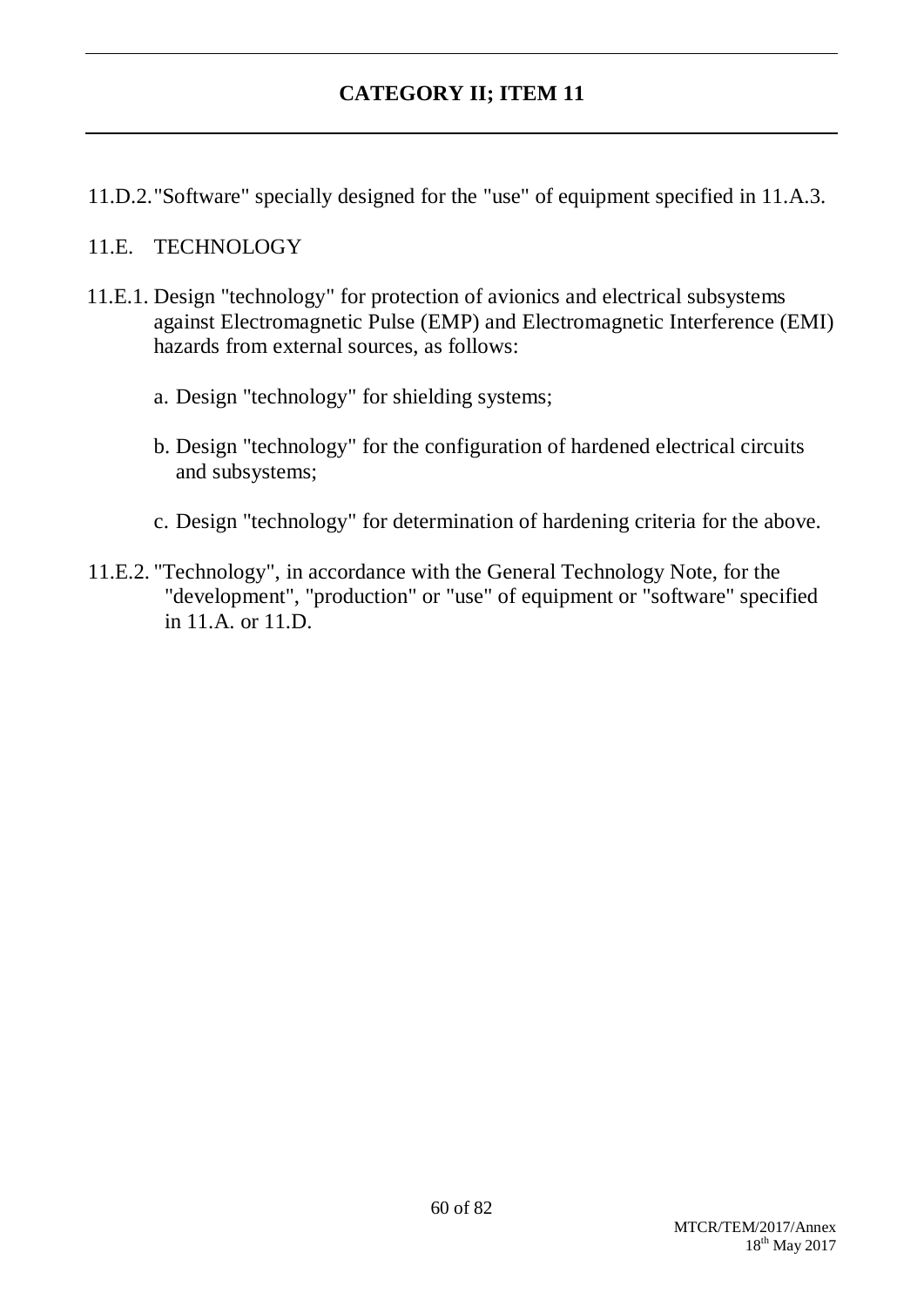## ITEM 12 LAUNCH SUPPORT

#### 12.A. EQUIPMENT, ASSEMBLIES AND COMPONENTS

- 12.A.1.Apparatus and devices, designed or modified for the handling, control, activation and launching of the systems specified in 1.A., 19.A.1., or 19.A.2.
- 12.A.2.Vehicles designed or modified for the transport, handling, control, activation and launching of the systems specified in 1.A.
- 12.A.3.Gravity meters (gravimeters) or gravity gradiometers, designed or modified for airborne or marine use, usable for systems specified in 1.A., as follows, and specially designed components therefor:
	- a. Gravity meters having all the following:
		- 1. A static or operational accuracy equal to or less (better) than 0.7 milligal (mgal); and
		- 2. A **'**time to steady-state registration**'** of two minutes or less;

#### *Technical Note:*

### *In Item 12.A.3.a.2., 'time to steady-state registration' (also referred to as the gravity meter's response time) is the time over which the disturbing effects of platform-induced acceleration (high frequency noise) are reduced.*

- b. Gravity gradiometers.
- 12.A.4.Telemetry and telecontrol equipment, including ground equipment, designed or modified for systems specified in 1.A., 19.A.1. or 19.A.2.

#### *Notes:*

- *1. 12.A.4. does not control equipment designed or modified for manned aircraft or satellites.*
- *2. 12.A.4. does not control ground based equipment designed or modified for terrestrial or marine applications.*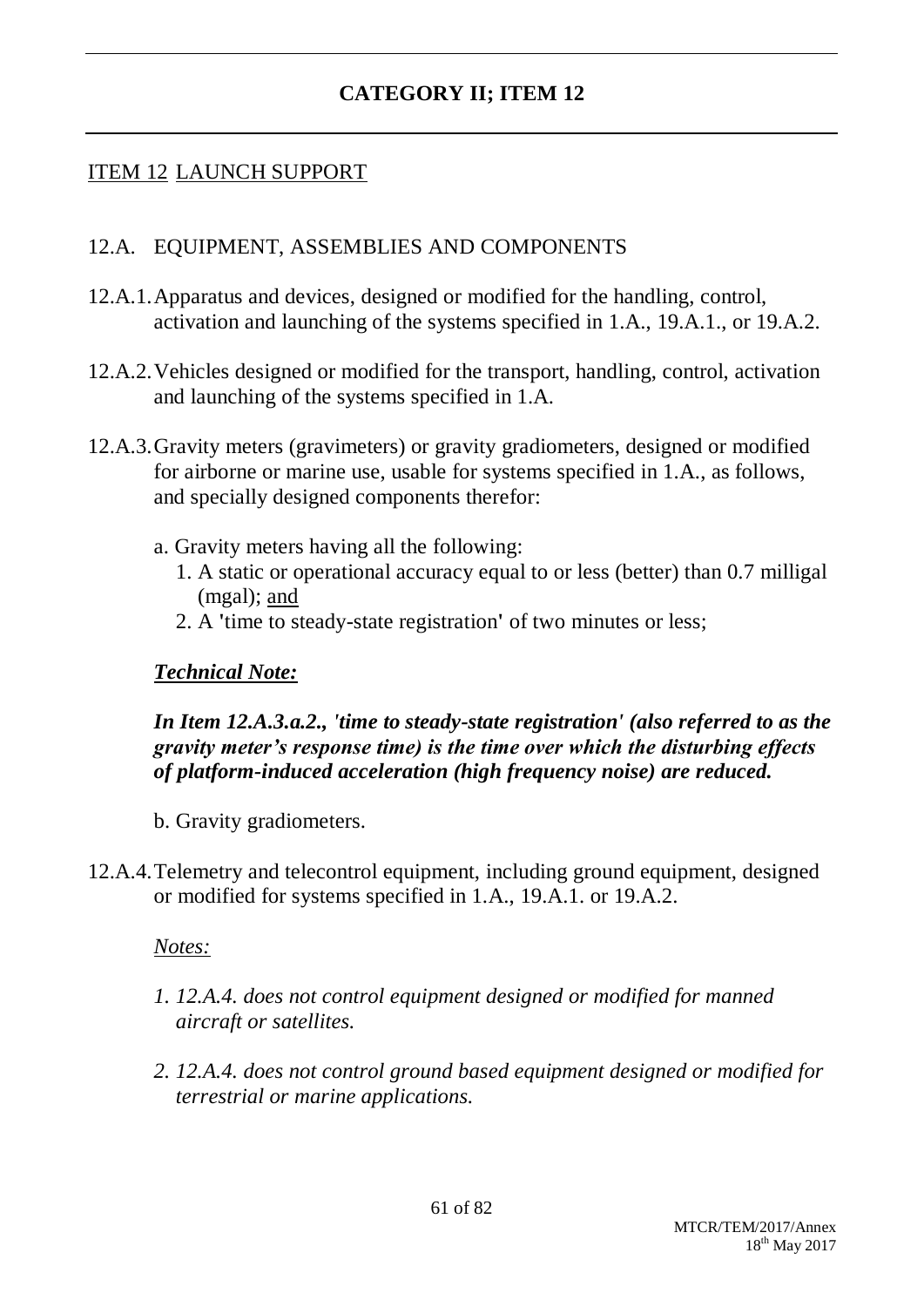- *3. 12.A.4. does not control equipment designed for commercial, civil or 'Safety of Life' (e.g. data integrity, flight safety) GNSS services.*
- 12.A.5.Precision tracking systems, usable for systems specified in 1.A., 19.A.1. or 19.A.2. as follows:
	- a. Tracking systems which use a code translator installed on the rocket or unmanned aerial vehicle in conjunction with either surface or airborne references or navigation satellite systems to provide real-time measurements of inflight position and velocity;
	- b. Range instrumentation radars including associated optical/infrared trackers with all of the following capabilities:
		- 1. Angular resolution better than 1.5 mrad;
		- 2. Range of 30 km or greater with a range resolution better than 10 m rms; and
		- 3. Velocity resolution better than 3 m/s.
- 12.A.6.Thermal batteries designed or modified for the systems specified in 1.A., 19.A.1. or 19.A.2.

#### *Note:*

*Item 12.A.6. does not control thermal batteries specially designed for rocket systems or unmanned aerial vehicles that are not capable of a "range" equal to or greater than 300 km.*

#### *Technical Note:*

*Thermal batteries are single use batteries that contain a solid non-conducting inorganic salt as the electrolyte. These batteries incorporate a pyrolytic material that, when ignited, melts the electrolyte and activates the battery.*

### 12.B. TEST AND PRODUCTION EQUIPMENT

None.

### 12.C. MATERIALS

None.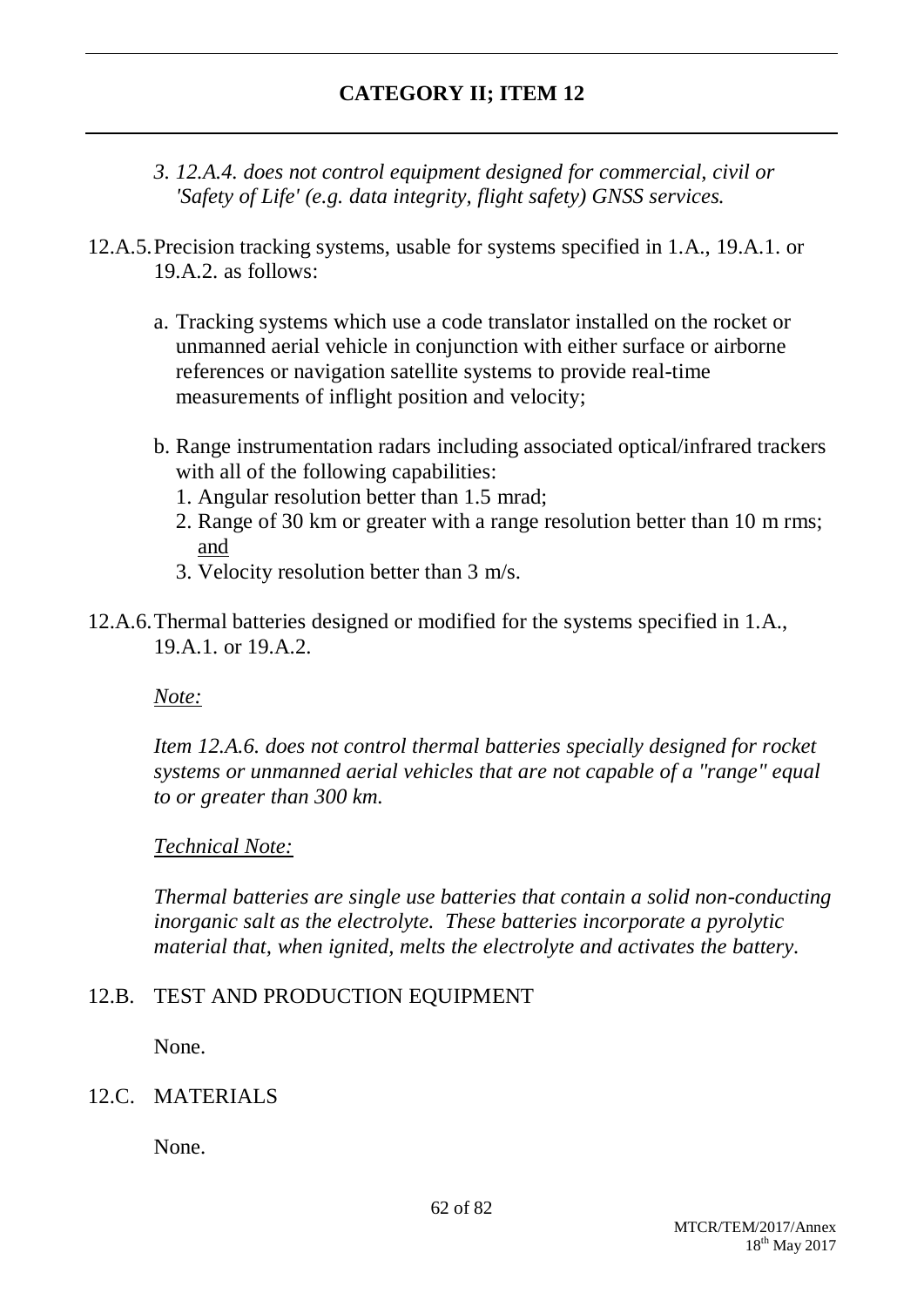#### 12.D. SOFTWARE

- 12.D.1."Software" specially designed or modified for the "use" of equipment specified in 12.A.1.
- 12.D.2."Software" which processes post-flight, recorded data, enabling determination of vehicle position throughout its flight path, specially designed or modified for systems specified in 1.A., 19.A.1. or 19.A.2.
- 12.D.3."Software" specially designed or modified for the "use" of equipment specified in 12.A.4. or 12.A.5., usable for systems specified in 1.A., 19.A.1. or 19.A.2.

### 12.E. TECHNOLOGY

12.E.1. "Technology", in accordance with the General Technology Note, for the "development", "production" or "use" of equipment or "software" specified in 12.A. or 12.D.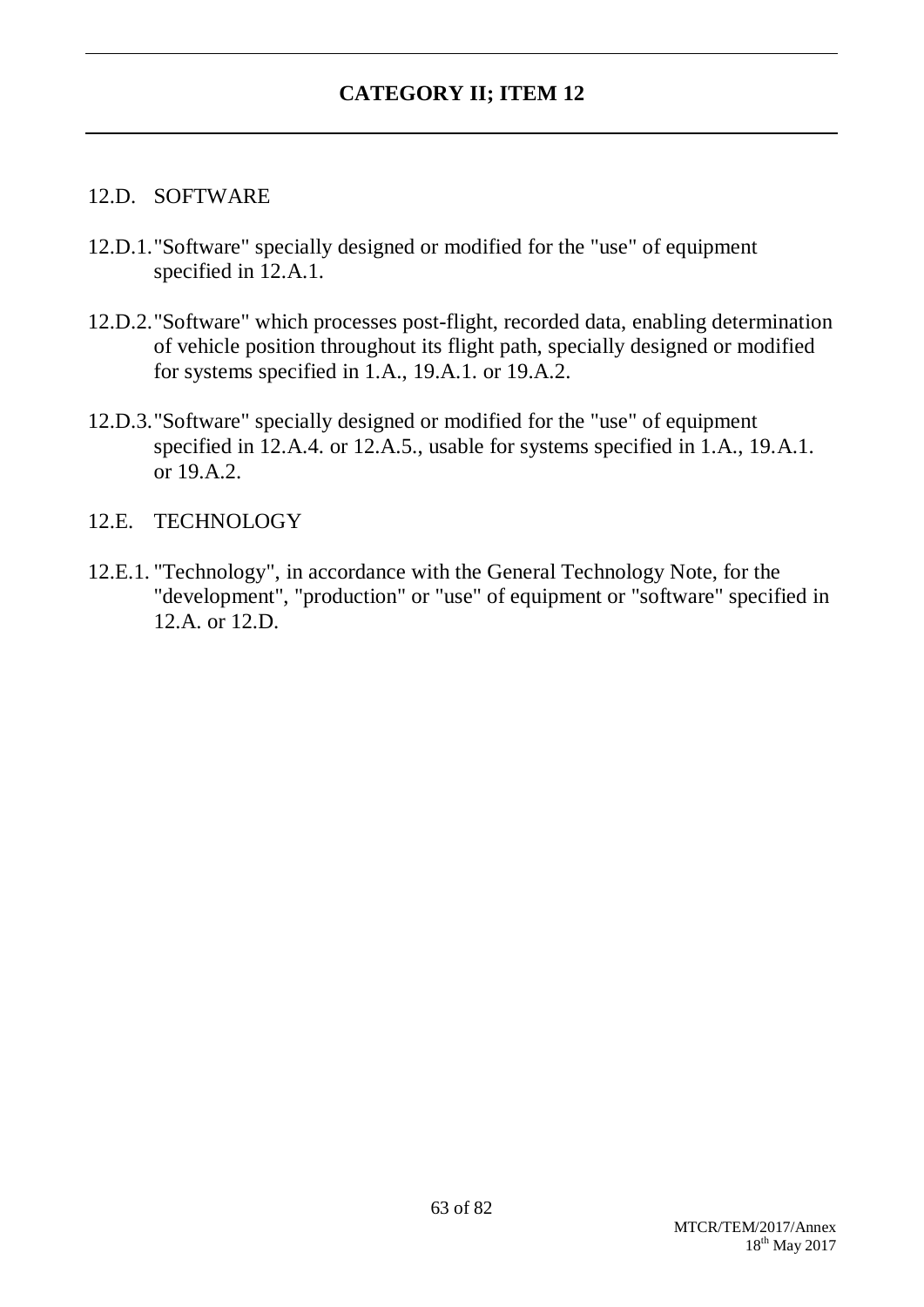### ITEM 13 COMPUTERS

#### 13.A. EQUIPMENT, ASSEMBLIES AND COMPONENTS

- 13.A.1.Analogue computers, digital computers or digital differential analysers, designed or modified for use in the systems specified in 1.A., having any of the following characteristics:
	- a. Rated for continuous operation at temperatures from below  $-45^{\circ}$ C to above +55 $^{\circ}$ C; or
	- b. Designed as ruggedised or "radiation hardened".
- 13.B. TEST AND PRODUCTION EQUIPMENT

None.

13.C. MATERIALS

None.

13.D. SOFTWARE

None.

- 13.E. TECHNOLOGY
- 13.E.1. "Technology", in accordance with the General Technology Note, for the "development", "production" or "use" of equipment specified in 13.A.

*Note:*

*Item 13 equipment may be exported as part of a manned aircraft or satellite or in quantities appropriate for replacement parts for manned aircraft.*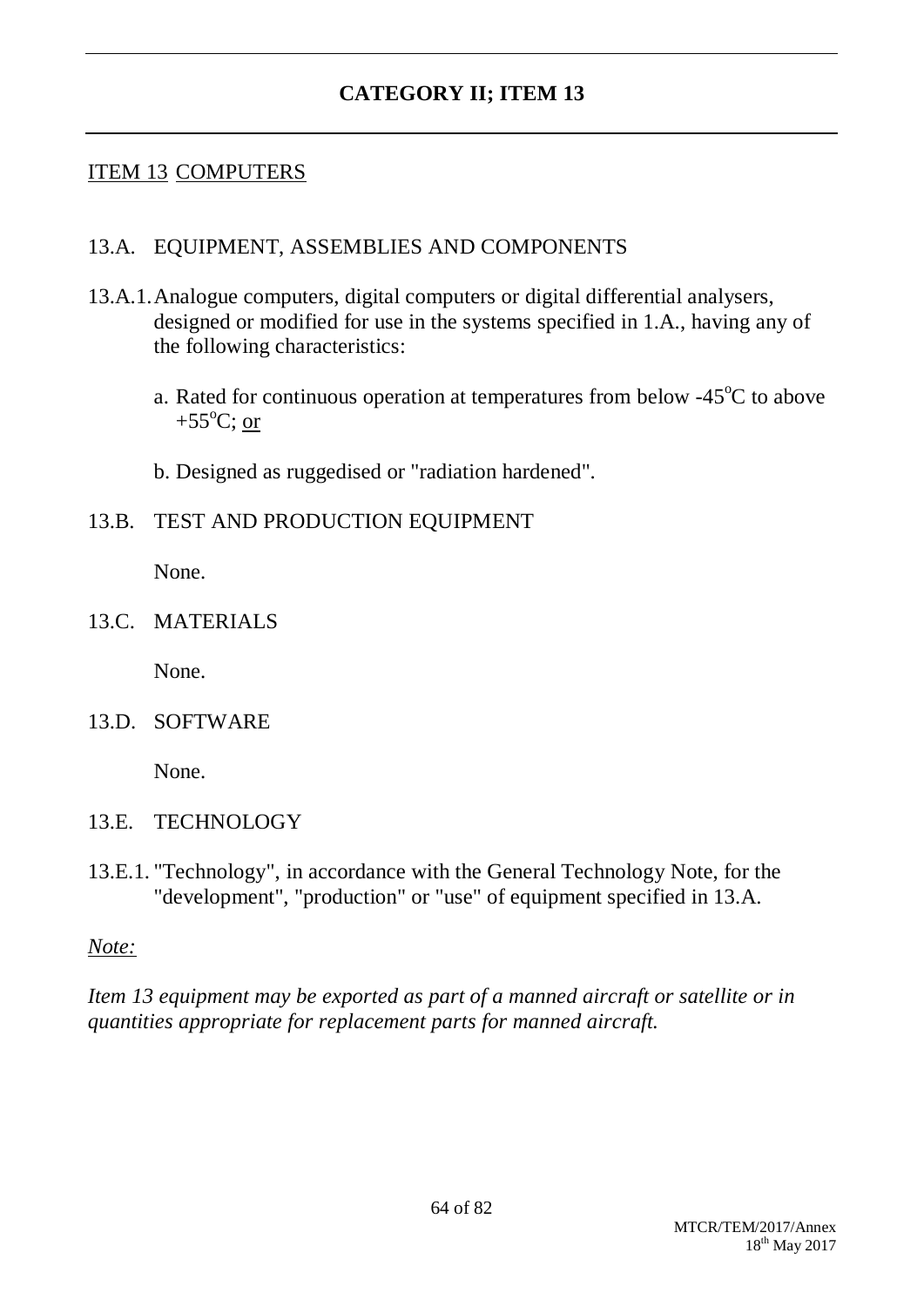## ITEM 14 ANALOGUE TO DIGITAL CONVERTERS

### 14.A. EQUIPMENT, ASSEMBLIES AND COMPONENTS

- 14.A.1.Analogue-to-digital converters, usable in the systems specified in 1.A., having any of the following characteristics:
	- a. Designed to meet military specifications for ruggedised equipment; or
	- b. Designed or modified for military use and being any of the following types:
		- 1. Analogue-to-digital converter "microcircuits", which are "radiationhardened" or have all of the following characteristics:
			- a. Rated for operation in the temperature range from below  $-54^{\circ}$ C to above  $+125^{\circ}$ C; and
			- b. Hermetically sealed; or
		- 2. Electrical input type analogue-to-digital converter printed circuit boards or modules, having all of the following characteristics:
			- a. Rated for operation in the temperature range from below  $-45^{\circ}$ C to above  $+80^{\circ}$ C; and
			- b. Incorporating "microcircuits" specified in 14.A.1.b.1.

#### 14.B. TEST AND PRODUCTION EQUIPMENT

None.

14.C. MATERIALS

None.

#### 14.D. SOFTWARE

None.

- 14.E. TECHNOLOGY
- 14.E.1. "Technology", in accordance with the General Technology Note, for the "development", "production" or "use" of equipment specified in 14.A.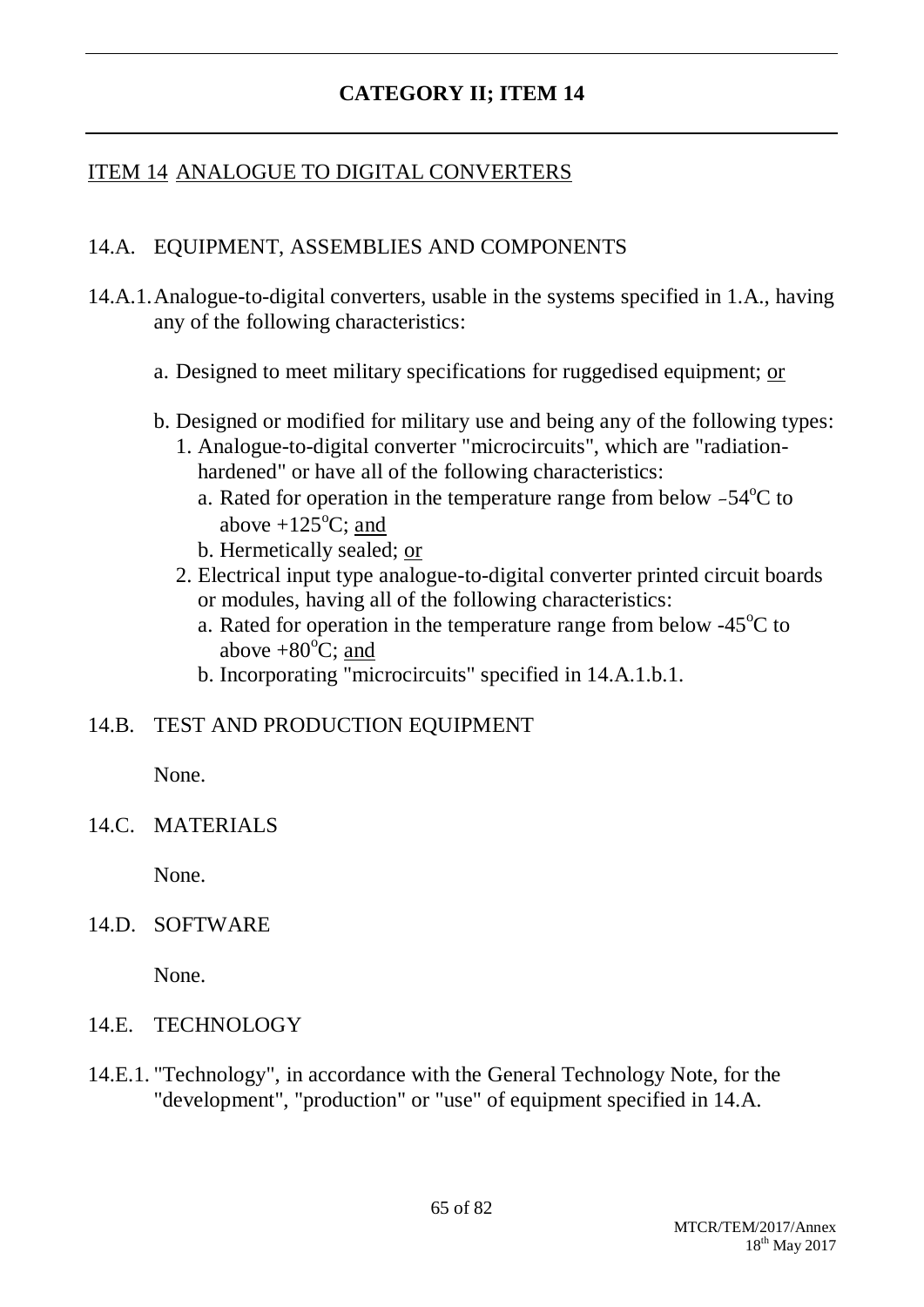### ITEM 15 TEST FACILITIES AND EQUIPMENT

### 15.A. EQUIPMENT, ASSEMBLIES AND COMPONENTS

None.

### 15.B. TEST AND PRODUCTION EQUIPMENT

- 15.B.1.Vibration test equipment, usable for the systems specified in 1.A., 19.A.1. or 19.A.2. or the subsystems specified in 2.A. or 20.A., and components therefor, as follows:
	- a. Vibration test systems employing feedback or closed loop techniques and incorporating a digital controller, capable of vibrating a system at an acceleration equal to or greater than 10 g rms between 20 Hz and 2 kHz while imparting forces equal to or greater than 50 kN, measured 'bare table';
	- b. Digital controllers, combined with specially designed vibration test "software", with a 'real-time control bandwidth' greater than 5 kHz and designed for use with vibration test systems specified in 15.B.1.a.;

*Technical Note:*

*'Real-time control bandwidth' is defined as the maximum rate at which a controller can execute complete cycles of sampling, processing data and transmitting control signals.*

- c. Vibration thrusters (shaker units), with or without associated amplifiers, capable of imparting a force equal to or greater than 50 kN, measured 'bare table', and usable in vibration test systems specified in 15.B.1.a.;
- d. Test piece support structures and electronic units designed to combine multiple shaker units into a complete shaker system capable of providing an effective combined force equal to or greater than 50 kN, measured 'bare table', and usable in vibration test systems specified in 15.B.1.a.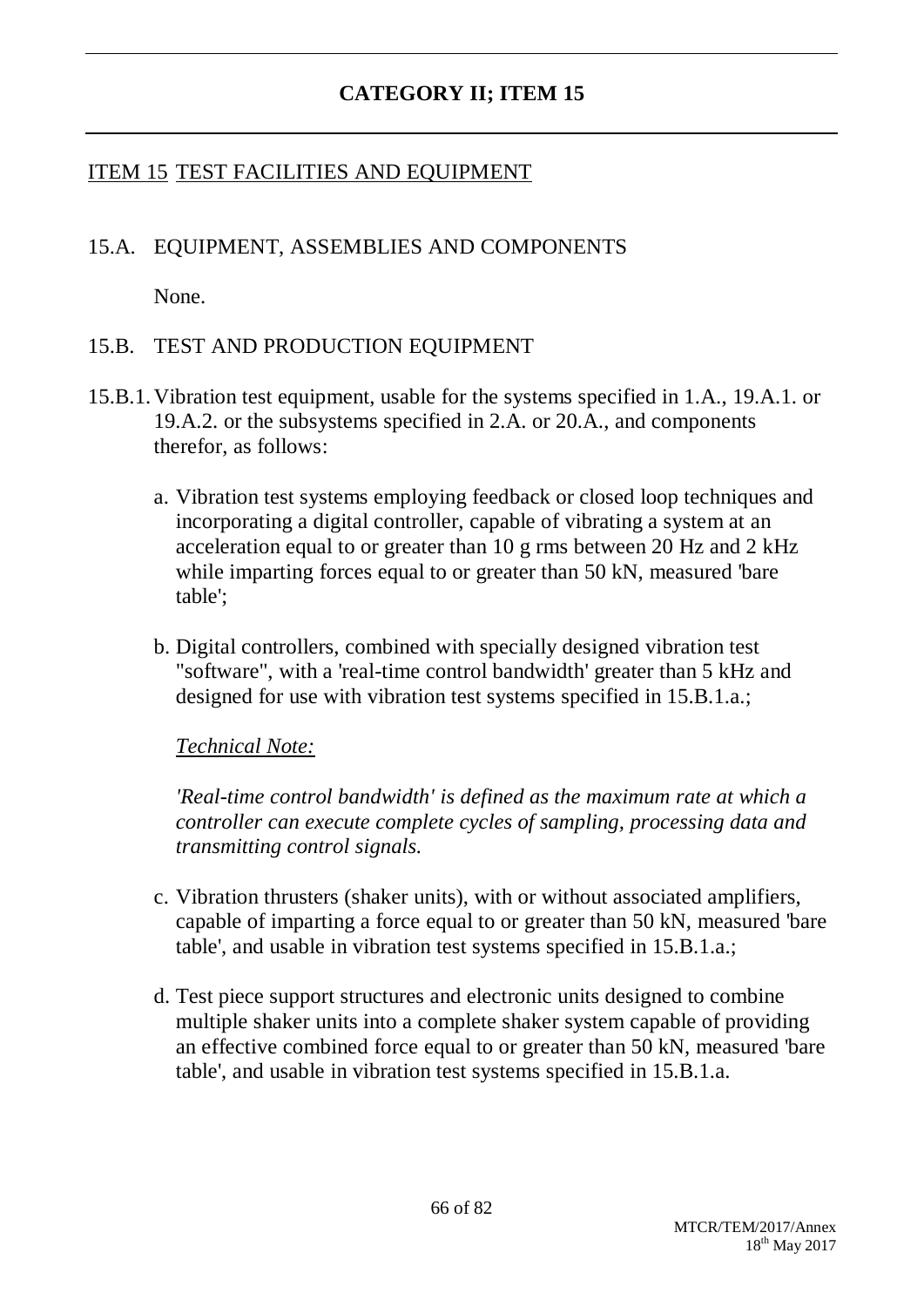## *Technical Note:*

*Vibration test systems incorporating a digital controller are those systems, the functions of which are, partly or entirely, automatically controlled by stored and digitally coded electrical signals.*

15.B.2. 'Aerodynamic test facilities' for speeds of Mach 0.9 or more, usable for the systems specified in 1.A. or 19.A. or the subsystems specified in 2.A. or 20.A.

*Note:*

*Item 15.B.2 does not control wind tunnels for speeds of Mach 3 or less with dimension of the 'test cross section size' equal to or less than 250 mm.*

*Technical Notes:*

- *1. 'Aerodynamic test facilities' includes wind tunnels and shock tunnels for the study of airflow over objects.*
- *2. 'Test cross section size' means the diameter of the circle, or the side of the square, or the longest side of the rectangle, or the major axis of the ellipse at the largest 'test cross section' location. 'Test cross section' is the section perpendicular to the flow direction.*
- 15.B.3.Test benches/stands, usable for the systems specified in 1.A., 19.A.1. or 19.A.2. or the subsystems specified in 2.A. or 20.A., which have the capacity to handle solid or liquid propellant rockets, motors or engines having a thrust greater than 68 kN, or which are capable of simultaneously measuring the three axial thrust components.
- 15.B.4.Environmental chambers as follows, usable for the systems specified in 1.A. or 19.A. or the subsystems specified in 2.A. or 20.A.:
	- a. Environmental chambers having all of the following characteristics:
		- 1. Capable of simulating any of the following flight conditions:
			- a. Altitude equal to or greater than 15 km; or
			- b. Temperature range from below –50ºC to above 125ºC; and
		- 2. Incorporating, or designed or modified to incorporate, a shaker unit or other vibration test equipment to produce vibration environments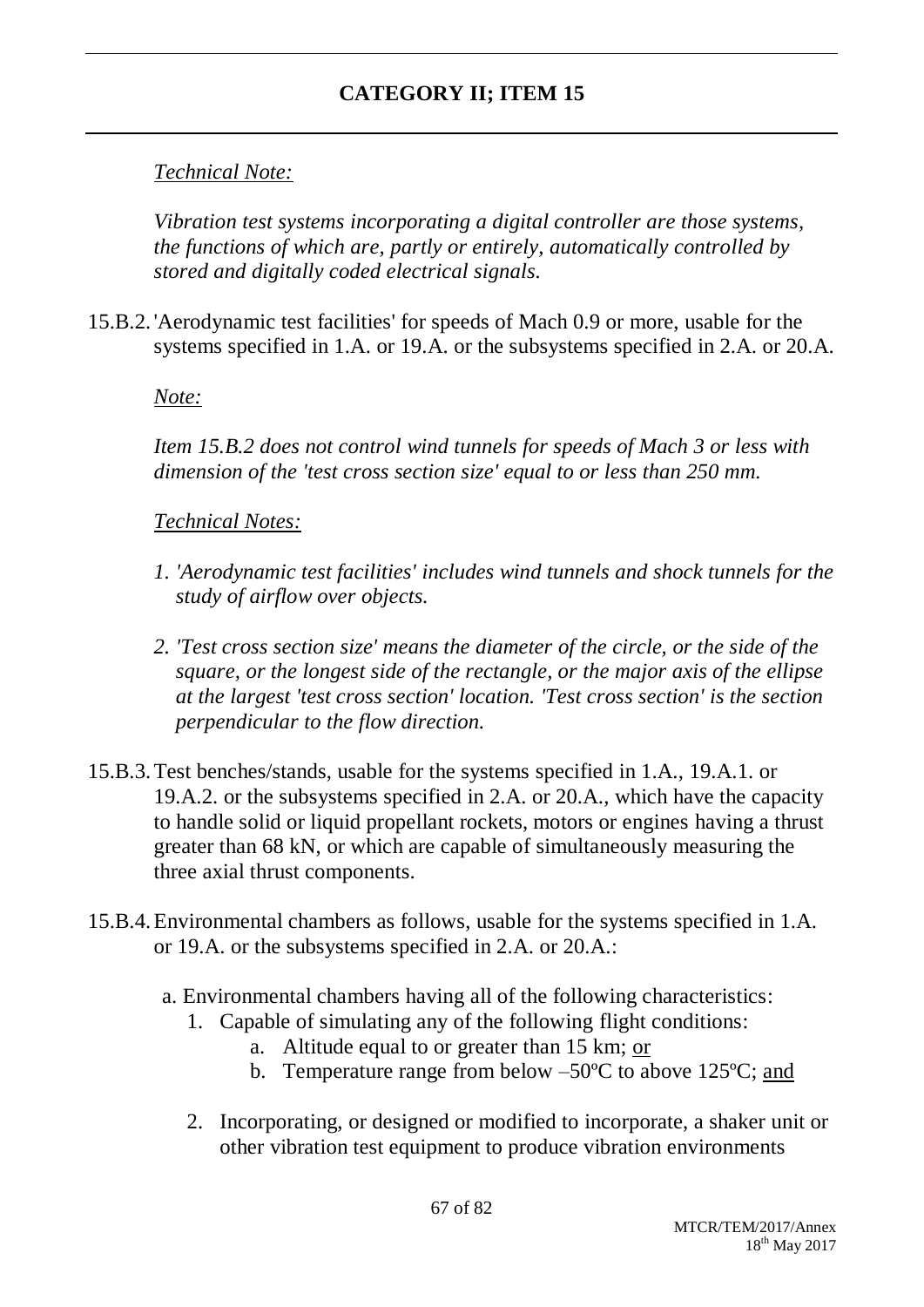equal to or greater than 10 g rms, measured 'bare table', between 20 Hz and 2 kHz while imparting forces equal to or greater than 5 kN;

### *Technical Notes:*

- *1. Item 15.B.4.a.2. describes systems that are capable of generating a vibration environment with a single wave (e.g. a sine wave) and systems capable of generating a broad band random vibration (i.e. power spectrum).*
- *2. In Item 15.B.4.a.2., designed or modified means the environmental chamber provides appropriate interfaces (e.g. sealing devices) to incorporate a shaker unit or other vibration test equipment as specified in this Item.*
- b. Environmental chambers capable of simulating all of the following flight conditions:
	- 1. Acoustic environments at an overall sound pressure level of 140 dB or greater (referenced to 2 x  $10^{-5}$  N/m<sup>2</sup>) or with a total rated acoustic power output of 4 kW or greater; and
	- 2. Any of the following:
		- a. Altitude equal to or greater than 15 km; or
		- b. Temperature range from below -50 $\degree$ C to above 125 $\degree$ C.
- 15.B.5.Accelerators capable of delivering electromagnetic radiation produced by bremsstrahlung from accelerated electrons of 2 MeV or greater, and equipment containing those accelerators, usable for the systems specified in 1.A., 19.A.1. or 19.A.2. or the subsystems specified in 2.A. or 20.A.

#### *Note:*

*15.B.5. does not control equipment specially designed for medical purposes.*

#### *Technical Note:*

*In Item 15.B. 'bare table' means a flat table, or surface, with no fixture or fittings.*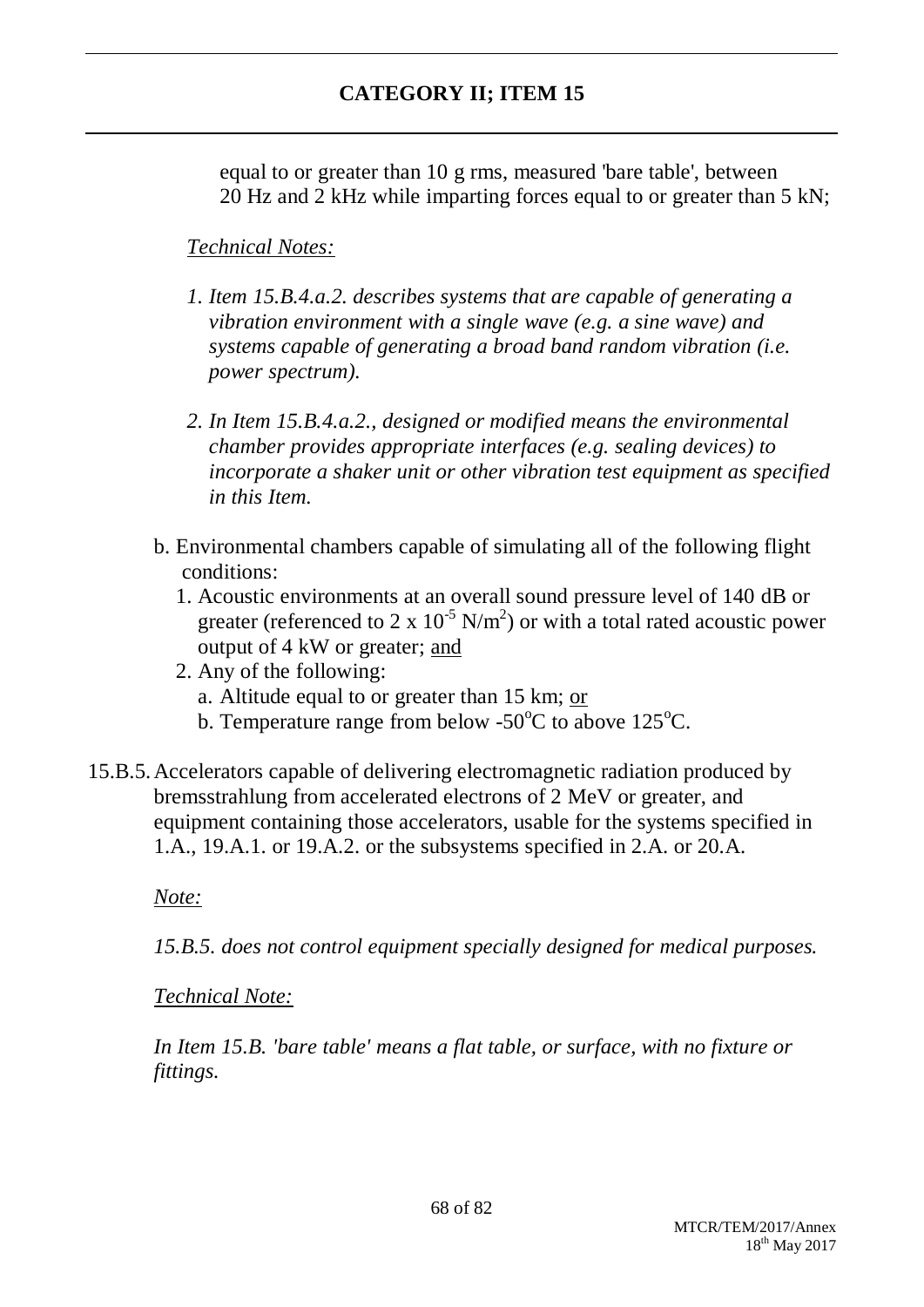15.B.6. 'Aerothermodynamic test facilities', usable for the systems specified in 1.A. or 19.A. or the subsystems specified in 2.A. or 20.A., having any of the following characteristics:

a. an electrical power supply equal to or greater than 5 MW; or b. a gas supply total pressure equal to or greater than 3 MPa.

### *Technical note:*

*'Aerothermodynamic test facilities' include plasma arc jet facilities and plasma wind tunnels for the study of thermal and mechanical effects of airflow on objects.*

### 15.C. MATERIALS

None.

### 15.D. SOFTWARE

15.D.1."Software" specially designed or modified for the "use" of equipment specified in 15.B. usable for testing systems specified in 1.A., 19.A.1. or 19.A.2. or subsystems specified in 2.A. or 20.A.

### 15.E. TECHNOLOGY

15.E.1. "Technology", in accordance with the General Technology Note, for the "development", "production" or "use" of equipment or "software" specified in 15.B. or 15.D.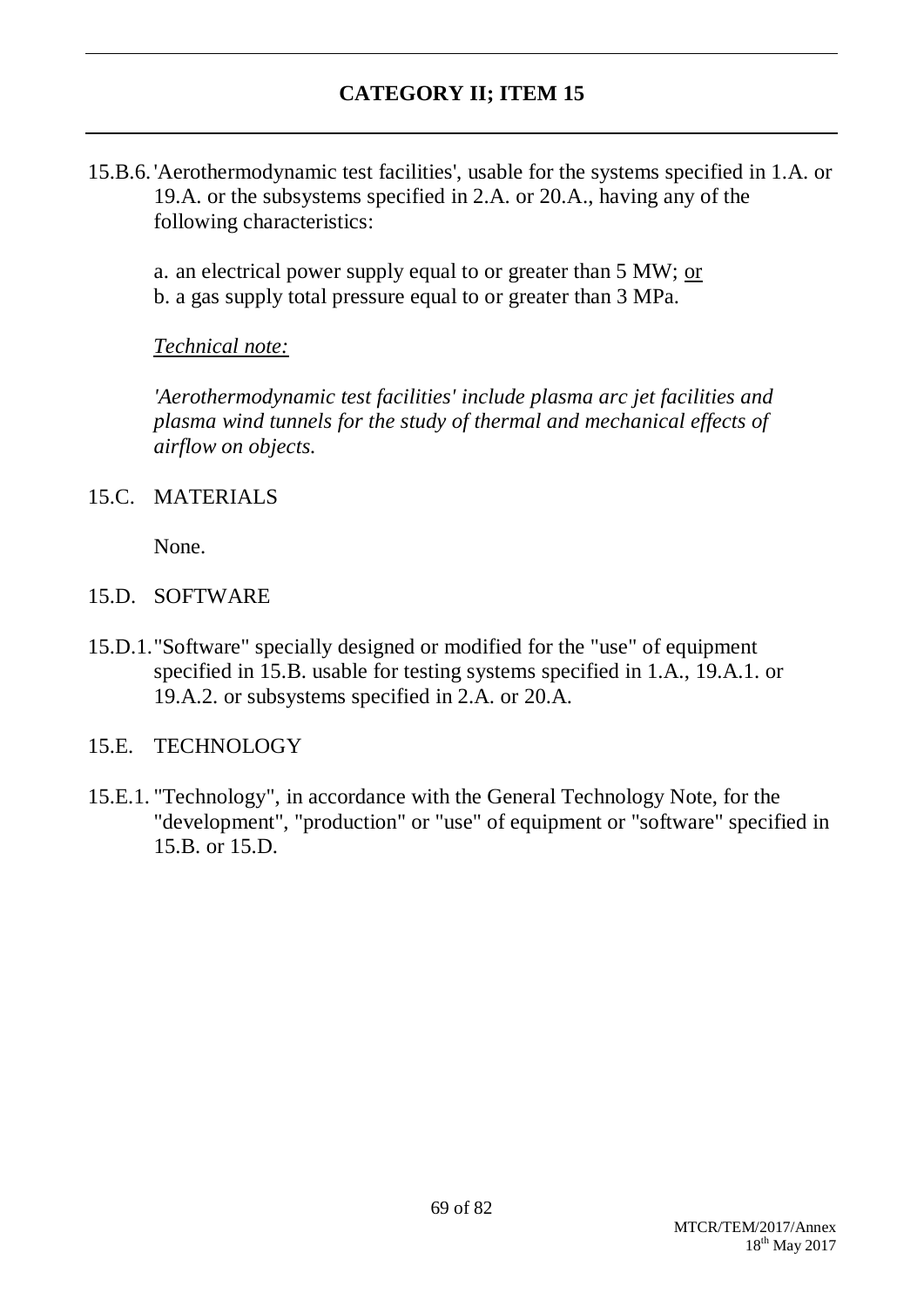### ITEM 16 MODELLING-SIMULATION AND DESIGN INTEGRATION

#### 16.A. EQUIPMENT, ASSEMBLIES AND COMPONENTS

16.A.1.Specially designed hybrid (combined analogue/digital) computers for modelling, simulation or design integration of systems specified in 1.A. or the subsystems specified in 2.A.

*Note:*

*This control only applies when the equipment is supplied with "software" specified in 16.D.1.*

#### 16.B. TEST AND PRODUCTION EQUIPMENT

None.

16.C. MATERIALS

None.

- 16.D. SOFTWARE
- 16.D.1."Software" specially designed for modelling, simulation, or design integration of the systems specified in 1.A. or the subsystems specified in 2.A or 20.A.

*Technical Note:*

*The modelling includes in particular the aerodynamic and thermodynamic analysis of the systems.*

#### 16.E. TECHNOLOGY

16.E.1. "Technology", in accordance with the General Technology Note, for the "development", "production" or "use" of equipment or "software" specified in 16.A. or 16.D.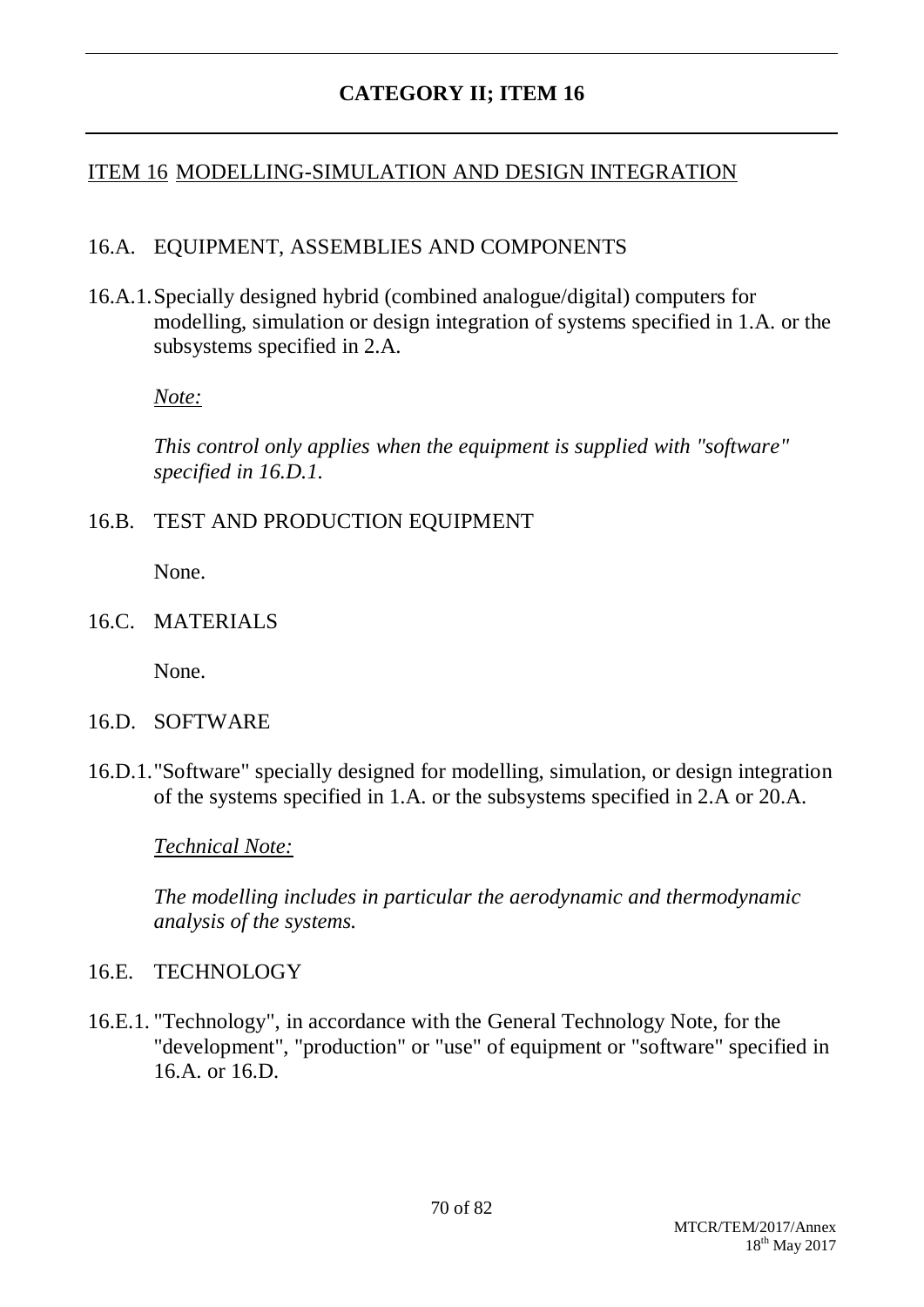## ITEM 17 STEALTH

#### 17.A. EQUIPMENT, ASSEMBLIES AND COMPONENTS

17.A.1.Devices for reduced observables such as radar reflectivity, ultraviolet/infrared signatures and acoustic signatures (i.e. stealth technology), for applications usable for the systems specified in 1.A. or 19.A. or the subsystems specified in 2. A. or  $20 \text{ A}$ .

#### 17.B. TEST AND PRODUCTION EQUIPMENT

17.B.1.Systems, specially designed for radar cross section measurement, usable for the systems specified in 1.A., 19.A.1. or 19.A.2. or the subsystems specified in  $2 \text{ A}$ 

#### 17.C. MATERIALS

17.C.1.Materials for reduced observables such as radar reflectivity, ultraviolet/infrared signatures and acoustic signatures (i.e. stealth technology), for applications usable for the systems specified in 1.A. or 19.A. or the subsystems specified in 2.A.

#### *Notes:*

- *1. 17.C.1. includes structural materials and coatings (including paints), specially designed for reduced or tailored reflectivity or emissivity in the microwave, infrared or ultraviolet spectra.*
- *2. 17.C.1. does not control coatings (including paints) when specially used for thermal control of satellites.*

#### 17.D. SOFTWARE

17.D.1. "Software" specially designed for reduced observables such as radar reflectivity, ultraviolet/infrared signatures and acoustic signatures (i.e. stealth technology), for applications usable for the systems specified in 1.A. or 19.A. or the subsystems specified in 2.A.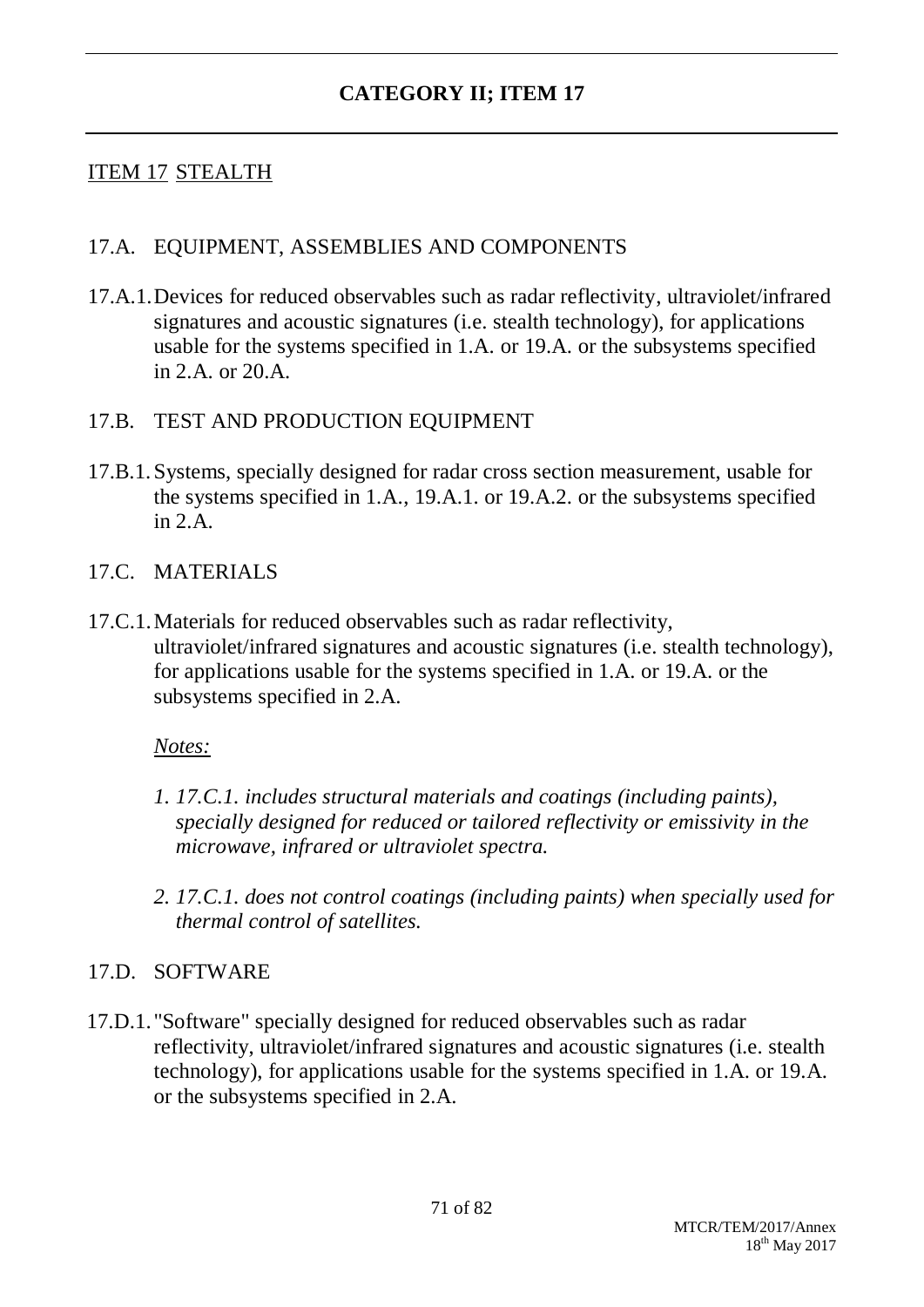*Note:*

*17.D.1. includes "software" specially designed for analysis of signature reduction.*

## 17.E. TECHNOLOGY

17.E.1. "Technology", in accordance with the General Technology Note, for the "development", "production" or "use" of equipment, materials or "software" specified in 17.A., 17.B., 17.C. or 17.D.

*Note:*

*17.E.1. includes databases specially designed for analysis of signature reduction.*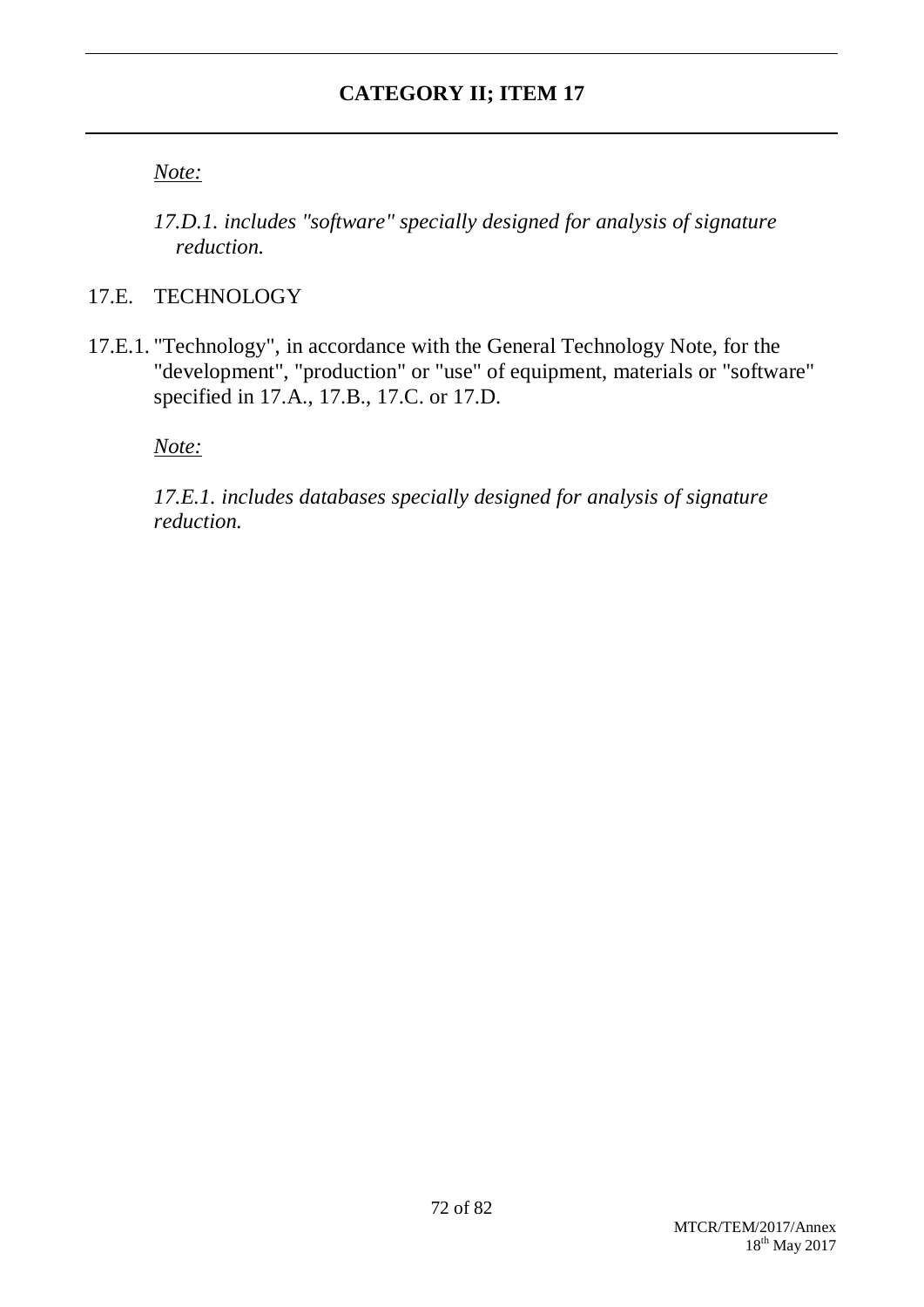## ITEM 18 NUCLEAR EFFECTS PROTECTION

### 18.A. EQUIPMENT, ASSEMBLIES AND COMPONENTS

- 18.A.1."Radiation Hardened" "microcircuits" usable in protecting rocket systems and unmanned aerial vehicles against nuclear effects (e.g. Electromagnetic Pulse (EMP), X-rays, combined blast and thermal effects), and usable for the systems specified in 1.A.
- 18.A.2.'Detectors' specially designed or modified to protect rocket systems and unmanned aerial vehicles against nuclear effects (e.g. Electromagnetic Pulse (EMP), X-rays, combined blast and thermal effects), and usable for the systems specified in 1.A.

#### *Technical Note:*

*A 'detector' is defined as a mechanical, electrical, optical or chemical device that automatically identifies and records, or registers a stimulus such as an environmental change in pressure or temperature, an electrical or electromagnetic signal or radiation from a radioactive material. This includes devices that sense by one time operation or failure.*

18.A.3.Radomes designed to withstand a combined thermal shock greater than 4.184 x  $10^6$  J/m<sup>2</sup> accompanied by a peak over pressure of greater than 50 kPa, usable in protecting rocket systems and unmanned aerial vehicles against nuclear effects (e.g. Electromagnetic Pulse (EMP), X-rays, combined blast and thermal effects), and usable for the systems specified in 1.A.

#### 18.B. TEST AND PRODUCTION EQUIPMENT

None.

### 18.C. MATERIALS

None.

#### 18.D. SOFTWARE

None.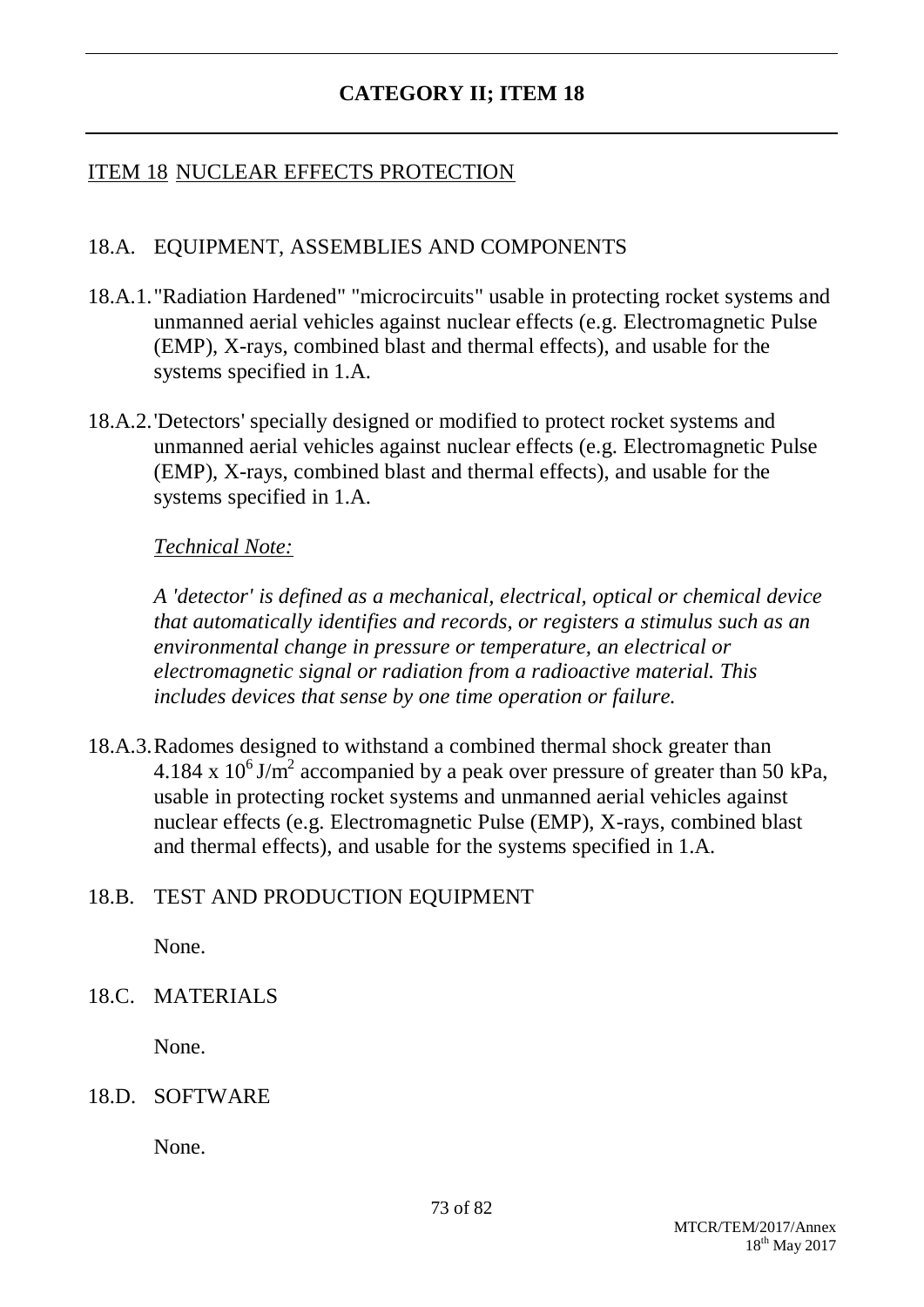### 18.E. TECHNOLOGY

18.E.1. "Technology", in accordance with the General Technology Note, for the "development", "production" or "use" of equipment specified in 18.A.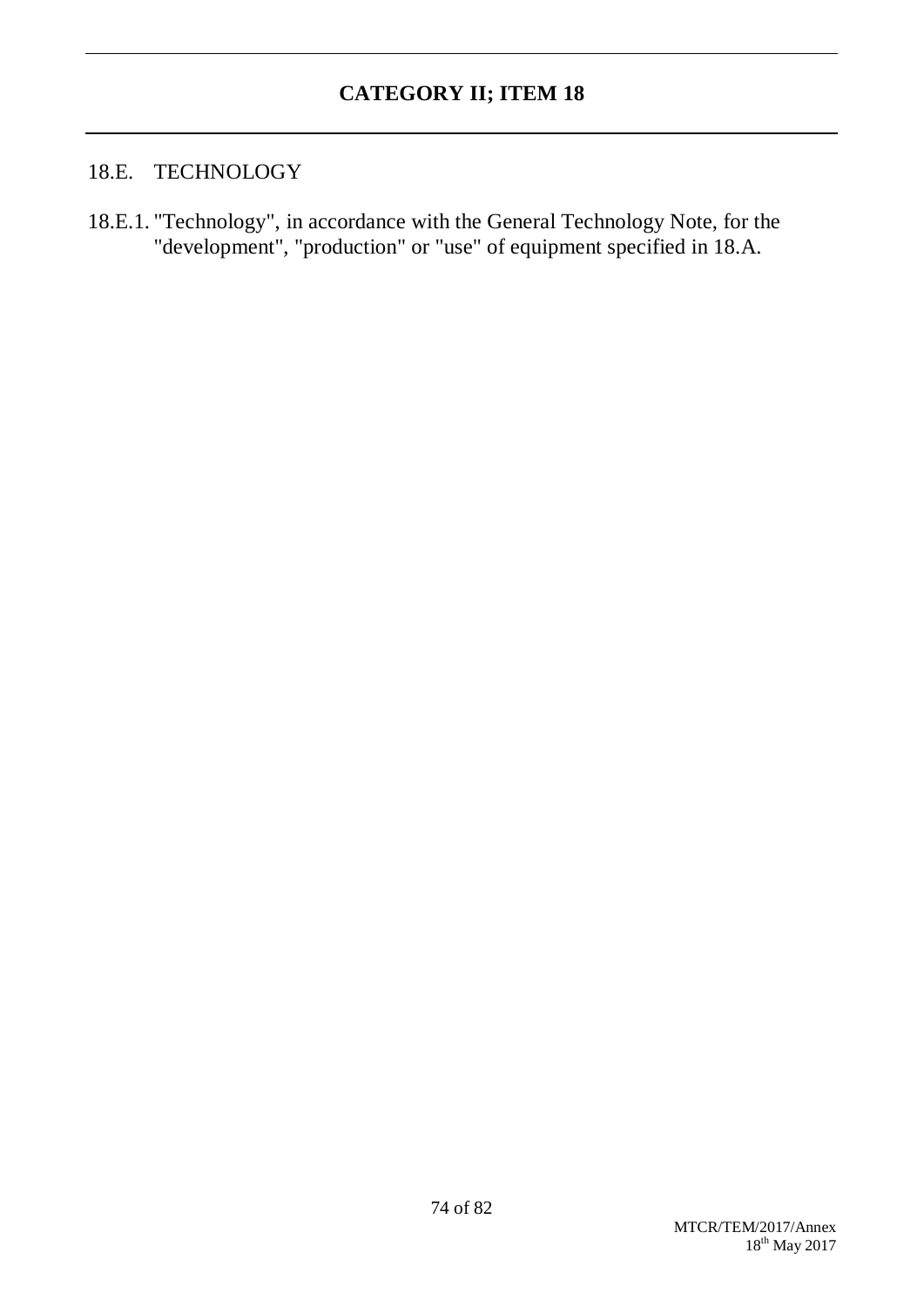## ITEM 19 OTHER COMPLETE DELIVERY SYSTEMS

### 19.A. EQUIPMENT, ASSEMBLIES AND COMPONENTS

- 19.A.1.Complete rocket systems (including ballistic missiles, space launch vehicles, and sounding rockets), not specified in 1.A.1., capable of a "range" equal to or greater than 300 km.
- 19.A.2.Complete unmanned aerial vehicle systems (including cruise missiles, target drones and reconnaissance drones), not specified in 1.A.2., capable of a "range" equal to or greater than 300 km.
- 19.A.3.Complete unmanned aerial vehicle systems, not specified in 1.A.2. or 19.A.2., having all of the following:
	- a. Having any of the following:
		- 1. An autonomous flight control and navigation capability; or
		- 2. Capability of controlled flight out of the direct vision range involving a human operator; and
	- b. Having any of the following:
		- 1. Incorporating an aerosol dispensing system/mechanism with a capacity greater than 20 litres; or
		- 2. Designed or modified to incorporate an aerosol dispensing system/mechanism with a capacity greater than 20 litres.

#### *Note:*

*Item 19.A.3. does not control model aircraft, specially designed for recreational or competition purposes.*

### *Technical Notes:*

*1. An aerosol consists of particulate or liquids other than fuel components, by-products or additives, as part of the "payload" to be dispersed in the atmosphere. Examples of aerosols include pesticides for crop dusting and dry chemicals for cloud seeding.*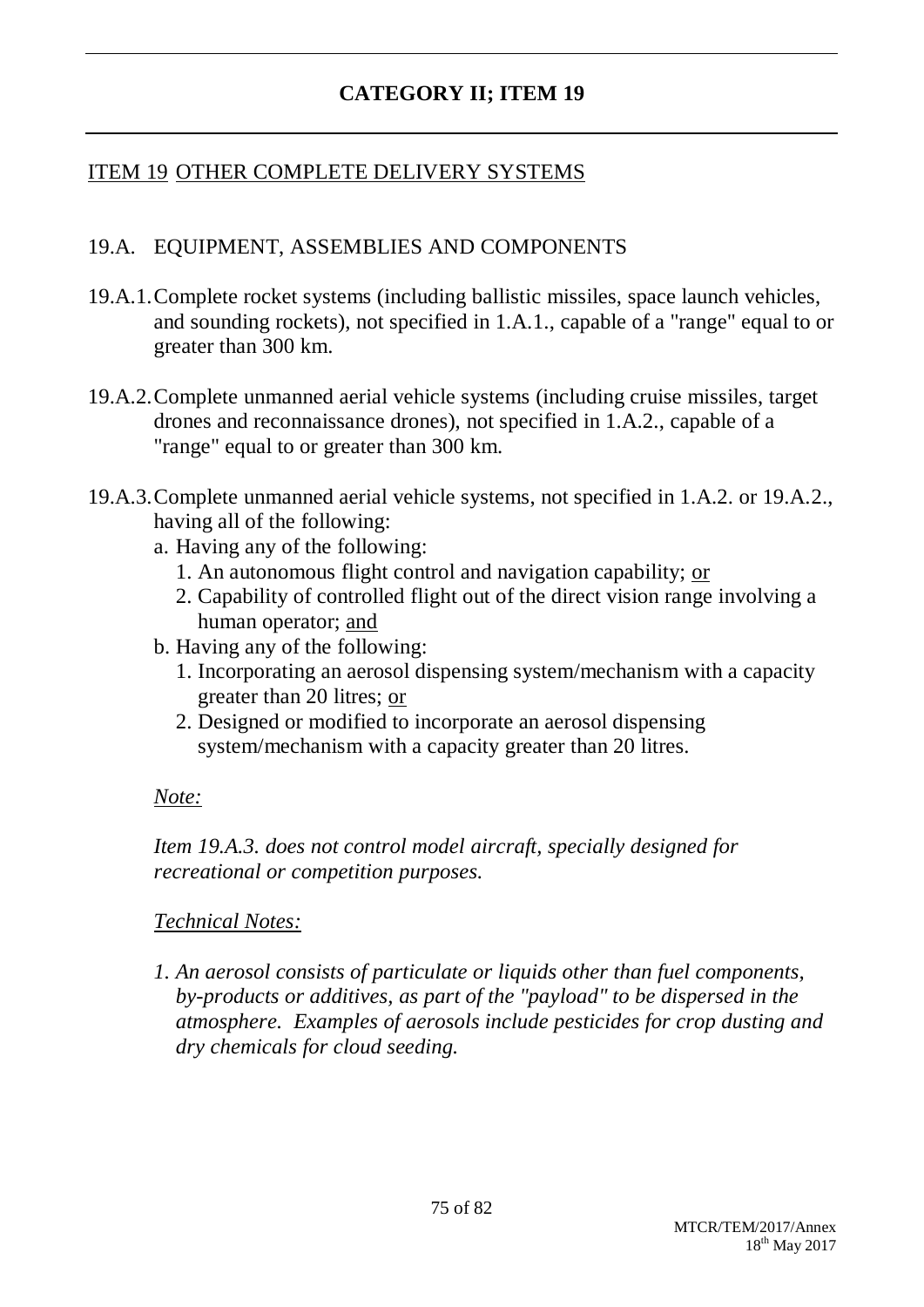*2. An aerosol dispensing system/mechanism contains all those devices (mechanical, electrical, hydraulic, etc.), which are necessary for storage and dispersion of an aerosol into the atmosphere. This includes the possibility of aerosol injection into the combustion exhaust vapour and into the propeller slip stream.*

### 19.B. TEST AND PRODUCTION EQUIPMENT

- 19.B.1. "Production facilities" specially designed for the systems specified in 19.A.1 or 19.A.2.
- 19.C. MATERIALS

None.

- 19.D. SOFTWARE
- 19.D.1."Software" which coordinates the function of more than one subsystem, specially designed or modified for "use" in the systems specified in 19.A.1. or 19.A.2.

*Note:*

*For a manned aircraft converted to operate as an unmanned aerial vehicle specified in 19.A.2., Item 19.D.1. includes "software", as follows:*

- *a. "Software" specially designed or modified to integrate the conversion equipment with the aircraft system functions;*
- *b. "Software" specially designed or modified to operate the aircraft as an unmanned aerial vehicle.*

### 19.E. TECHNOLOGY

19.E.1. "Technology", in accordance with the General Technology Note, for the "development", "production" or "use" of equipment specified in 19.A. 1. or 19.A.2.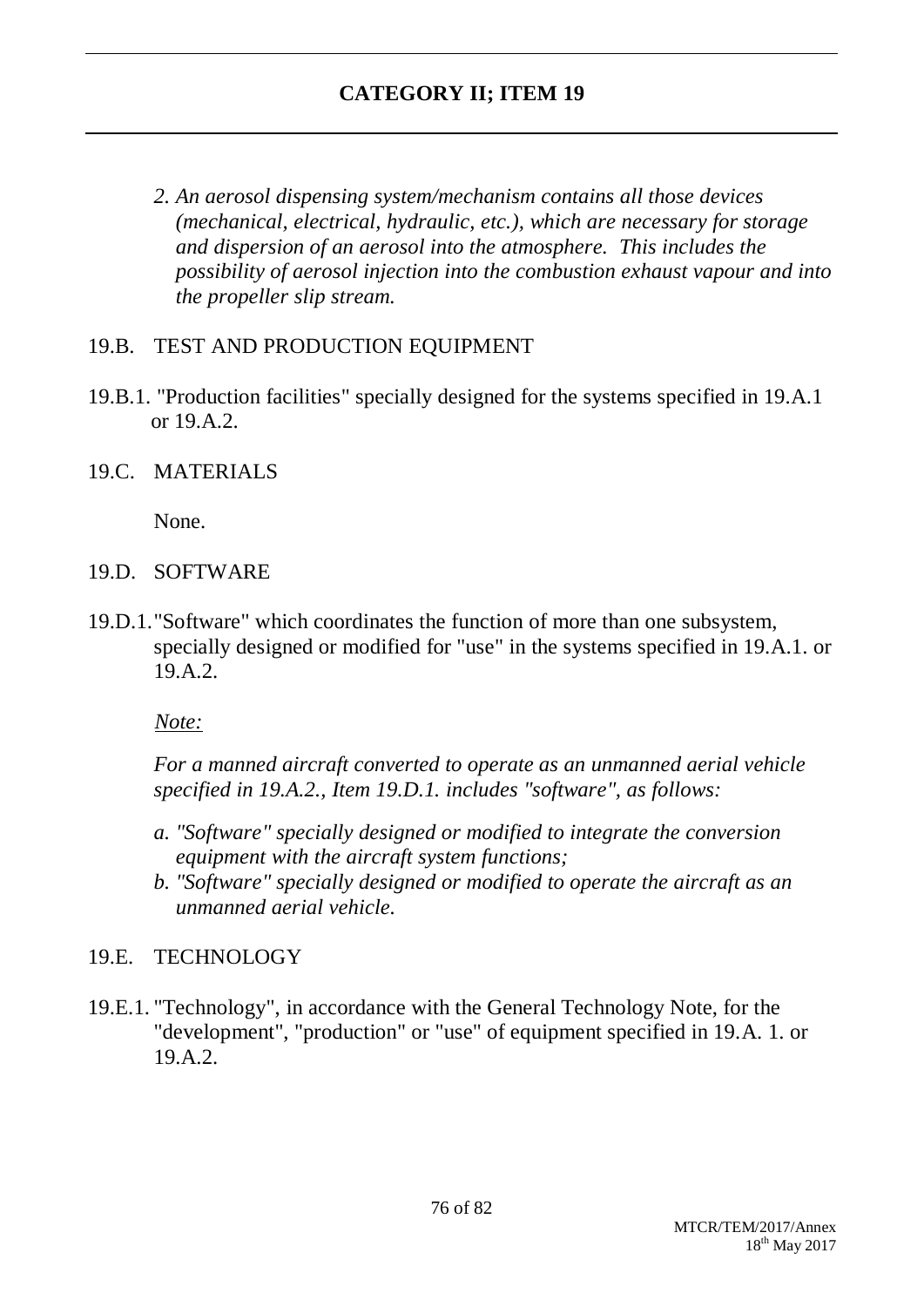## ITEM 20 OTHER COMPLETE SUBSYSTEMS

## 20.A. EQUIPMENT, ASSEMBLIES AND COMPONENTS

- 20.A.1.Complete subsystems as follows:
	- a. Individual rocket stages, not specified in 2.A.1., usable in systems specified in 19.A.;
	- b. Rocket propulsion subsystems, not specified in 2.A.1., usable in the systems specified in 19.A.1., as follows:
		- 1. Solid propellant rocket motors or hybrid rocket motors having a total impulse capacity equal to or greater than  $8.41 \times 10^5$  Ns, but less than  $1.1 \times 10^6$  Ns:
		- 2. Liquid propellant rocket engines or gel propellant rocket motors integrated, or designed or modified to be integrated, into a liquid propellant or gel propellant propulsion system which has a total impulse capacity equal to or greater than  $8.41 \times 10^5$  Ns, but less than  $1.1 \times 10^6$  Ns:

### 20.B. TEST AND PRODUCTION EQUIPMENT

- 20.B.1. "Production facilities" specially designed for the subsystems specified in 20.A.
- 20.B.2. "Production equipment" specially designed for the subsystems specified in 20.A.
- 20.C. MATERIALS

None.

- 20.D. SOFTWARE
- 20.D.1."Software" specially designed or modified for the systems specified in 20.B.1.
- 20.D.2."Software", not specified in 2.D.2., specially designed or modified for the "use" of rocket motors or engines specified in 20.A.1.b.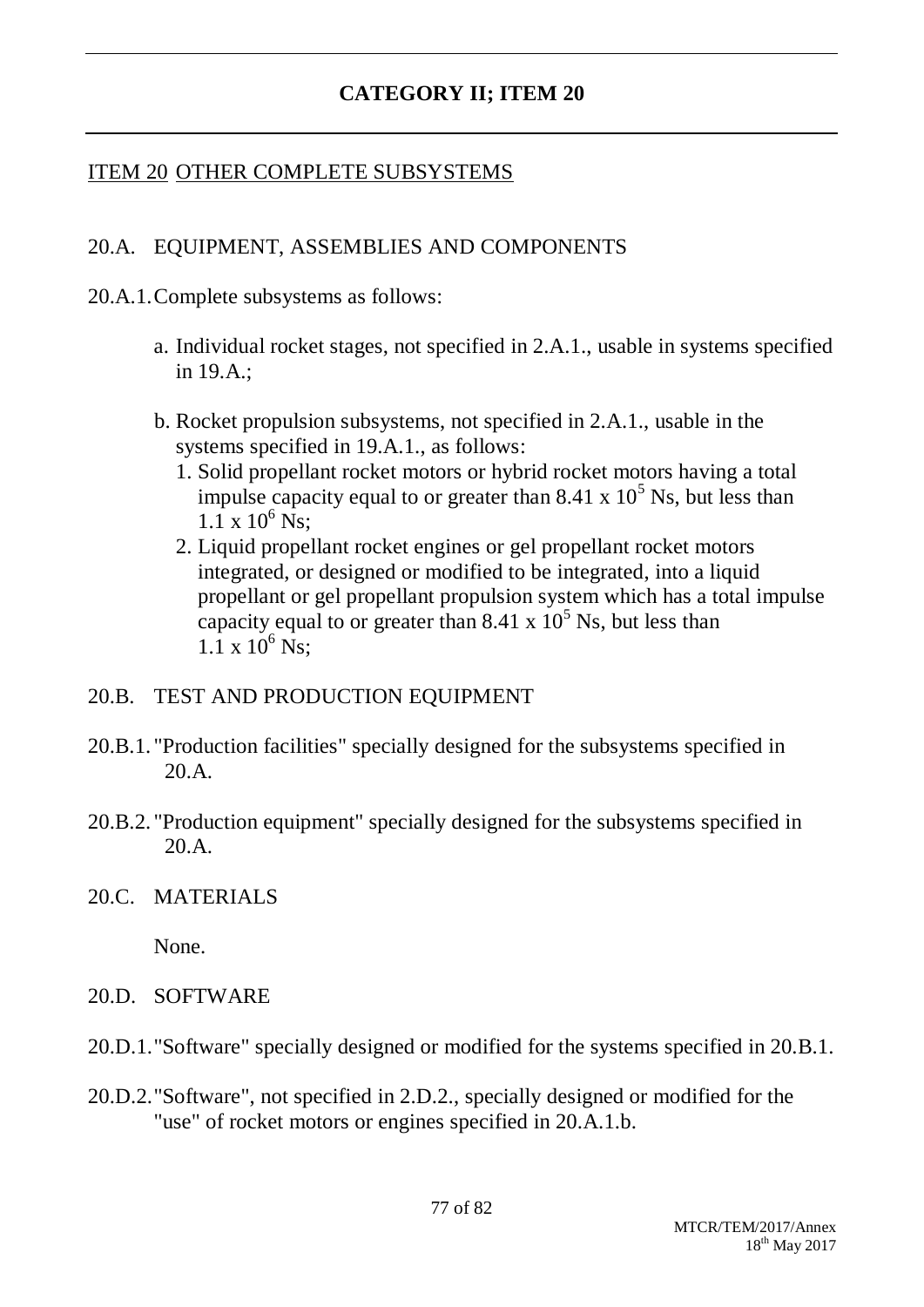## 20.E. TECHNOLOGY

20.E.1. "Technology", in accordance with the General Technology Note, for the "development", "production" or "use" of equipment or "software" specified in 20.A., 20.B. or 20.D.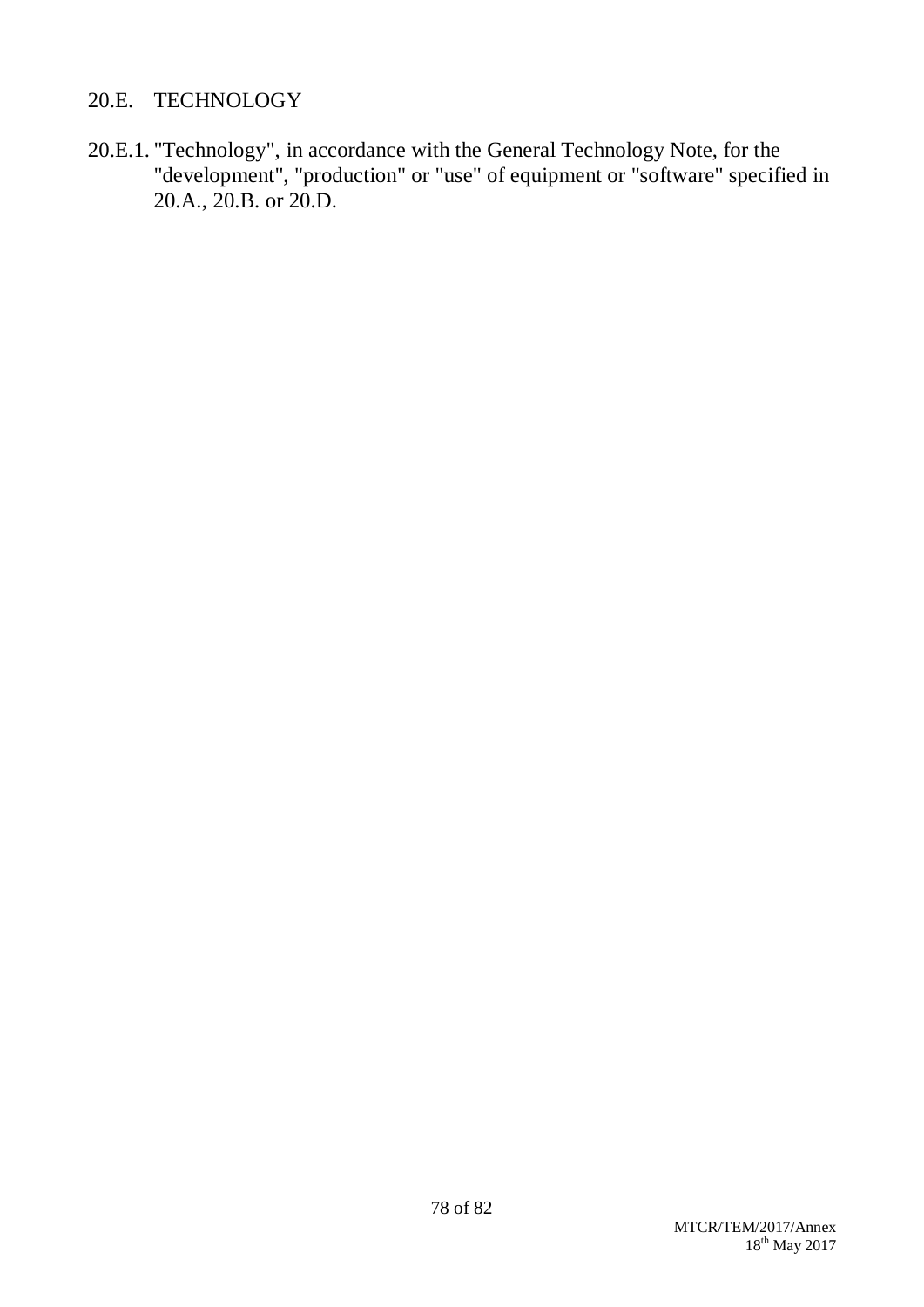## **UNITS, CONSTANTS, ACRONYMS AND ABBREVIATIONS**

# UNITS, CONSTANTS, ACRONYMS AND ABBREVIATIONS USED IN THIS ANNEX

| <b>ABEC</b>     | <b>Annular Bearing Engineers Committee</b>                          |  |  |
|-----------------|---------------------------------------------------------------------|--|--|
| <b>ABMA</b>     | <b>American Bearing Manufactures Association</b>                    |  |  |
| <b>ANSI</b>     | <b>American National Standards Institute</b>                        |  |  |
| Angstrom        | $1 \times 10^{-10}$ metre                                           |  |  |
| <b>ASTM</b>     | American Society for Testing and Materials                          |  |  |
| bar             | unit of pressure                                                    |  |  |
| $\rm ^{\circ}C$ | degree Celsius                                                      |  |  |
| cc              | cubic centimetre                                                    |  |  |
| CAS             | <b>Chemical Abstracts Service</b>                                   |  |  |
| <b>CEP</b>      | Circle of Equal Probability                                         |  |  |
| dB              | decibel                                                             |  |  |
| g               | gram; also, acceleration due to gravity                             |  |  |
| GHz             | gigahertz                                                           |  |  |
| <b>GNSS</b>     | Global Navigation Satellite System e.g.                             |  |  |
|                 | 'BeiDou'                                                            |  |  |
|                 | 'Galileo'                                                           |  |  |
|                 | 'GLONASS' - Global'naya Navigatsionnaya Sputnikovaya Sistema        |  |  |
|                 | 'GPS' – Global Positioning System                                   |  |  |
| h               | hour                                                                |  |  |
| Hz              | hertz                                                               |  |  |
| <b>HTPB</b>     | Hydroxy–Terminated Polybutadiene                                    |  |  |
| <b>ICAO</b>     | <b>International Civil Aviation Organisation</b>                    |  |  |
| <b>IEEE</b>     | Institute of Electrical and Electronic Engineers                    |  |  |
| IR              | <b>Infrared</b>                                                     |  |  |
| <b>ISO</b>      | International Organization for Standardization                      |  |  |
| J               | joule                                                               |  |  |
| <b>JIS</b>      | <b>Japanese Industrial Standard</b>                                 |  |  |
| K               | Kelvin                                                              |  |  |
| kg              | kilogram                                                            |  |  |
| kHz             | kilohertz                                                           |  |  |
| km              | kilometre                                                           |  |  |
| kN              | kilonewton                                                          |  |  |
| kPa             | kilopascal                                                          |  |  |
| kW              | kilowatt                                                            |  |  |
| m               | metre                                                               |  |  |
| MeV             | million electron volt or mega electron volt                         |  |  |
| <b>MHz</b>      | megahertz                                                           |  |  |
| milligal        | $10^{-5}$ m/s <sup>2</sup> (also called mGal, mgal or milligalileo) |  |  |
| mm              | millimetre                                                          |  |  |
| mm Hg           | mm of mercury                                                       |  |  |
| MPa             | megapascal                                                          |  |  |
| mrad            | milliradian                                                         |  |  |
| ms              | millisecond                                                         |  |  |

79 of 82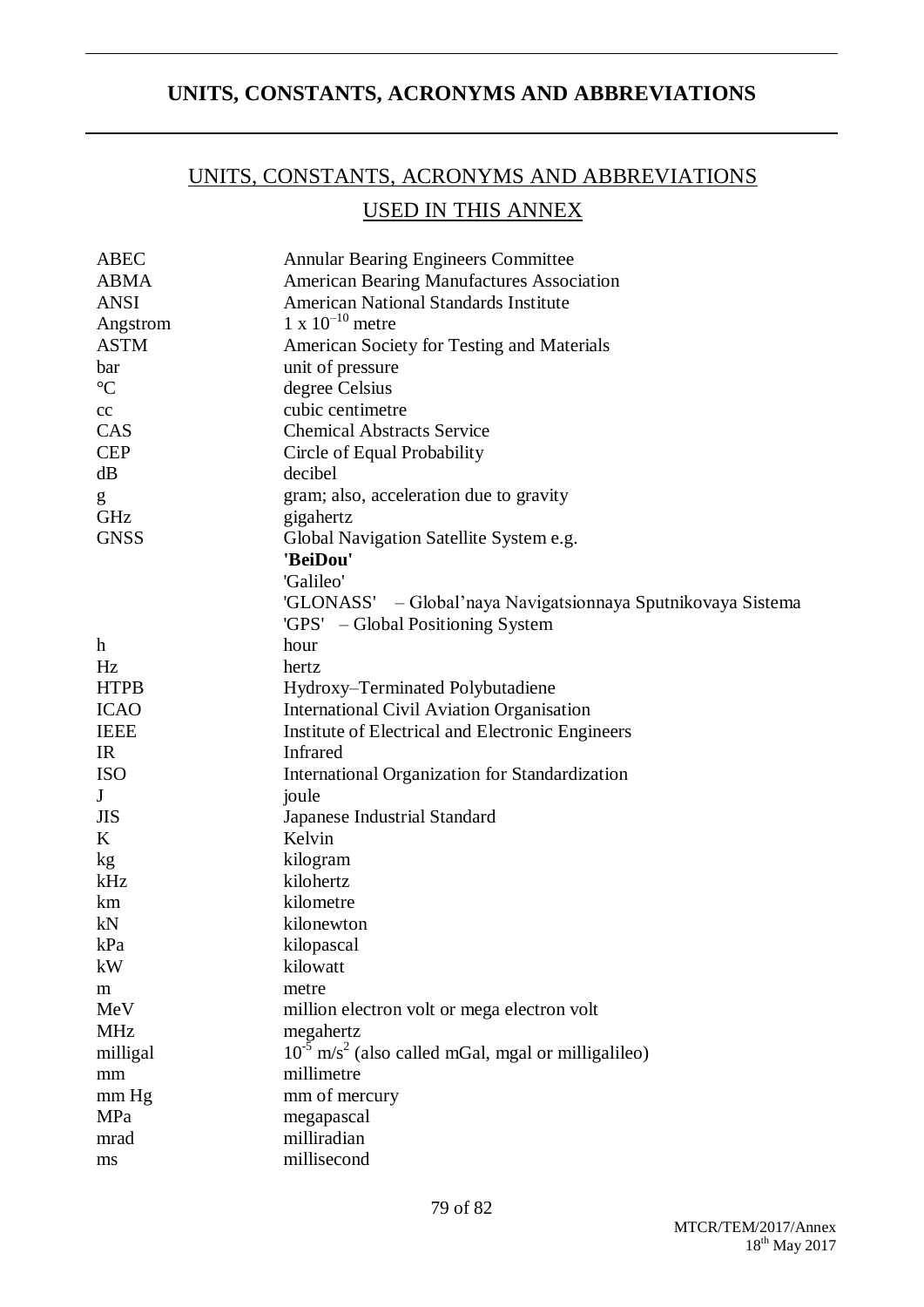# **UNITS, CONSTANTS, ACRONYMS AND ABBREVIATIONS**

| $\mu$ m    | micrometre                                      |  |  |
|------------|-------------------------------------------------|--|--|
| N          | newton                                          |  |  |
| Pa         | pascal                                          |  |  |
| ppm        | parts per million                               |  |  |
| rads (Si)  | radiation absorbed dose                         |  |  |
| <b>RF</b>  | radio frequency                                 |  |  |
| rms        | root mean square                                |  |  |
| rpm        | revolutions per minute                          |  |  |
| <b>RV</b>  | <b>Re-entry Vehicles</b>                        |  |  |
| S          | second                                          |  |  |
| Tg         | glass transition temperature                    |  |  |
| Tyler      | Tyler mesh size, or Tyler standard sieve series |  |  |
| <b>UAV</b> | <b>Unmanned Aerial Vehicle</b>                  |  |  |
| UV         | Ultra violet                                    |  |  |
|            |                                                 |  |  |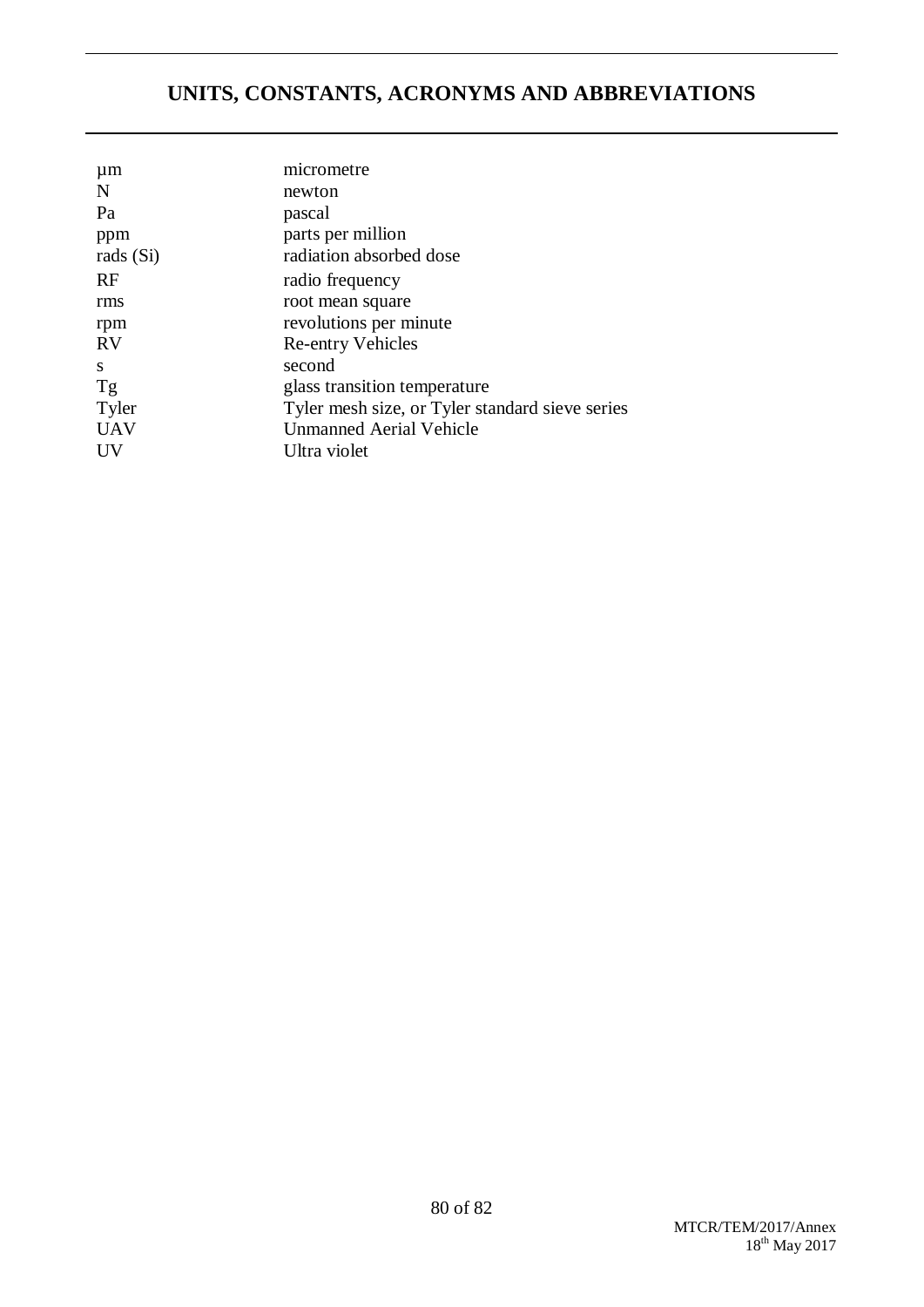## **TABLE OF CONVERSIONS**

| TABLE OF CONVERSIONS USED IN THIS ANNEX |                 |                                             |  |  |
|-----------------------------------------|-----------------|---------------------------------------------|--|--|
| Unit                                    | Unit            | Conversion                                  |  |  |
| (from)                                  | (to)            |                                             |  |  |
|                                         |                 |                                             |  |  |
| bar                                     | pascal (Pa)     | 1 bar = $100 \text{ kPa}$                   |  |  |
| g (gravity)                             | $m/s^2$         | $1 g = 9.806 65 m/s^2$                      |  |  |
| mrad (millirad)                         | degrees (angle) | 1 mrad $\approx 0.0573$ °                   |  |  |
| rads                                    | ergs/gram of Si | 1 rad $(Si) = 100$ ergs/gram of silicon     |  |  |
|                                         |                 | $(= 0.01 \text{ gray} [Gy])$                |  |  |
| Tyler 250 mesh                          | mm              | for a Tyler 250 mesh, mesh opening 0.063 mm |  |  |